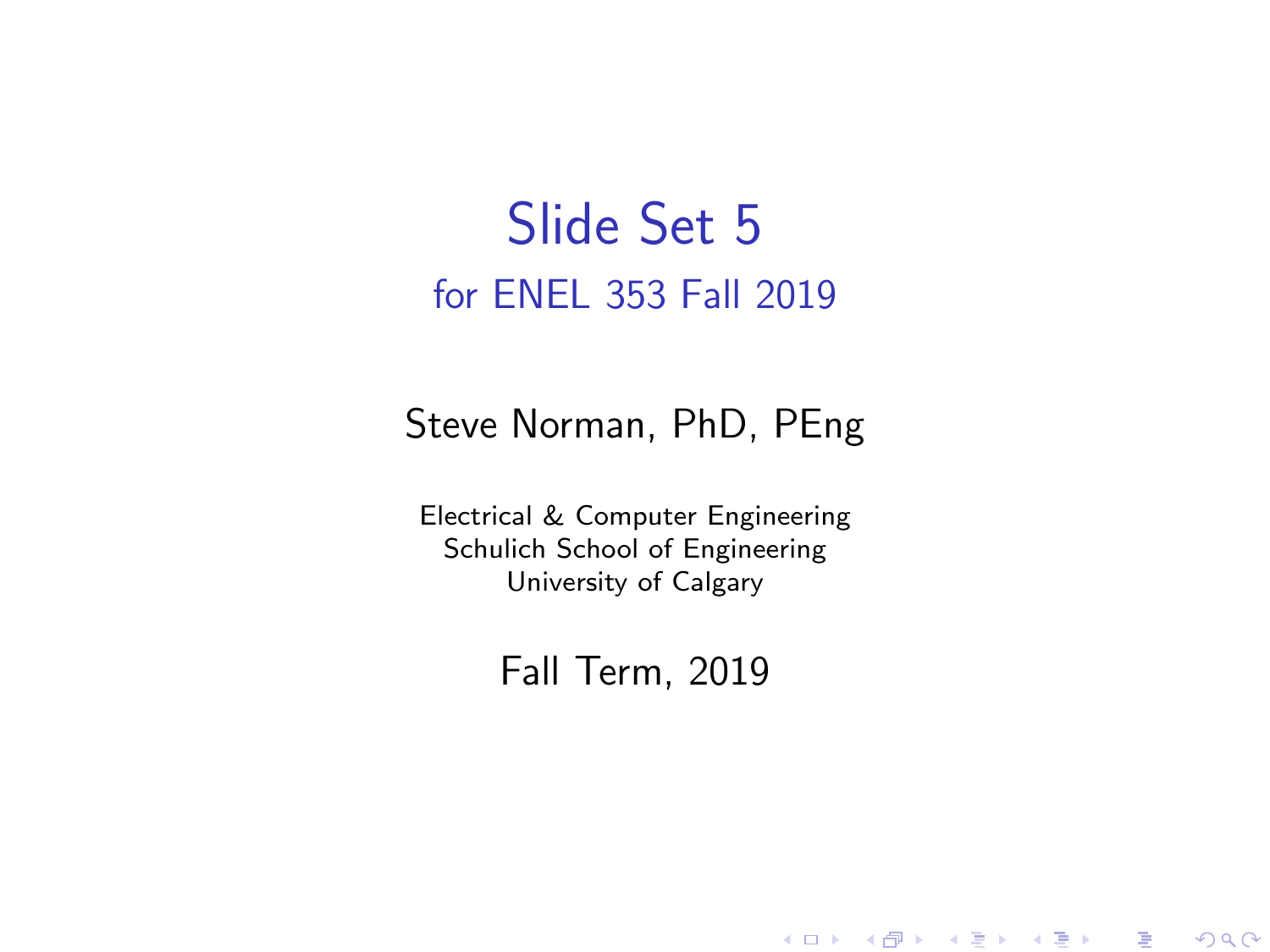#### **Contents**

[Introduction to Karnaugh Maps](#page-2-0)

- [1-cells and adjacency](#page-11-0)
- [4-variable K-maps](#page-17-0)
- [K-map minimization methods, implicants and prime implicants](#page-28-0) [Distinguished 1-cells and essential prime implicants](#page-38-0) [Don't-care outputs and K-maps](#page-51-0) [Minimal POS expressions](#page-60-0) [K-maps and minimal POS expressions](#page-66-0) [K-maps with more than four variables](#page-72-0) [Multiple-output minimization problems](#page-79-0)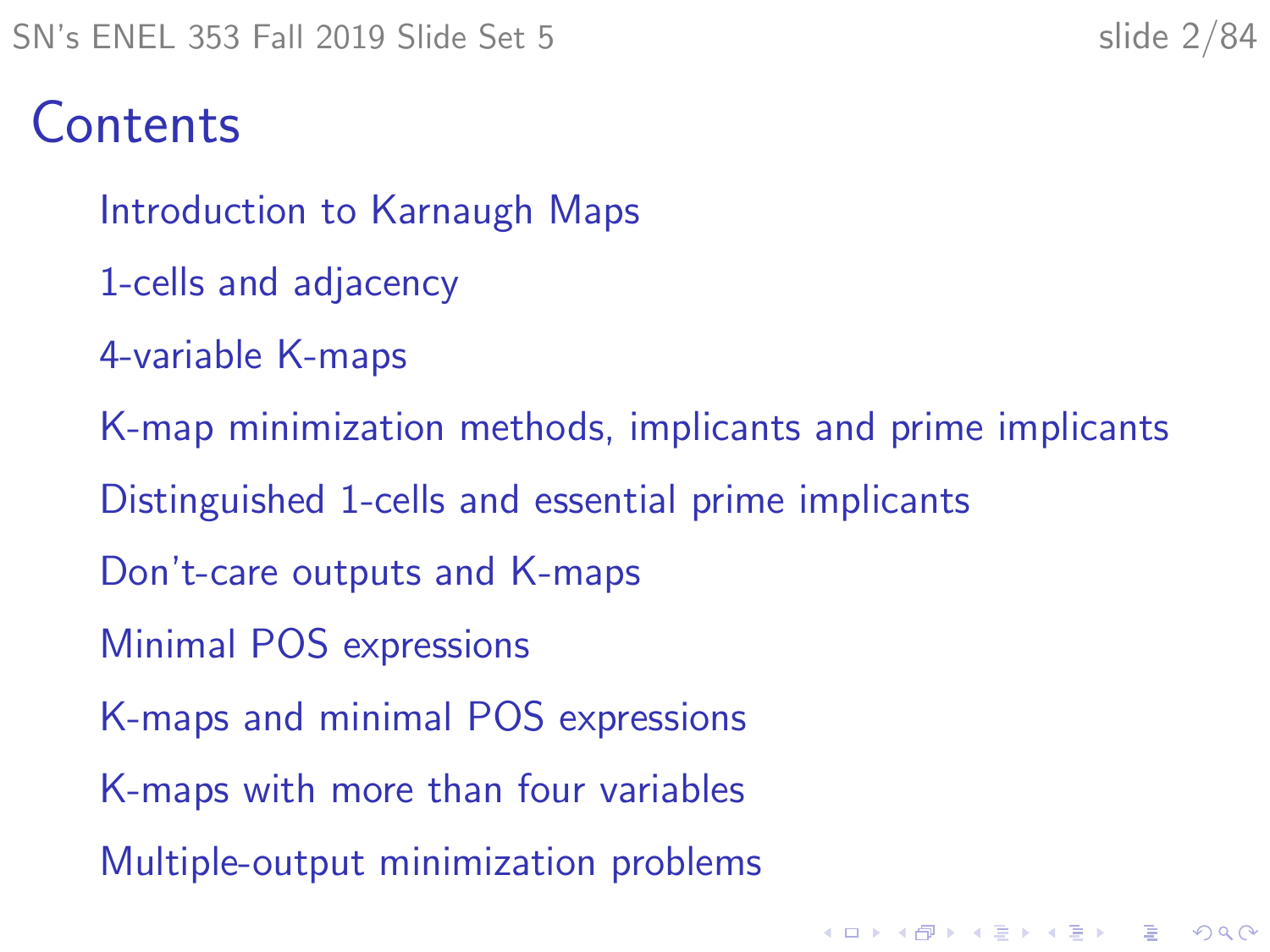<span id="page-2-0"></span> $SN's ENEL 353 Fall 2019 Slide Set 5$  slide 3/84

**KORKARYKERKER OQO** 

#### Outline of Slide Set 5

#### [Introduction to Karnaugh Maps](#page-2-0)

- [1-cells and adjacency](#page-11-0)
- [4-variable K-maps](#page-17-0)
- [K-map minimization methods, implicants and prime implicants](#page-28-0)
- [Distinguished 1-cells and essential prime implicants](#page-38-0)
- [Don't-care outputs and K-maps](#page-51-0)
- [Minimal POS expressions](#page-60-0)
- [K-maps and minimal POS expressions](#page-66-0)
- [K-maps with more than four variables](#page-72-0)
- [Multiple-output minimization problems](#page-79-0)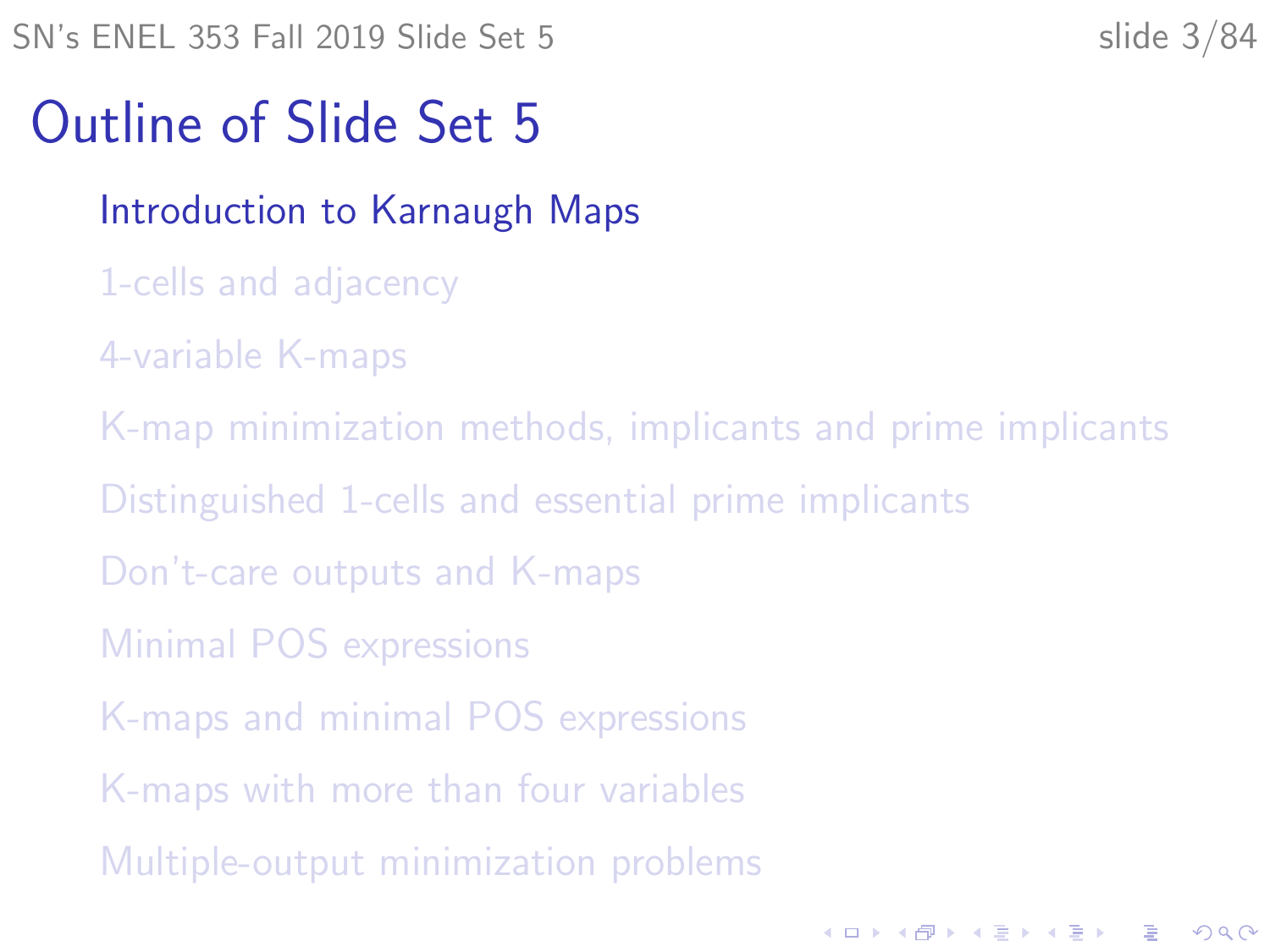### Introduction to Karnaugh Maps

A Karnaugh map, often called a "K-map", is a representation of a truth table as a two-dimensional grid of cells—each cell represents a single row of the truth table.

K-maps can be used to quickly find minimal SOP expressions for logic functions. A simple trick allows use of K-maps to find minimal POS expressions as well.

The next slide is a **preview example** of the use of K-maps. You're not expected to understand all of it at first sight, but you can probably make some good guesses about what is going on . . .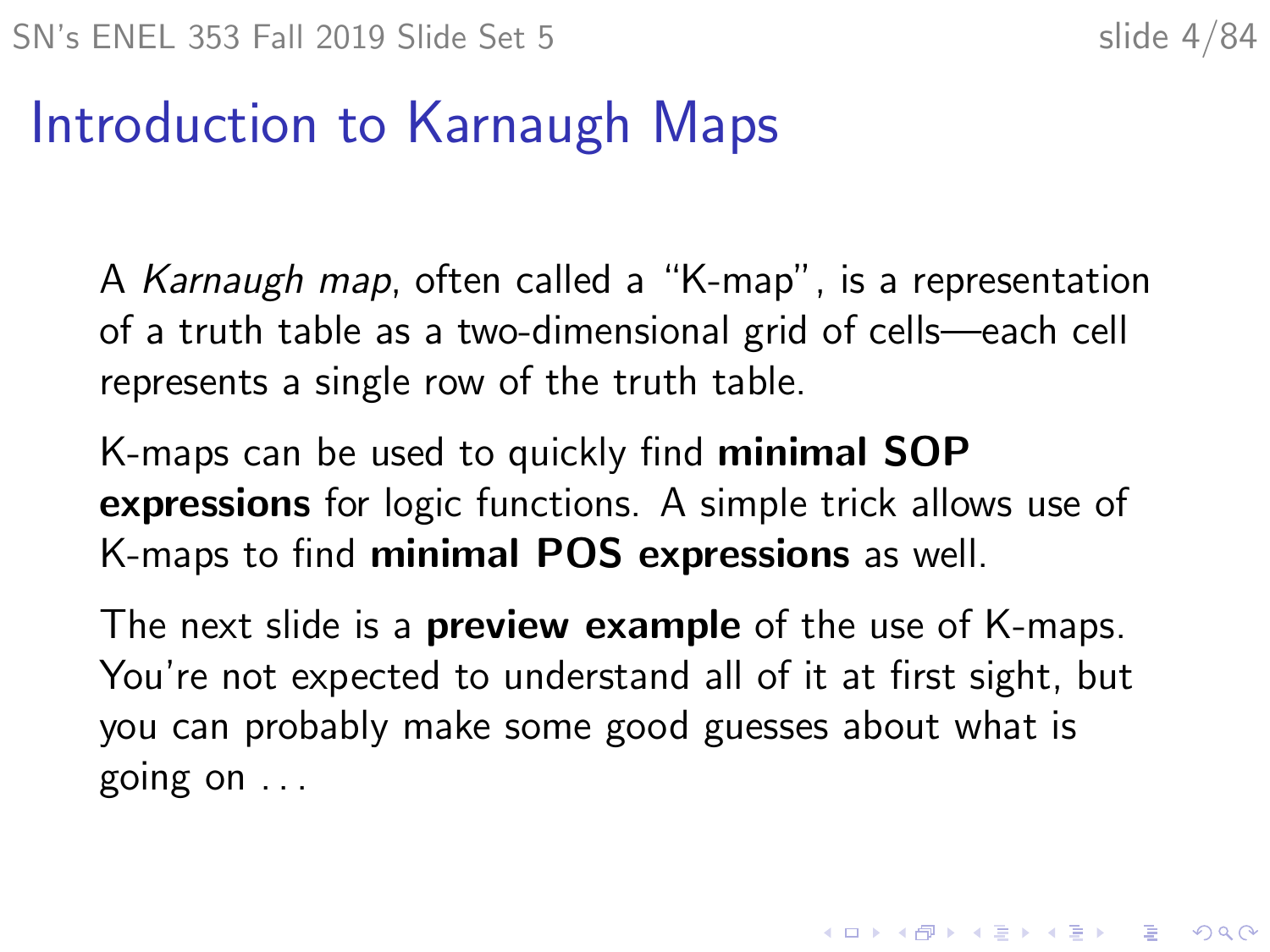

K-map for F:



Minimal SOP expression for F:

 $\bar{B}D + \bar{A}BC + A\bar{C}D$ 

メロメ メ御メ メ君メ メ君メ

È

 $2Q$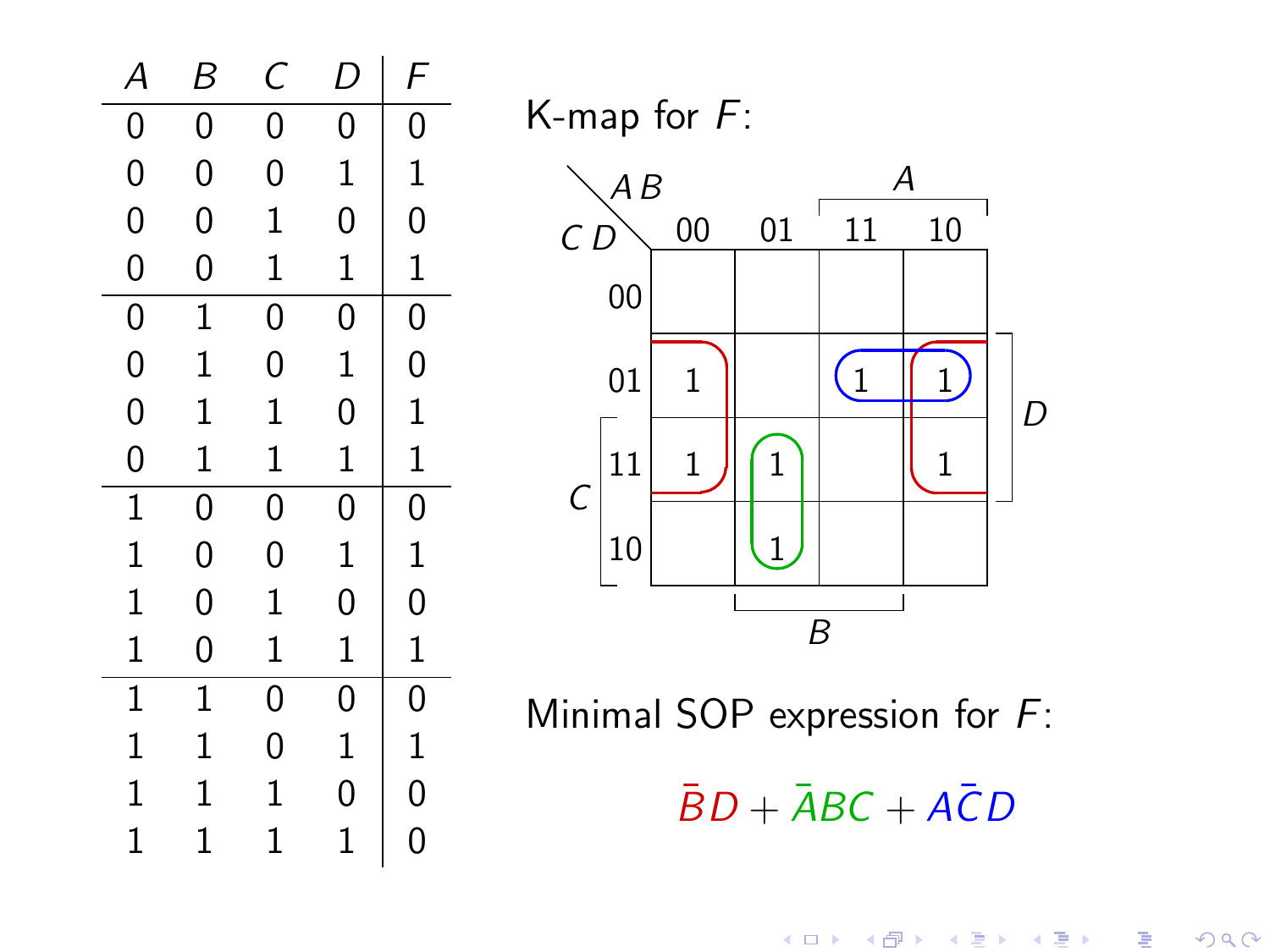#### K-map preliminaries: Gray code ordering

For K-maps to work correctly, rows and columns **must** use Gray code ordering. It's not an option!

The one-bit Gray code sequence is trivial:  $0, 1$ .

The two-bit Gray code sequence is simple, and you should commit it to memory: 00, 01, 11, 10. Remember, only one bit can change as you go from one code word to the next.

It's easy to slip up, because after you write a lot of 2-input truth tables, the 2-bit unsigned binary code sequence (00, 01, 10, 11) appears in your mind almost automatically.

Memorize this:

Two-bit Gray code: zero, one, three, two!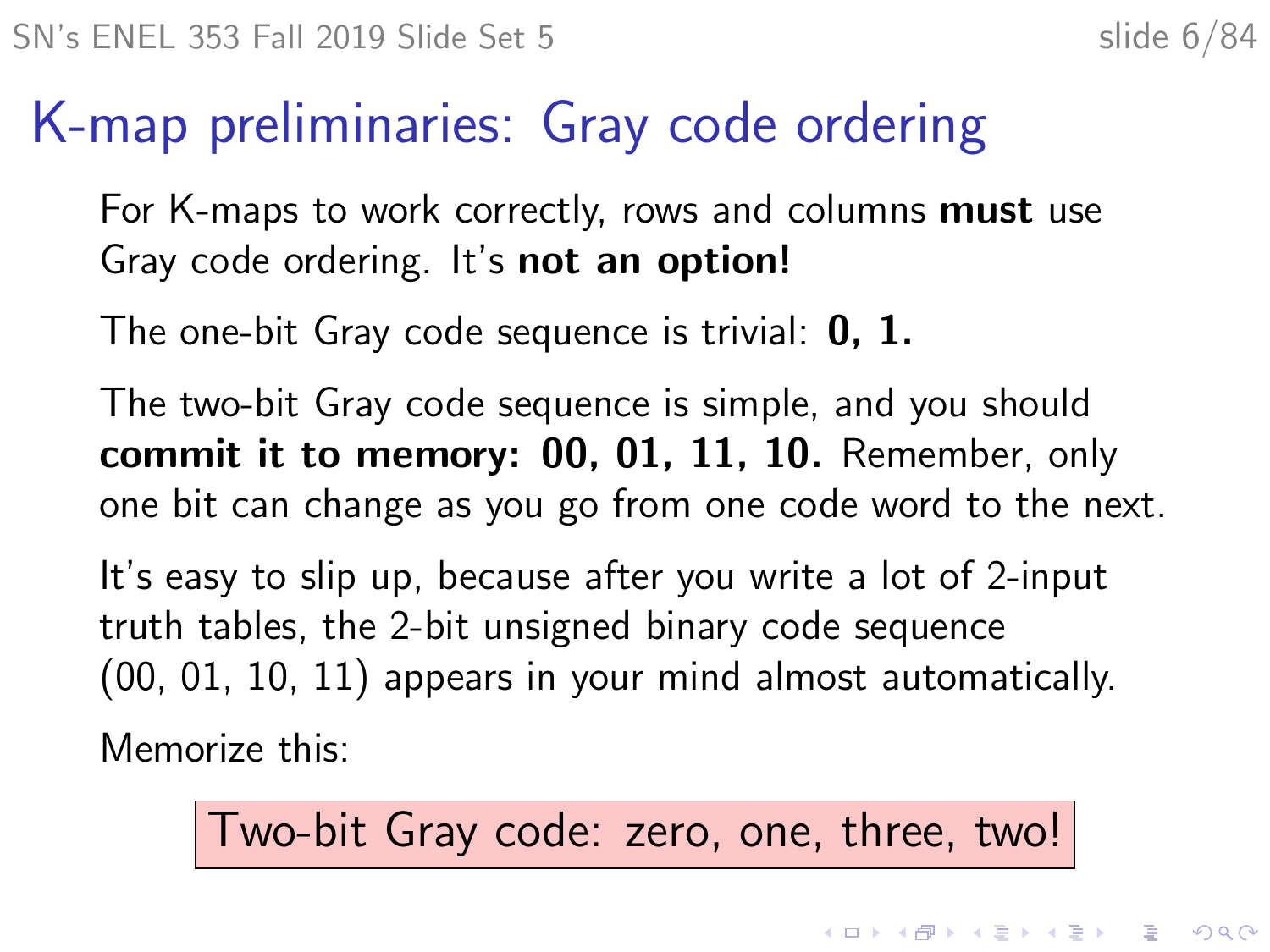$\mathbf{E} = \mathbf{A} \oplus \mathbf{A} + \mathbf{A} \oplus \mathbf{A} + \mathbf{A} \oplus \mathbf{A} + \mathbf{A} \oplus \mathbf{A}$ 

#### Preliminaries: Layout of 3- and 4-variable maps

With 3 variables, you can choose either a "wide" layout or a "tall" layout. With 4 variables, the only reasonable layout is a square of 16 cells.



Let's make some further notes about K-map layouts.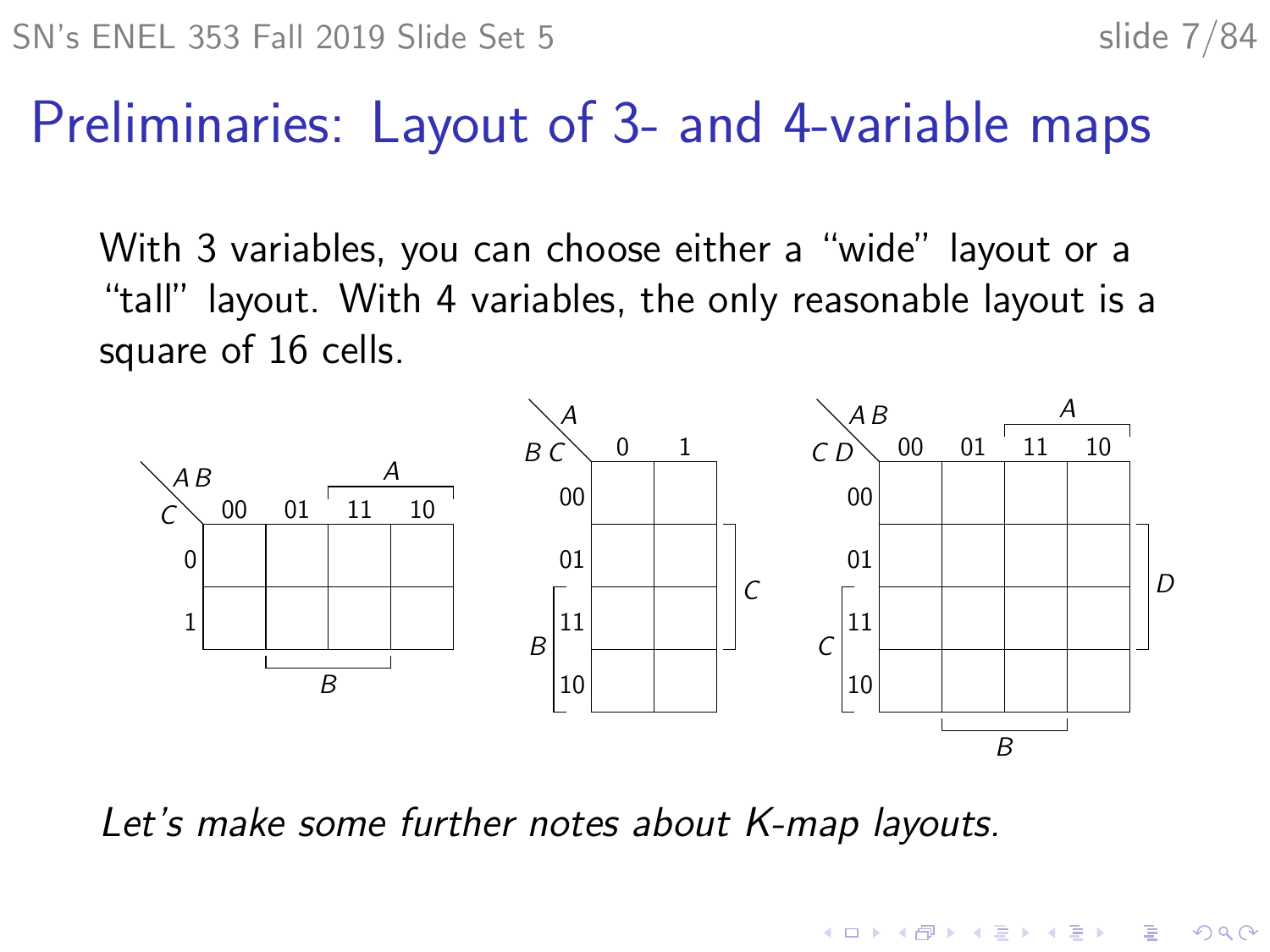#### From truth table rows to K-map 1-cells

Each row of the truth table for a function F in which  $F = 1$ generates a 1-cell in the K-map of  $F$ . The values of the inputs in a truth table row give you K-map row and column numbers for the 1-cell.

For truth table rows in which  $F = 0$ , K-map cells are often left blank. (Harris & Harris put 0's in those cells.)

| Foo | Bar | Quux        | F |
|-----|-----|-------------|---|
| 0   | 0   |             | 0 |
| 0   | 0   | 1           | 0 |
| 0   | 1   | 0           | 1 |
| 0   | 1   | 1           | 1 |
| 1   | 0   | 0           | 0 |
| 1   | 0   | $\mathbf 1$ | 0 |
| 1   | 1   | 0           | ი |
|     | 1   |             |   |

**KORKARYKERKER OQO** 

For the example F on this slide, let's lay out a K-map and mark the 1-cells.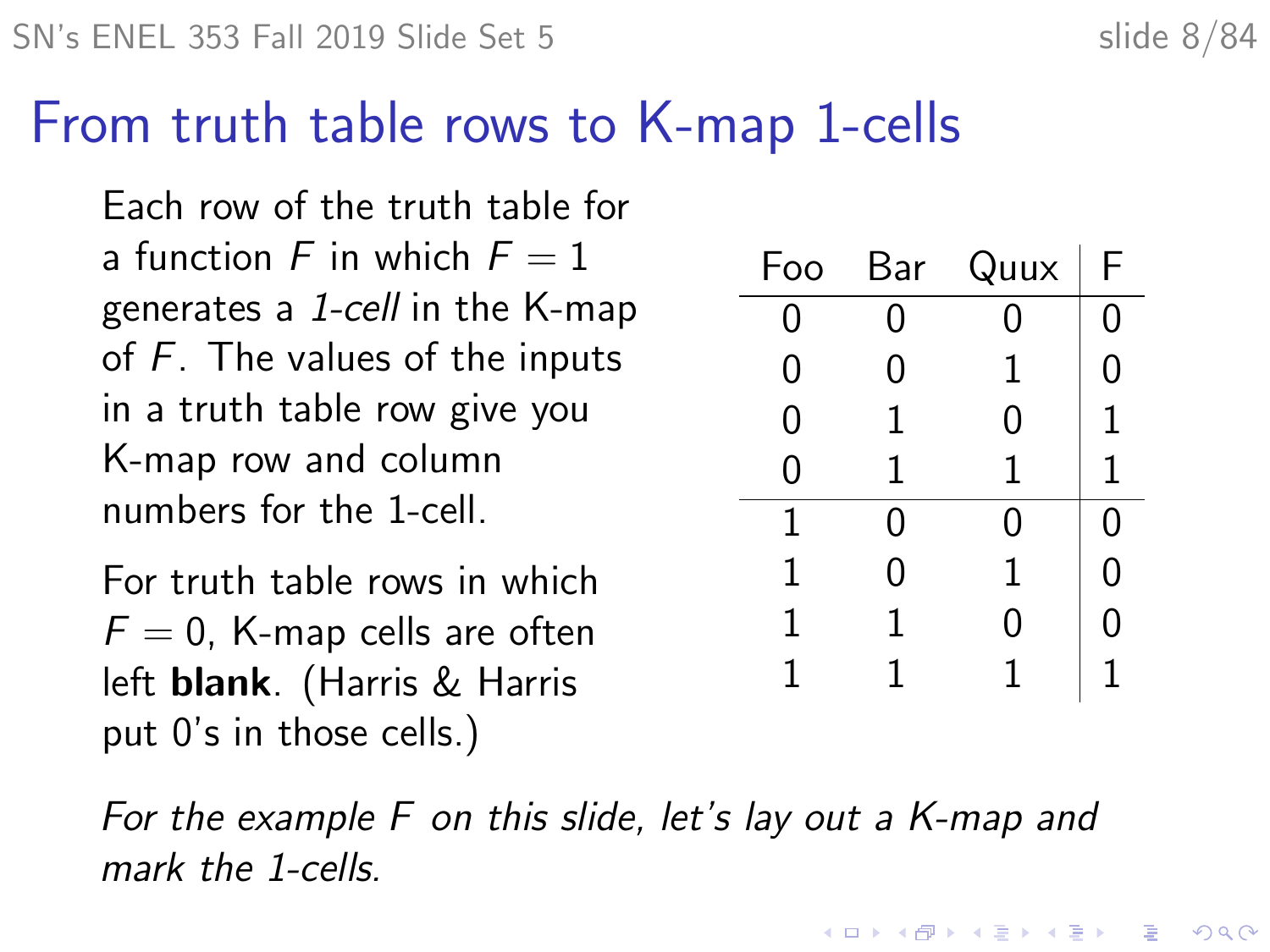モニメ イ ランス ミンス キロメ

#### Template for 3-variable K-maps

For  $F(A,B,C)$  there are  $2^3 = 8$  possible minterms. Each minterm is true for a single truth table row, so we can associate minterms with cells in the K-map . . .

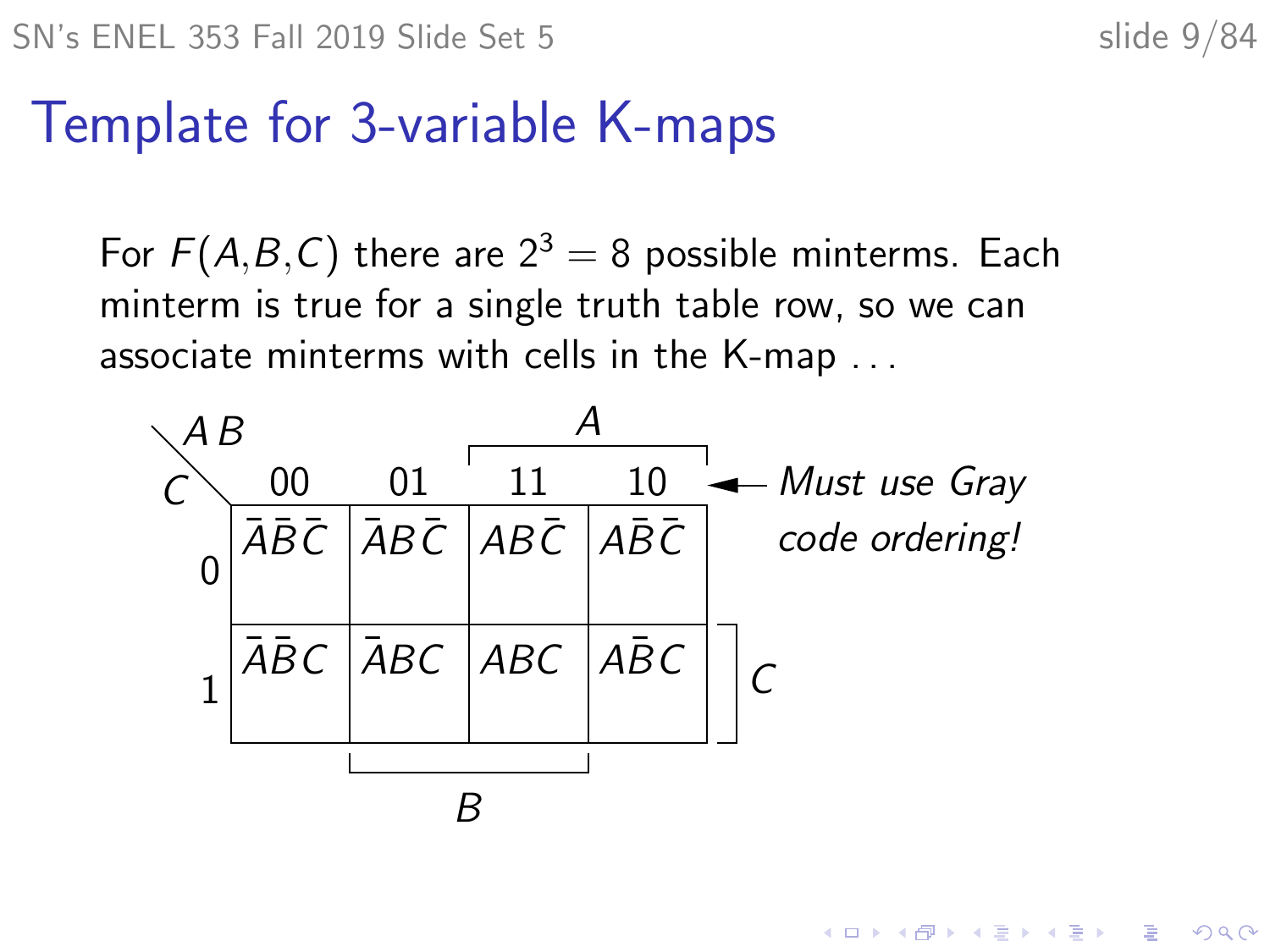### Template for 3-variable K-maps, continued

It's often convenient to use minterm numbers instead of writing minterms as products of literals . . .



A quick way to determine the minterm number for a cell: Append the cell's  $C$  bit to its  $AB$  bits. For example, the lower-right corner cell has minterm number  $10 \mid 1$ , = 5.

> $\overline{z}$  (  $\overline{z}$  )  $\overline{z}$  )  $\overline{z}$  )  $\overline{z}$  )  $\overline{z}$  $2990$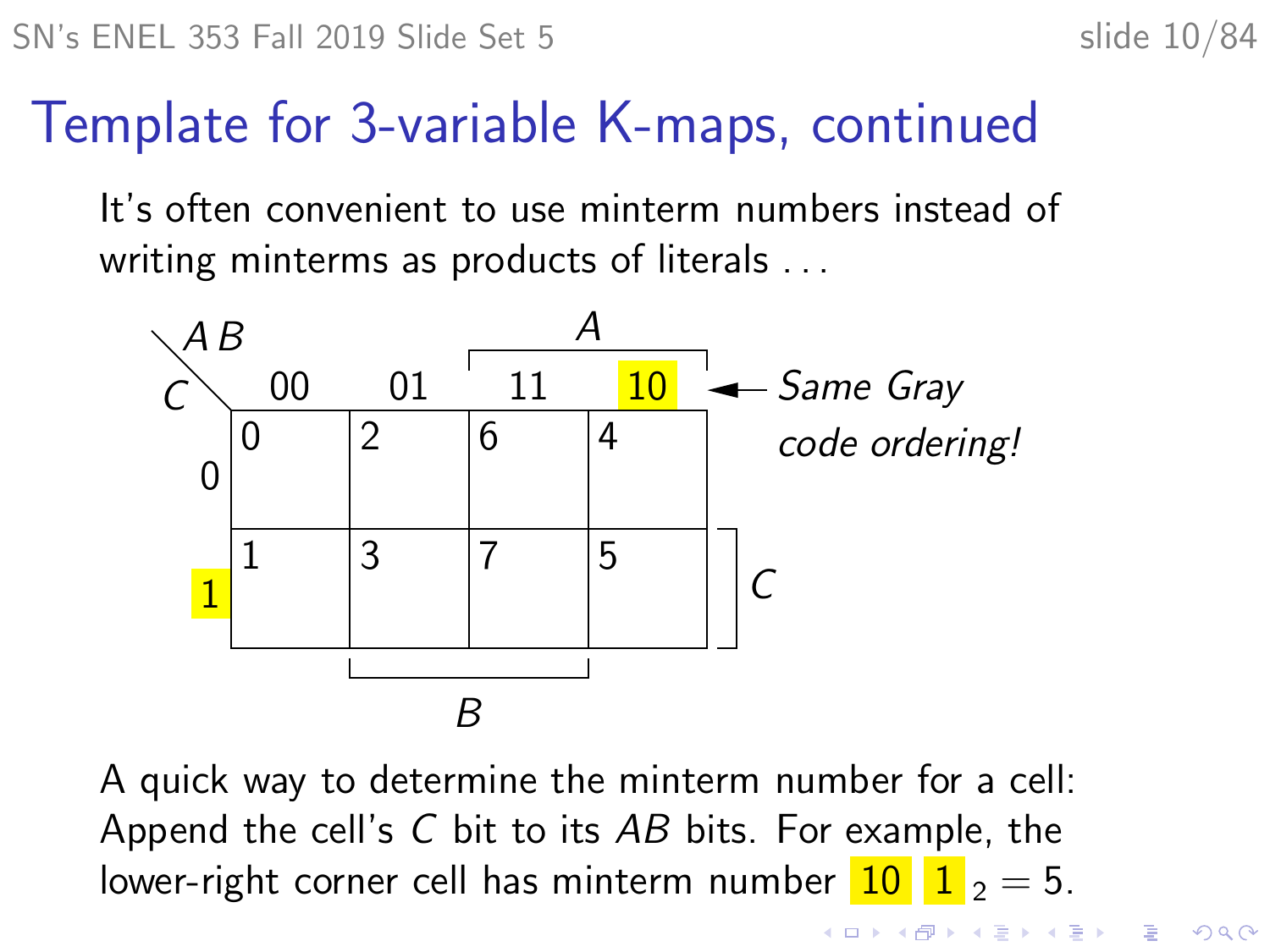$SN's ENEL 353 Fall 2019 Slide Set 5$  slide 11/84

## Example 3-variable K-map: carry-out function of a 1-bit full adder

Let's draw a K-map, using the truth table for this function.

|   | В | $C_{IN}$ | minterm $#$ | $C_{\text{OUT}}$ |
|---|---|----------|-------------|------------------|
| ი |   | ሰ        |             |                  |
| 0 |   |          |             | 0                |
| 0 |   | 0        | 2           | ი                |
|   |   |          | 3           |                  |
|   |   |          |             |                  |
|   | 0 |          | 5           |                  |
|   |   |          |             |                  |
|   |   |          |             |                  |

K ロ ▶ K 個 ▶ K 할 ▶ K 할 ▶ 이 할 → 이익 @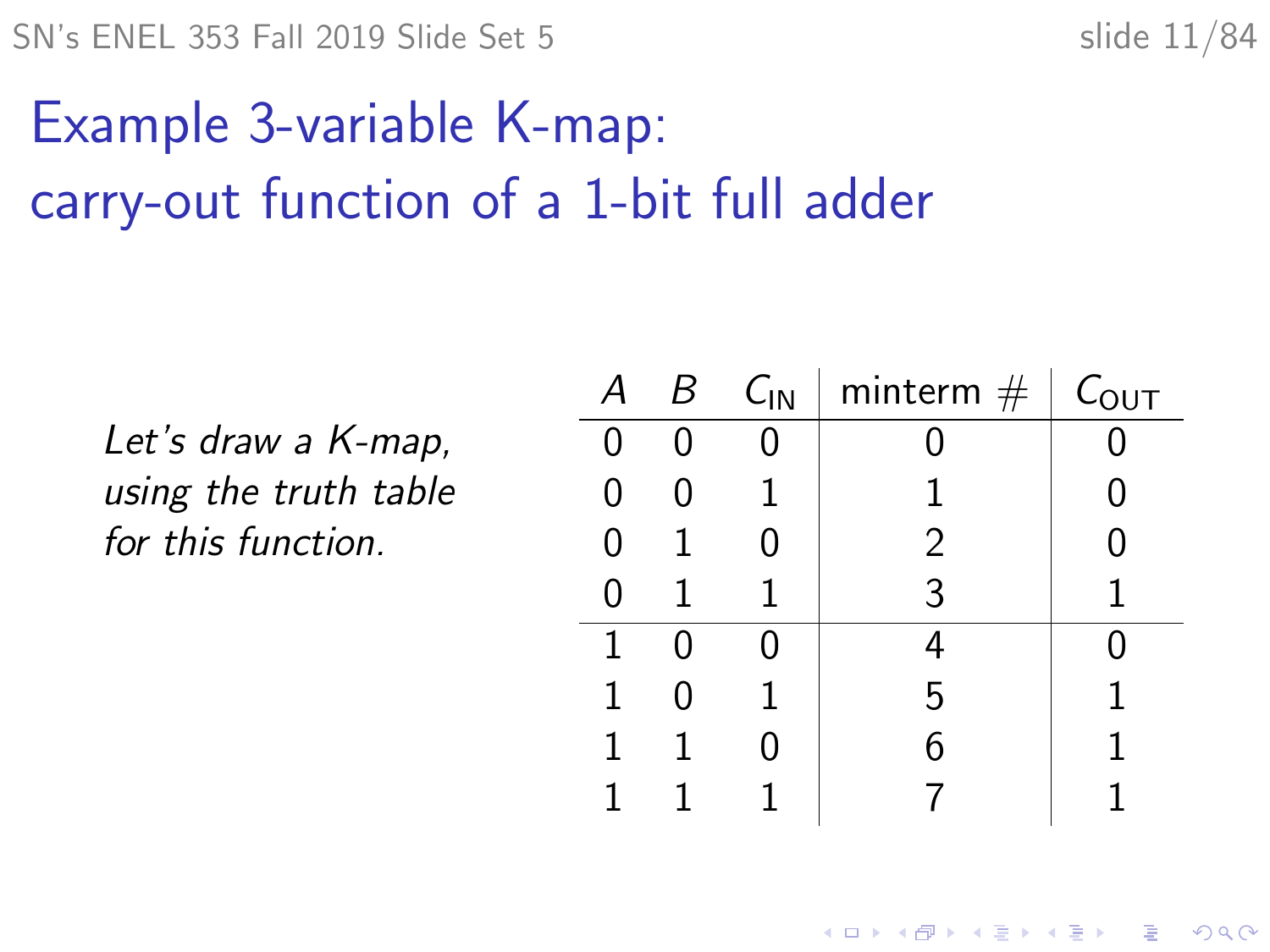<span id="page-11-0"></span>SN's ENEL 353 Fall 2019 Slide Set 5 slide 12/84

**KORKARYKERKER OQO** 

#### Outline of Slide Set 5

[Introduction to Karnaugh Maps](#page-2-0)

- [1-cells and adjacency](#page-11-0)
- [4-variable K-maps](#page-17-0)
- [K-map minimization methods, implicants and prime implicants](#page-28-0) [Distinguished 1-cells and essential prime implicants](#page-38-0) [Don't-care outputs and K-maps](#page-51-0) [Minimal POS expressions](#page-60-0) [K-maps and minimal POS expressions](#page-66-0) [K-maps with more than four variables](#page-72-0) [Multiple-output minimization problems](#page-79-0)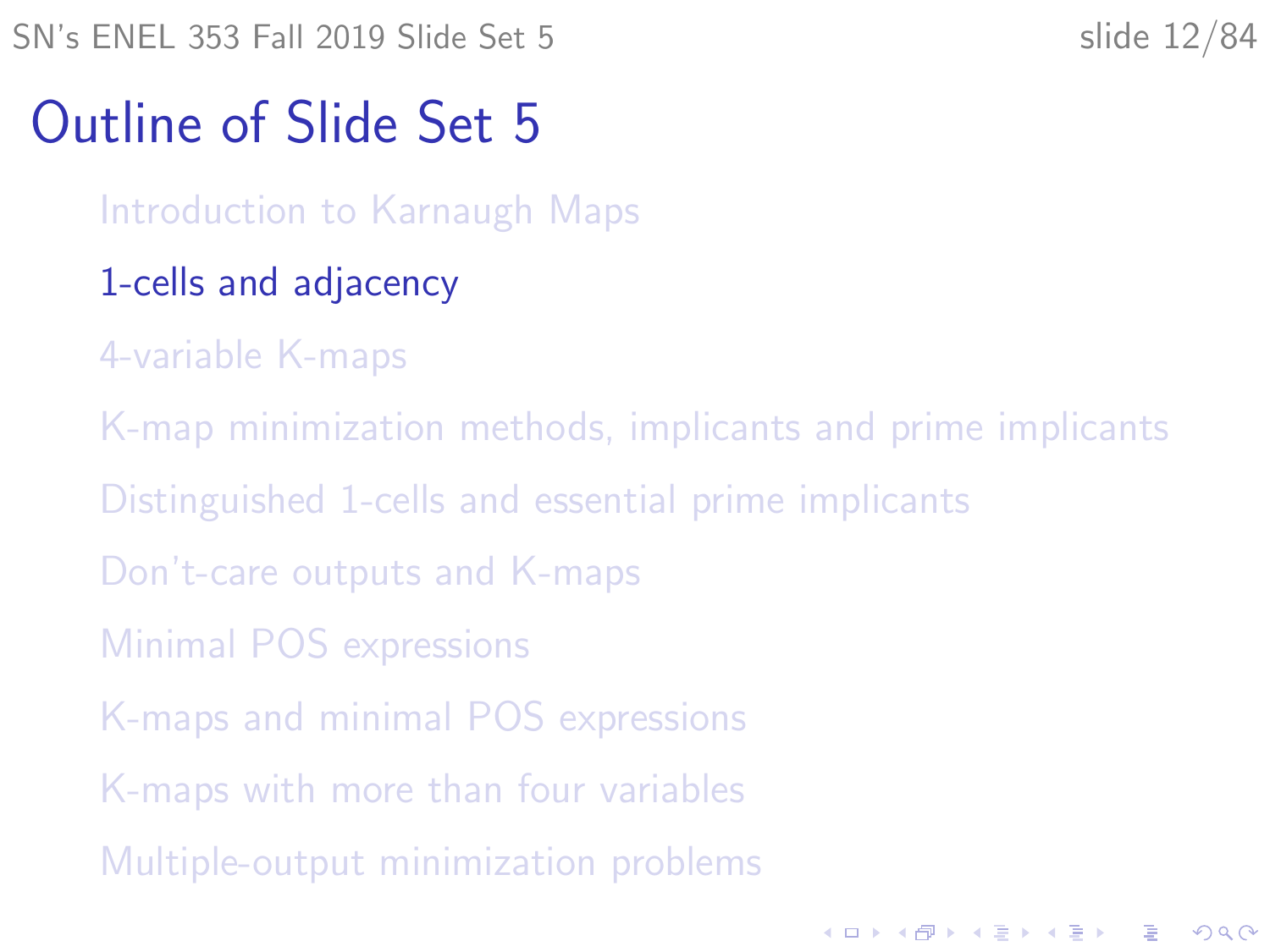# Some K-map terminology: 1-cells and adjacency

A 1-cell is simply a cell with a 1 written into it.

Two cells are *adjacent* if the minterms for the cells differ by only one literal. Examples, for a 3-input function:

- Are the cells for  $\overline{AB}\overline{C}$  and  $\overline{AB}\overline{C}$  adjacent?
- $\triangleright$  Are the cells for ABC and ABC adjacent?

A crucial fact about K-maps: Adjacent cells share either a horizontal or vertical border.

**Important:** For "wide" 3-variable maps as shown on the next slide, a shared border includes "wrapping around" from right edge to left edge.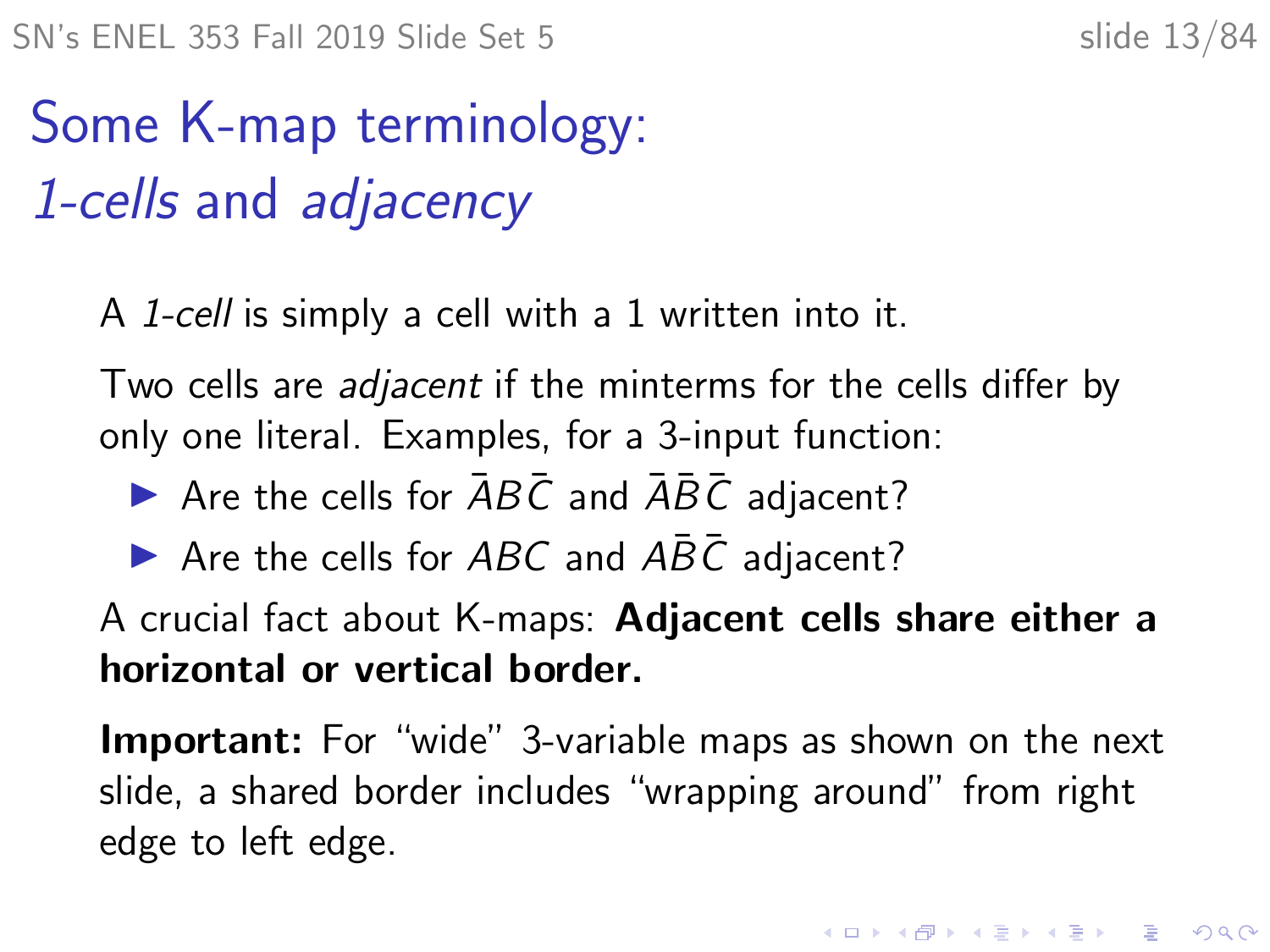$SN's ENEL 353 Fall 2019 Slide Set 5$  slide 14/84

#### In which K-maps are the 1-cells adjacent?



 $\mathbf{E} = \mathbf{A} \oplus \mathbf{B} + \mathbf{A} \oplus \mathbf{B} + \mathbf{A} \oplus \mathbf{B} + \mathbf{A} \oplus \mathbf{A}$  $299$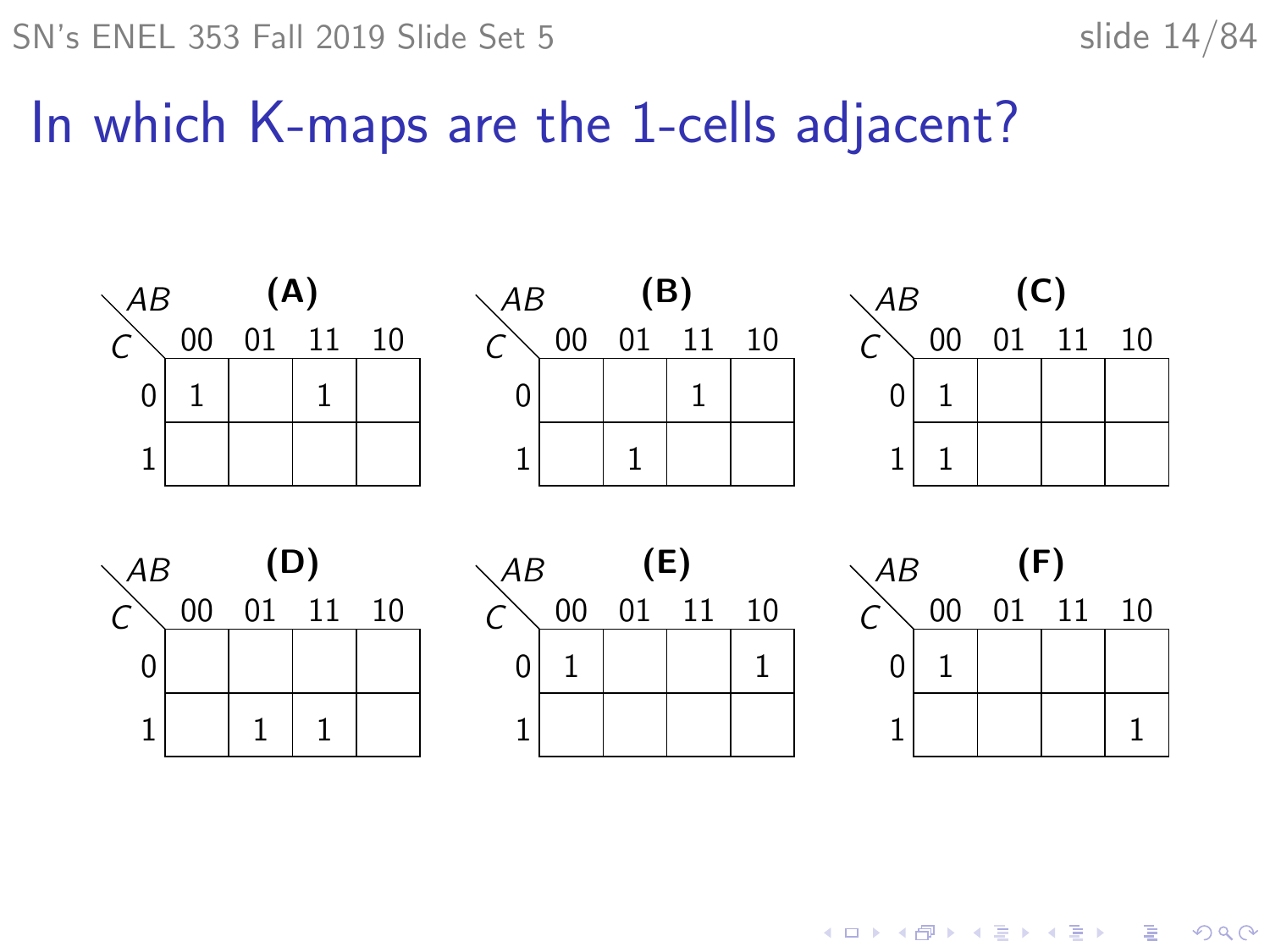Ξ

## Review of Gray code properties

Key property: Adjacent codes differ in only one bit.

Just as important: The first and last codes differ in only one bit.



 $4$  ロ )  $4$   $\overline{r}$  )  $4$   $\overline{z}$  )  $4$   $\overline{z}$  )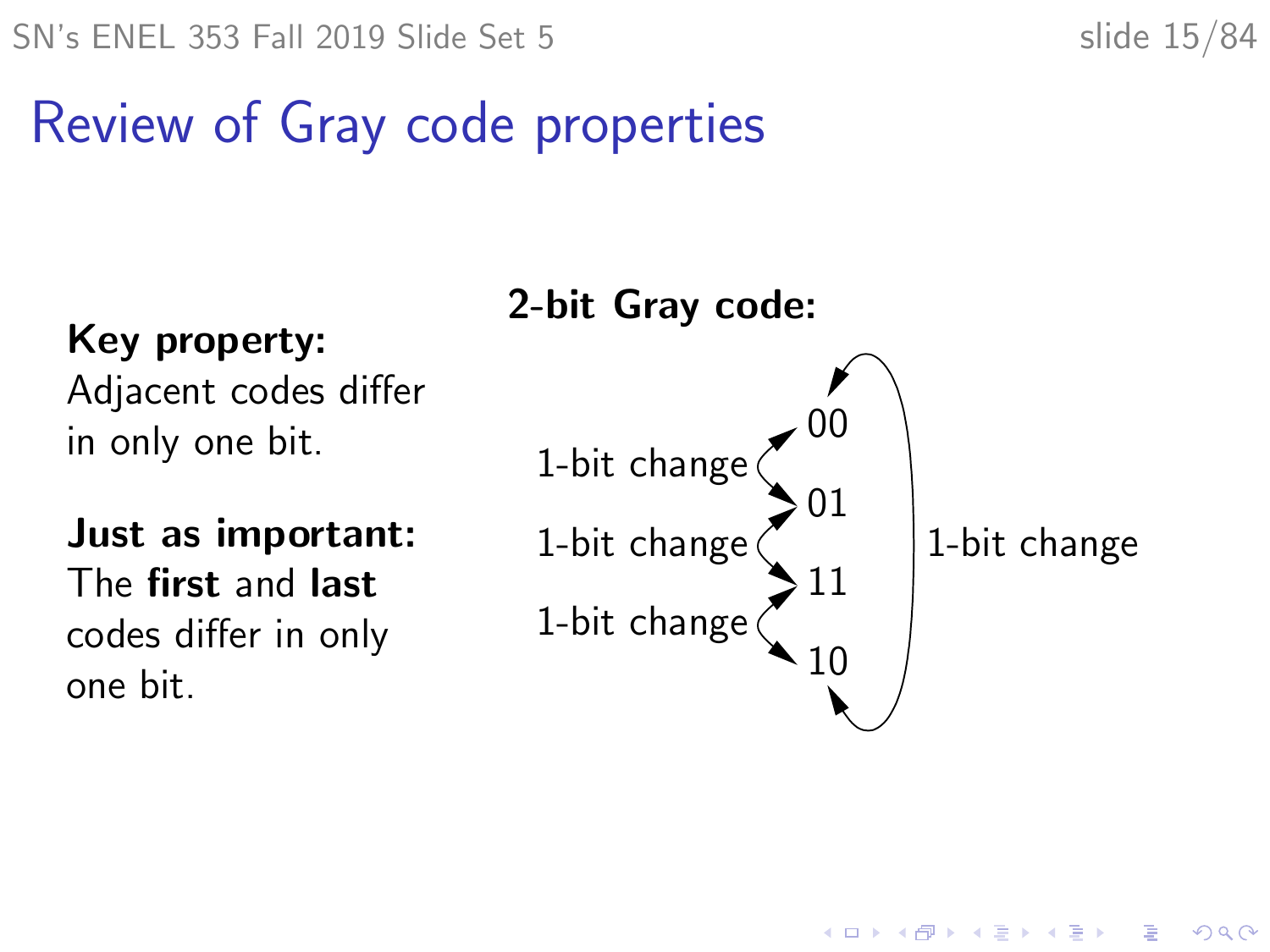### Adjacency in algebra and in K-maps

Adjacent minterms differ in exactly one literal. (So, for example,  $\overline{ABC}$  and  $\overline{ABC}$  are adjacent, but  $\overline{ABC}$  and  $\overline{ABC}$  are not.)

Because of the Gray code ordering of cells in a K-map, when crossing from a cell to a neighbouring cell, exactly one bit changes in the cell minterm mumber. In other words, adjacent minterms must occupy adjacent cells.

Let's illustrate this with two examples in a 3-input system:

- $\triangleright$  ABC (minterm 101<sub>2</sub>) and ABC (minterm 111<sub>2</sub>);
- $\triangleright$  ABC (minterm 101<sub>2</sub>) and ABC (minterm 011<sub>2</sub>).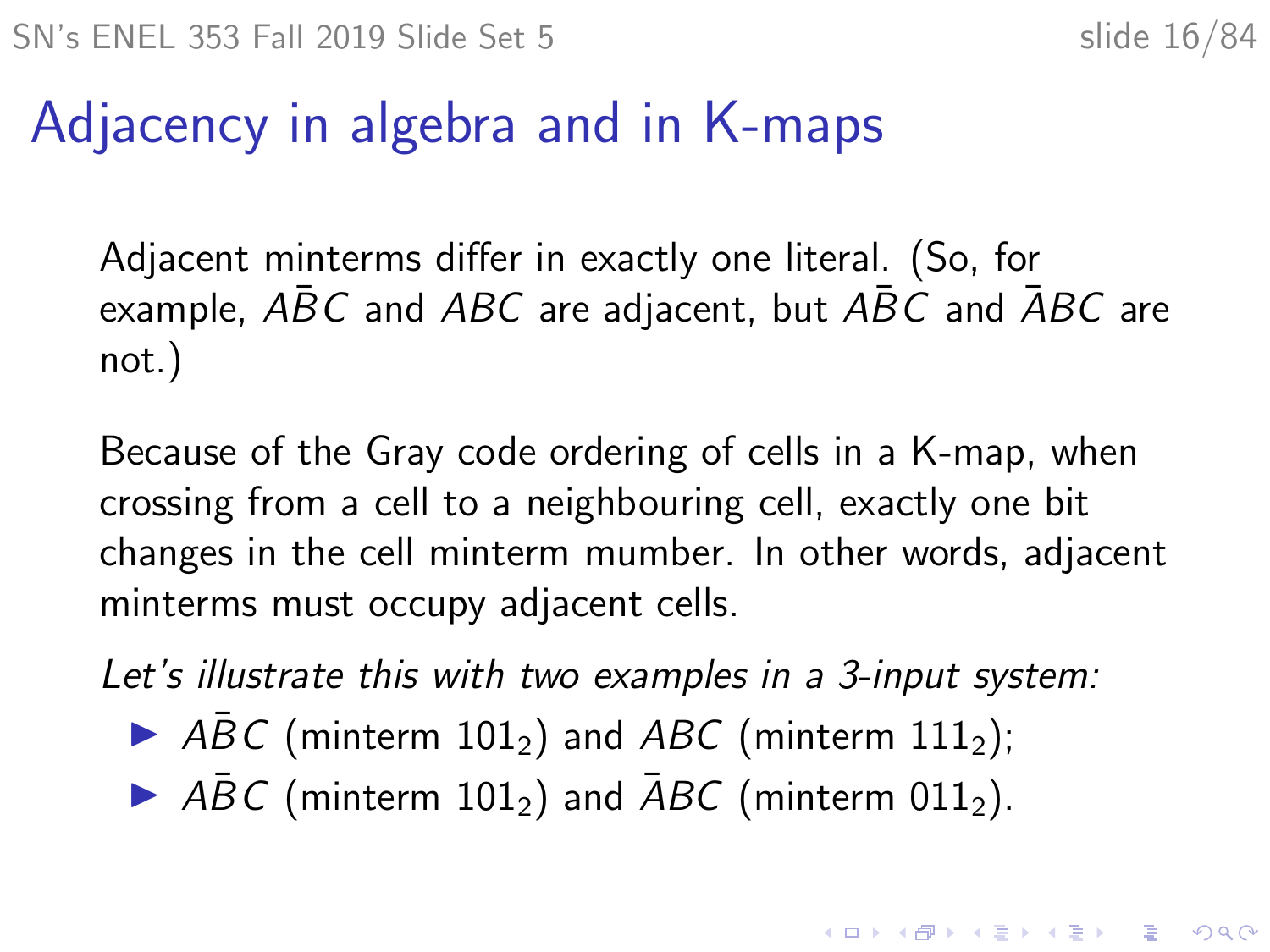**KORKARYKERKER OQO** 

Theorem T10 of Boolean Algebra: "Combining"

|                 | number theorem           | name      |
|-----------------|--------------------------|-----------|
| T <sub>10</sub> | $BC + BC = B$            | Combining |
| T10'            | $(B+C)(B+C)=B$ Combining |           |

Proof of T10:  $B = B \cdot 1 = B(C + \overline{C}) = BC + B\overline{C}$ .

This can be used to simplify SOP expressions, for example,  $\overline{A}DF + \overline{A}D\overline{F} = \overline{A}D$ 

Let's show how this works graphically with a K-map.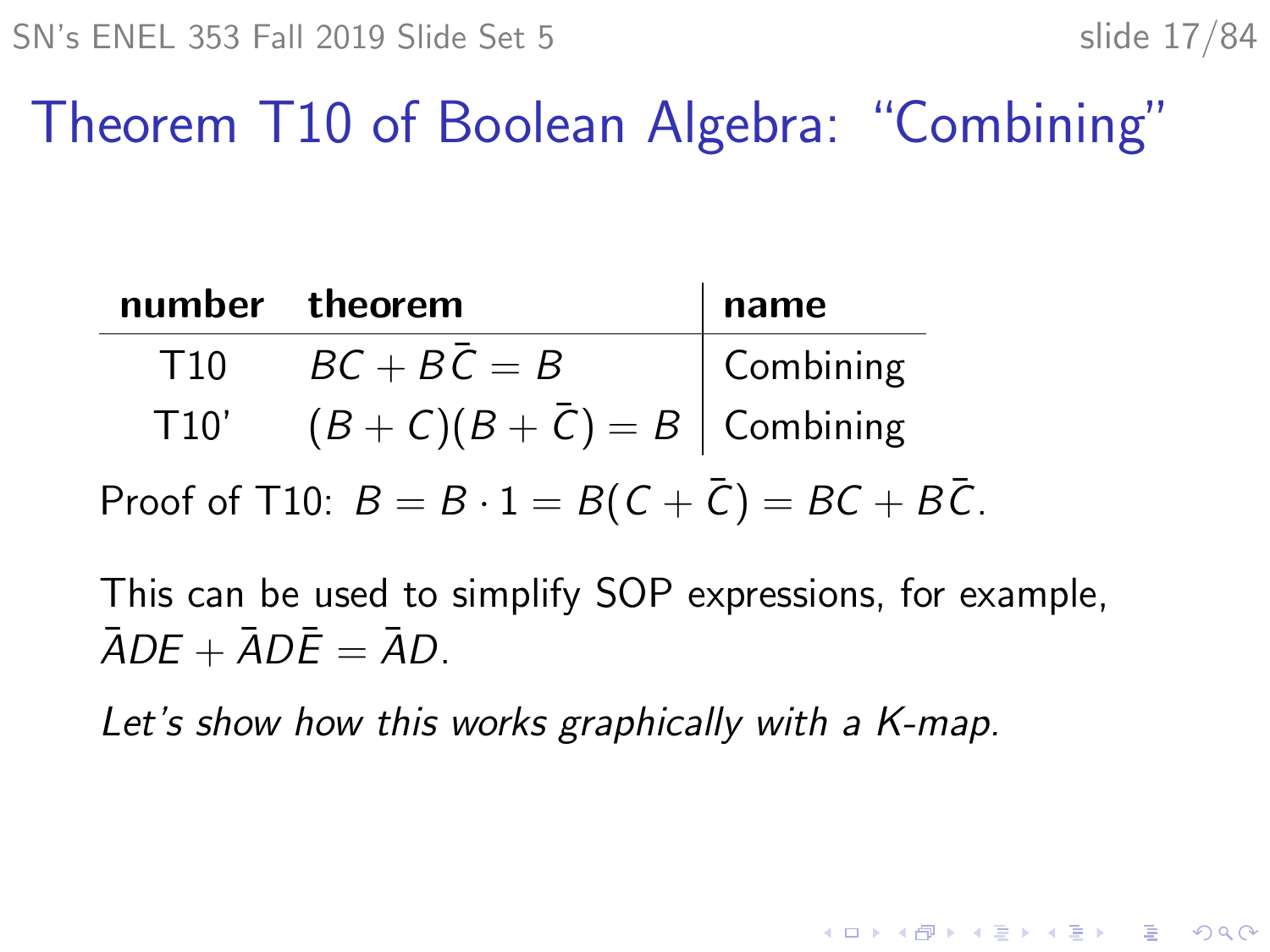<span id="page-17-0"></span>SN's ENEL 353 Fall 2019 Slide Set 5 slide 18/84

**KORKARYKERKER POLO** 

#### Outline of Slide Set 5

[Introduction to Karnaugh Maps](#page-2-0)

- [1-cells and adjacency](#page-11-0)
- [4-variable K-maps](#page-17-0)
- [K-map minimization methods, implicants and prime implicants](#page-28-0) [Distinguished 1-cells and essential prime implicants](#page-38-0) [Don't-care outputs and K-maps](#page-51-0) [Minimal POS expressions](#page-60-0) [K-maps and minimal POS expressions](#page-66-0) [K-maps with more than four variables](#page-72-0) [Multiple-output minimization problems](#page-79-0)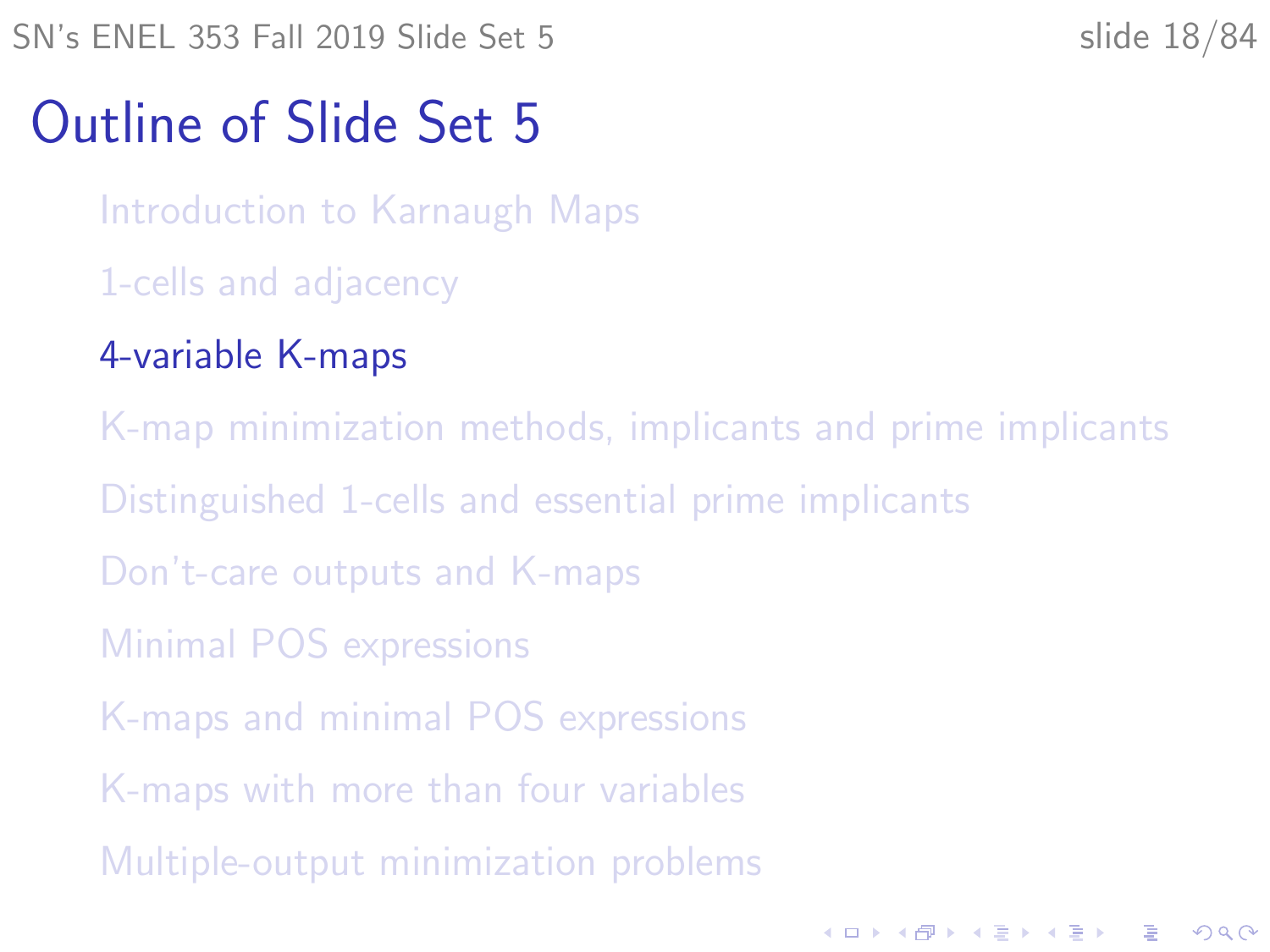$SN's ENEL 353 Fall 2019 Slide Set 5$  slide 19/84

### 4-variable K-map: template with literals

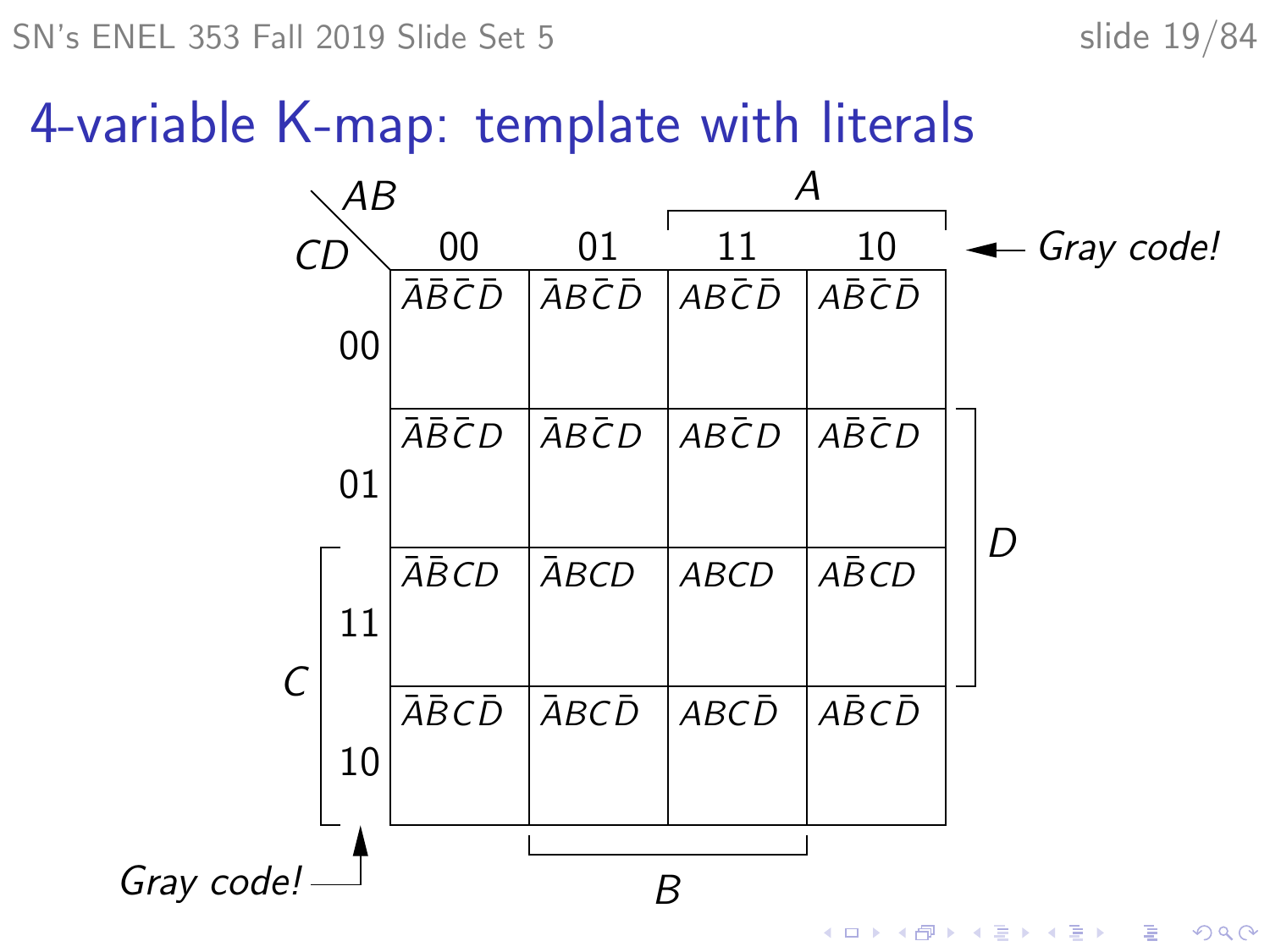$\mathbf{A} \equiv \mathbf{A} + \mathbf{A} + \mathbf{B} + \mathbf{A} + \mathbf{B} + \mathbf{A} + \mathbf{B} + \mathbf{A} + \mathbf{B} + \mathbf{A} + \mathbf{B} + \mathbf{A} + \mathbf{B} + \mathbf{A} + \mathbf{B} + \mathbf{A} + \mathbf{B} + \mathbf{A} + \mathbf{B} + \mathbf{A} + \mathbf{B} + \mathbf{A} + \mathbf{B} + \mathbf{A} + \mathbf{B} + \mathbf{A} + \mathbf{B} + \mathbf{A} + \mathbf{B} + \mathbf{A} + \math$ 

 $2990$ 

#### What do the **brackets** outside the K-map mean?

Examples are given for A and D. From those I hope it's also clear what the brackets for  $B$  and  $C$  indicate.

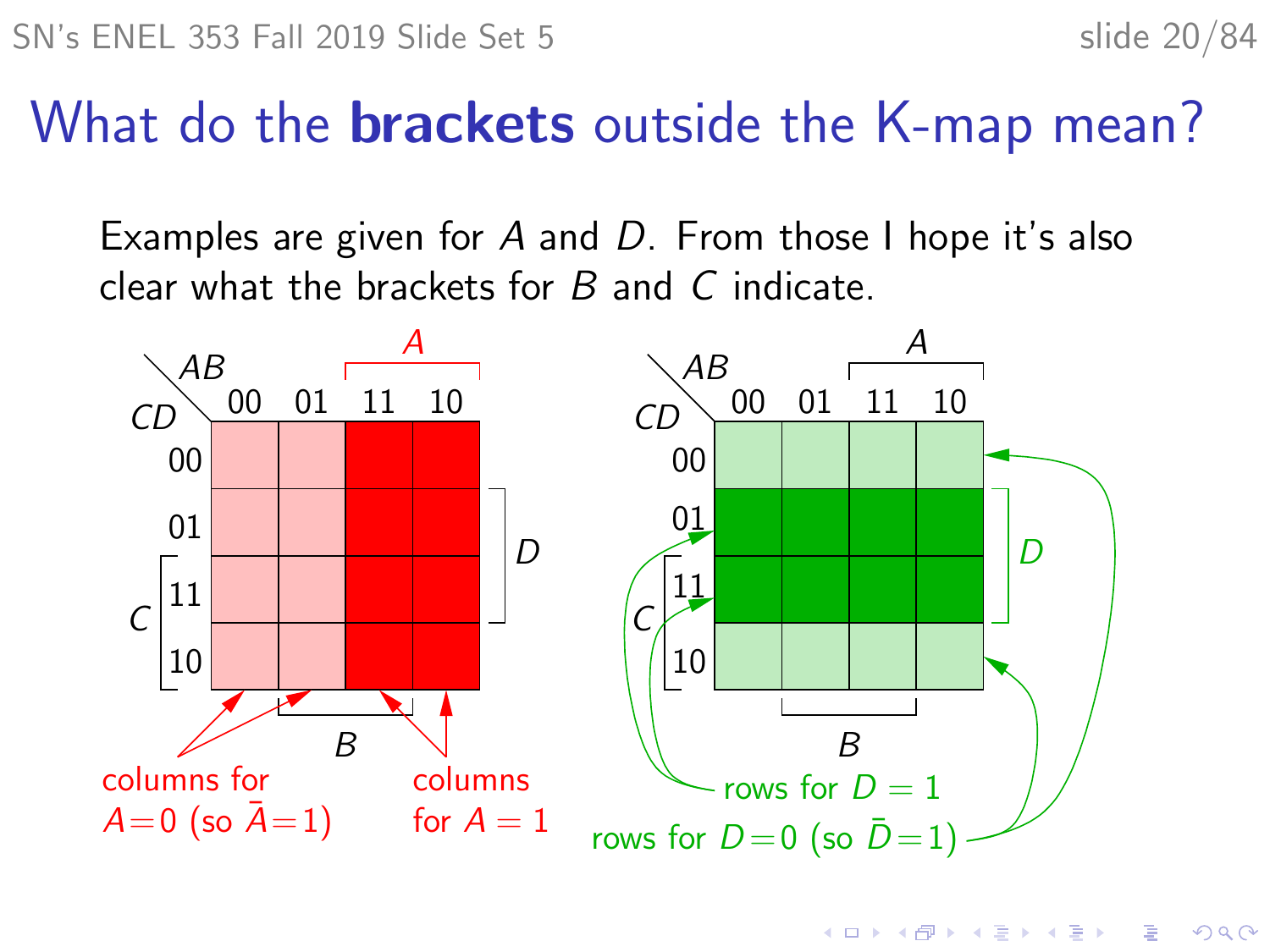SN's ENEL 353 Fall 2019 Slide Set 5 slide 21/84

4-variable K-map: template with minterm numbers

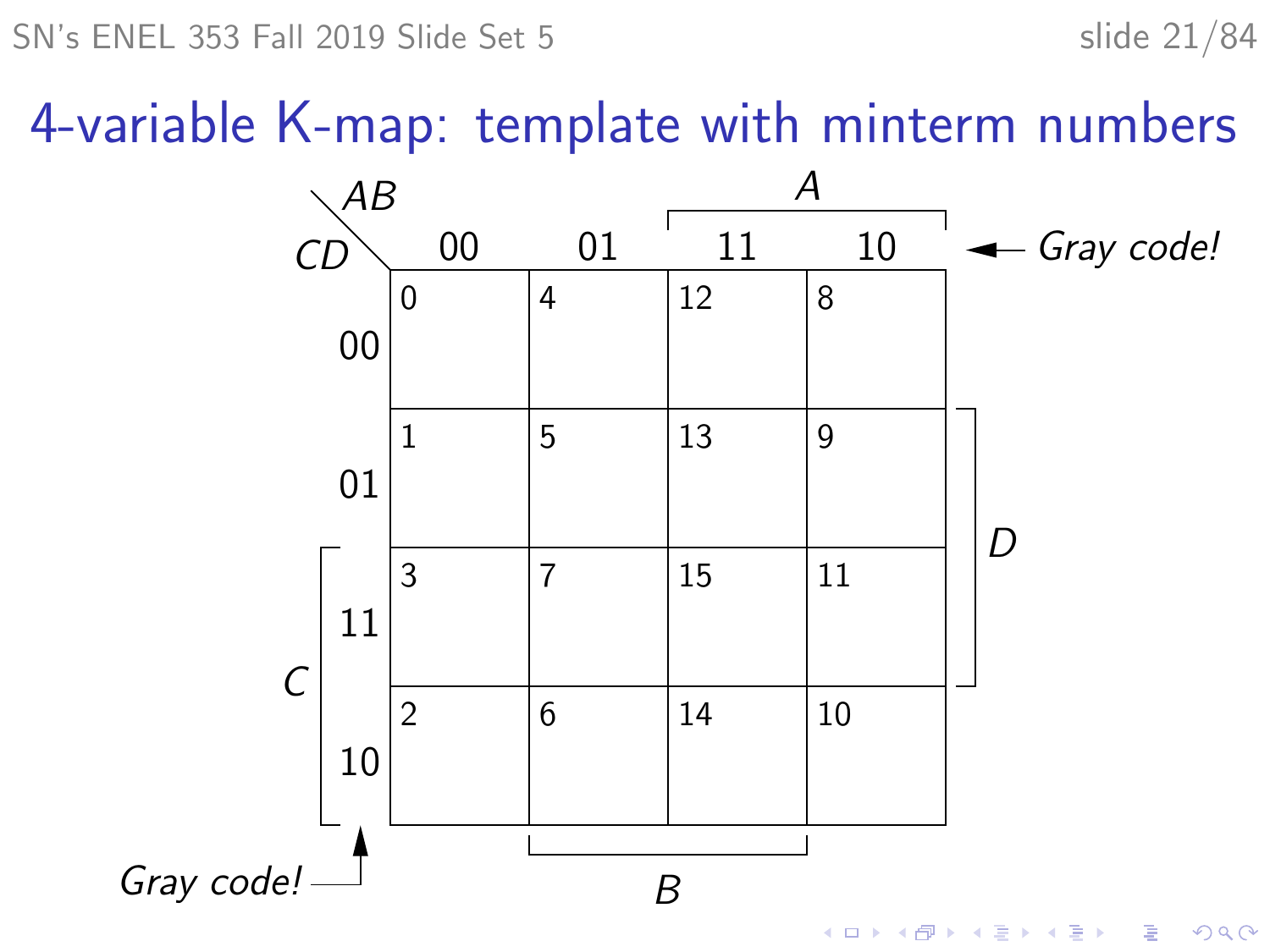SN's ENEL 353 Fall 2019 Slide Set 5 slide 22/84

K ロ ▶ K 個 ▶ K 할 ▶ K 할 ▶ 이 할 → 9 Q Q →

4-variable K-map: example

Let's draw the 4-variable K-map for  $F(A,B,C,D) = \overline{A}B\overline{C}D + A\overline{B}C\overline{D} + ABD$ .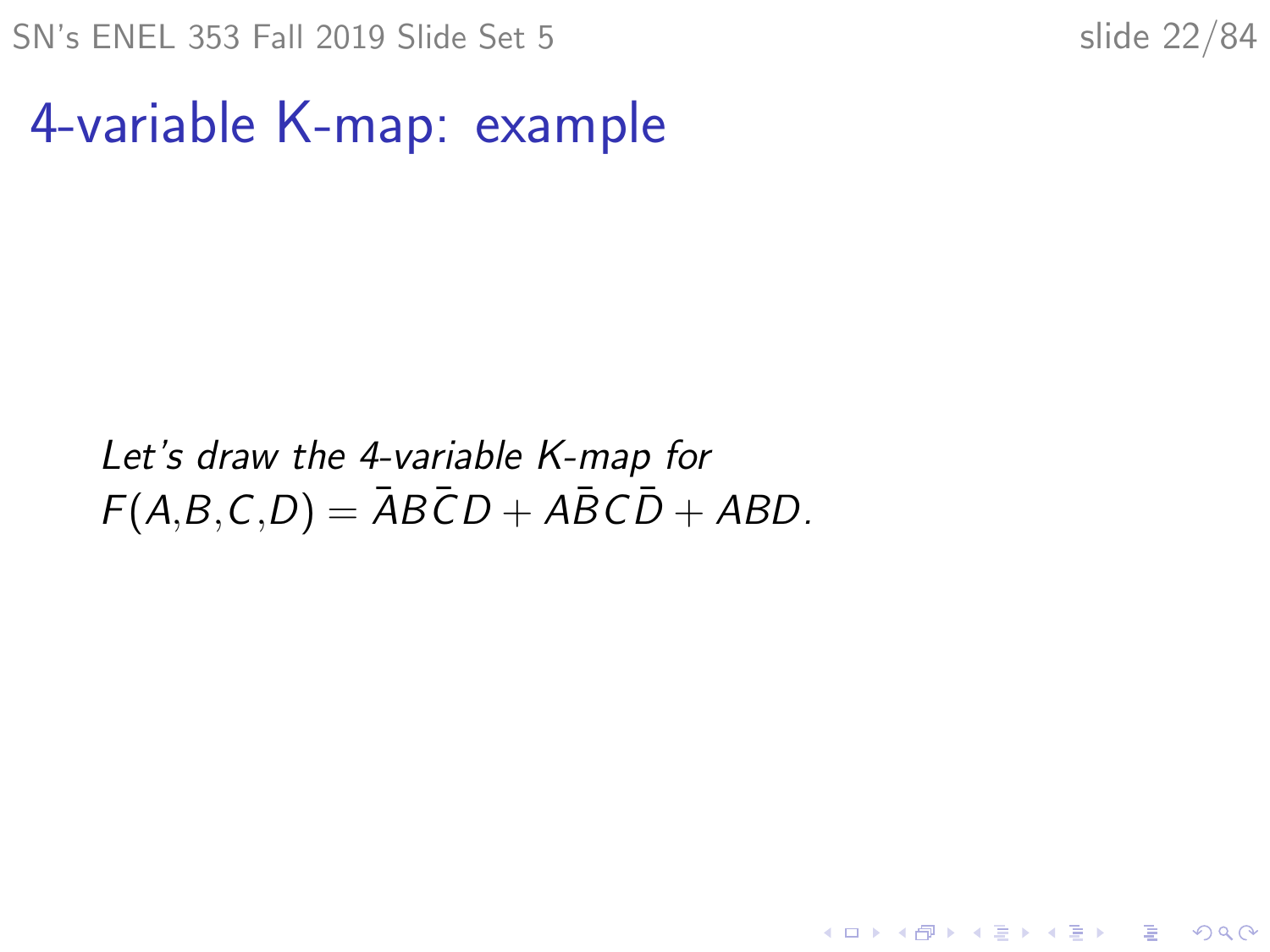**KORKAR KERKER SAGA** 

### Grouping of 1-cells for simplification

A few slides back we saw:

 $\triangleright$  A pair of adjacent 1-cells in a K-map indicates that a pair of minterms can be replaced by a single product with one fewer literal. (Example:  $\overline{ADE} + \overline{ADE} = \overline{AD}$ .)

It turns out that this idea generalizes:

- $\triangleright$  A rectangle of four 1-cells indicates that four minterms can be replaced by a single product with two fewer literals.
- $\triangleright$  A rectangle of eight 1-cells indicates that eight minterms can be replaced by a single product with three fewer literals.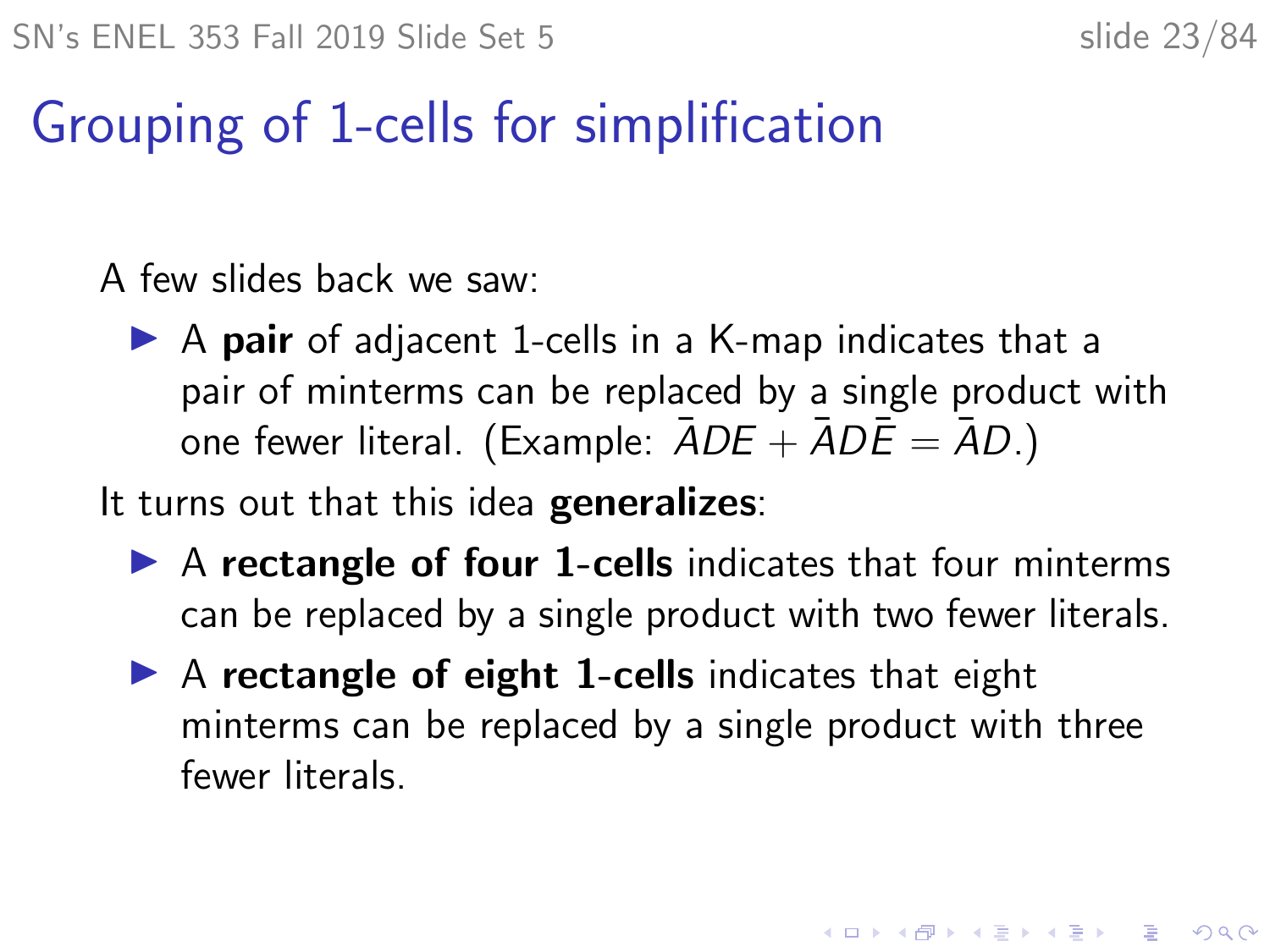#### Obvious rectangles of four or eight 1-cells









K ロ ▶ K 個 ▶ K 결 ▶ K 결 ▶ │ 결 │ K 9 Q Q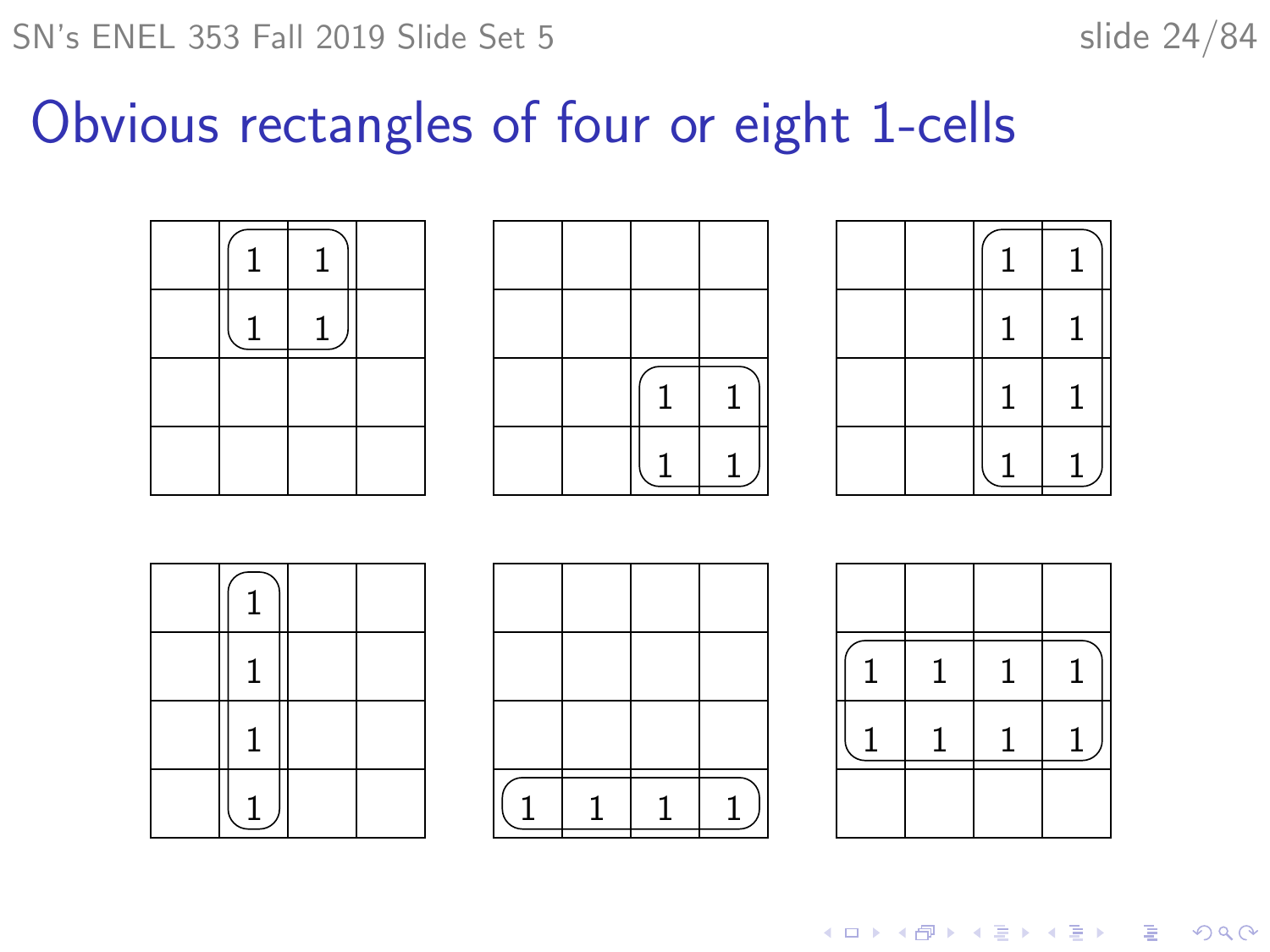### Not-so-obvious rectangles



Recall that in a 3-variable K-map with a "wide" layout, you can form a pair by "wrapping" from right to left. In 4-variable maps, you can also wrap from bottom to top.



These kinds of wrapping are also allowed in 4-cell and 8-cell rectangles.

**KORKARYKERKER POLO** 

Let's draw some examples of 4-cell and 8-cell rectangles that involve wrapping.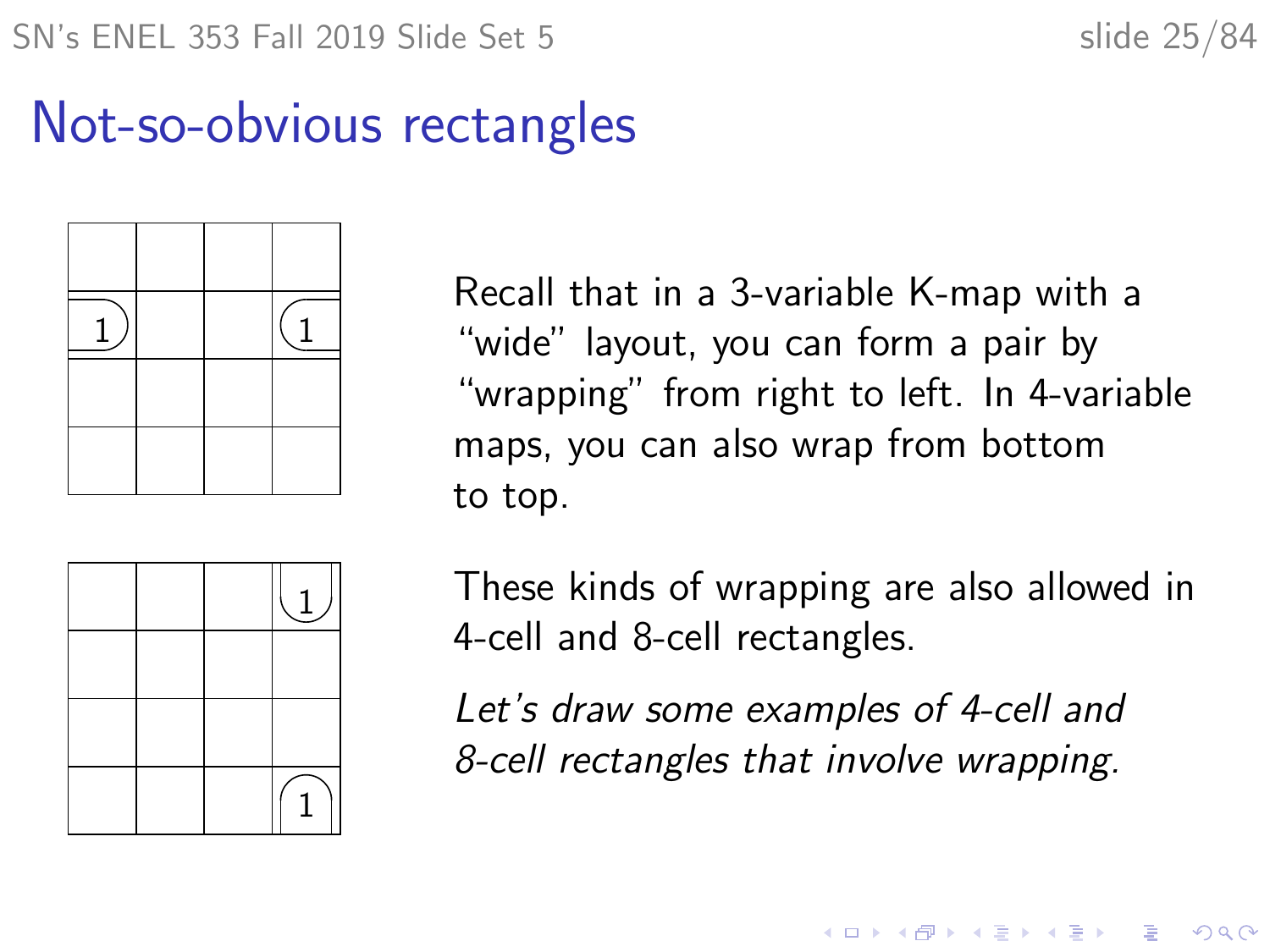# <span id="page-25-0"></span>Example: What product does a rectangle represent?



- $\blacktriangleright$  The rectangle is partly in the "A zone" and partly in the " $\bar{A}$  zone." Include neither  $A$ nor  $A$  in the product.
- It's entirely in the " $\bar{B}$  zone." Include  $\bar{B}$ .
- It's entirely in the " $\bar{C}$  zone." Include  $\bar{C}$
- It's entirely in the " $D$  zone.". Include D.

Conclusion: The product is  $B\bar{C}D$ .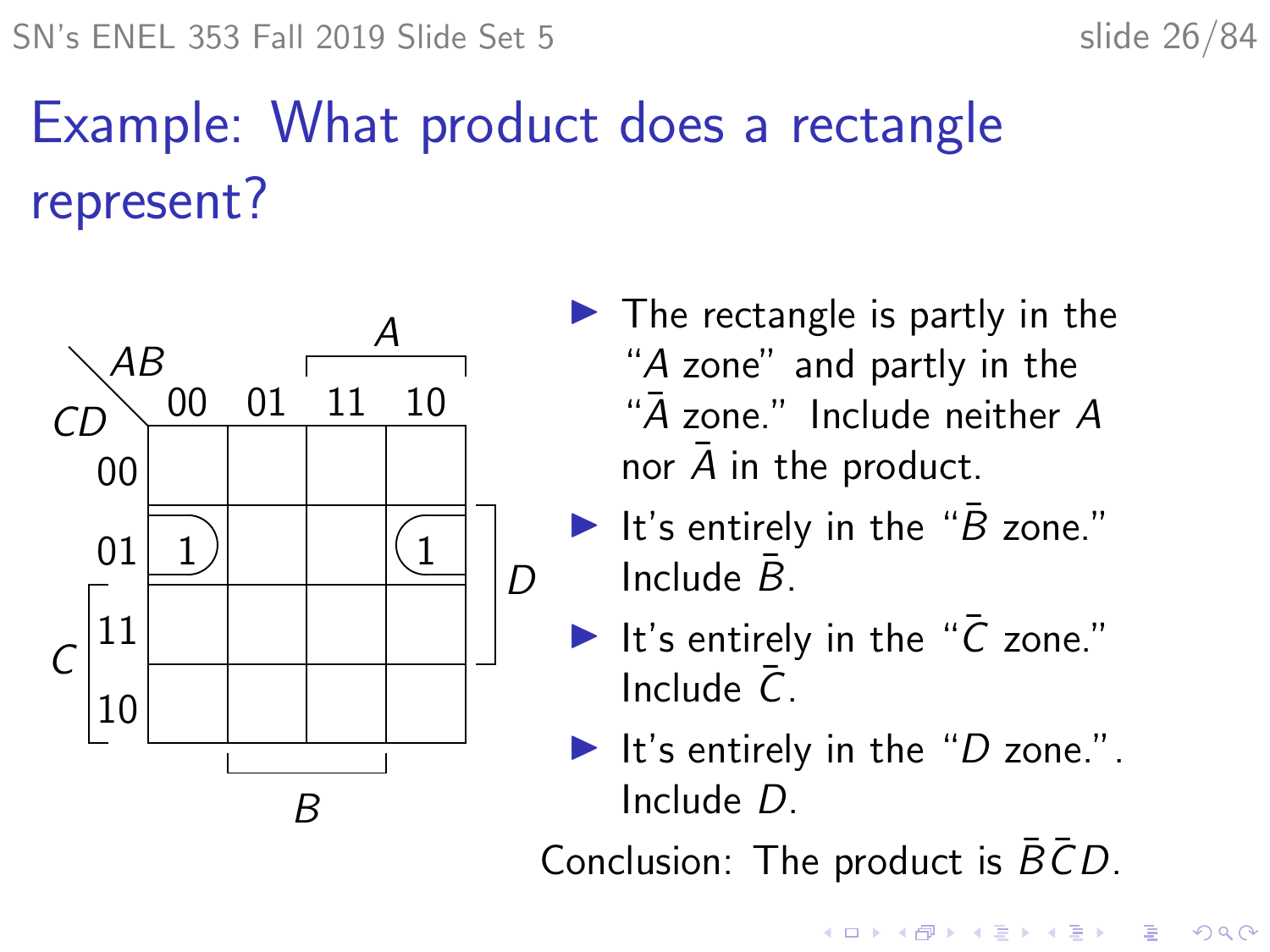Ğ,

 $299$ 

## More examples: What products do these rectangles represent?



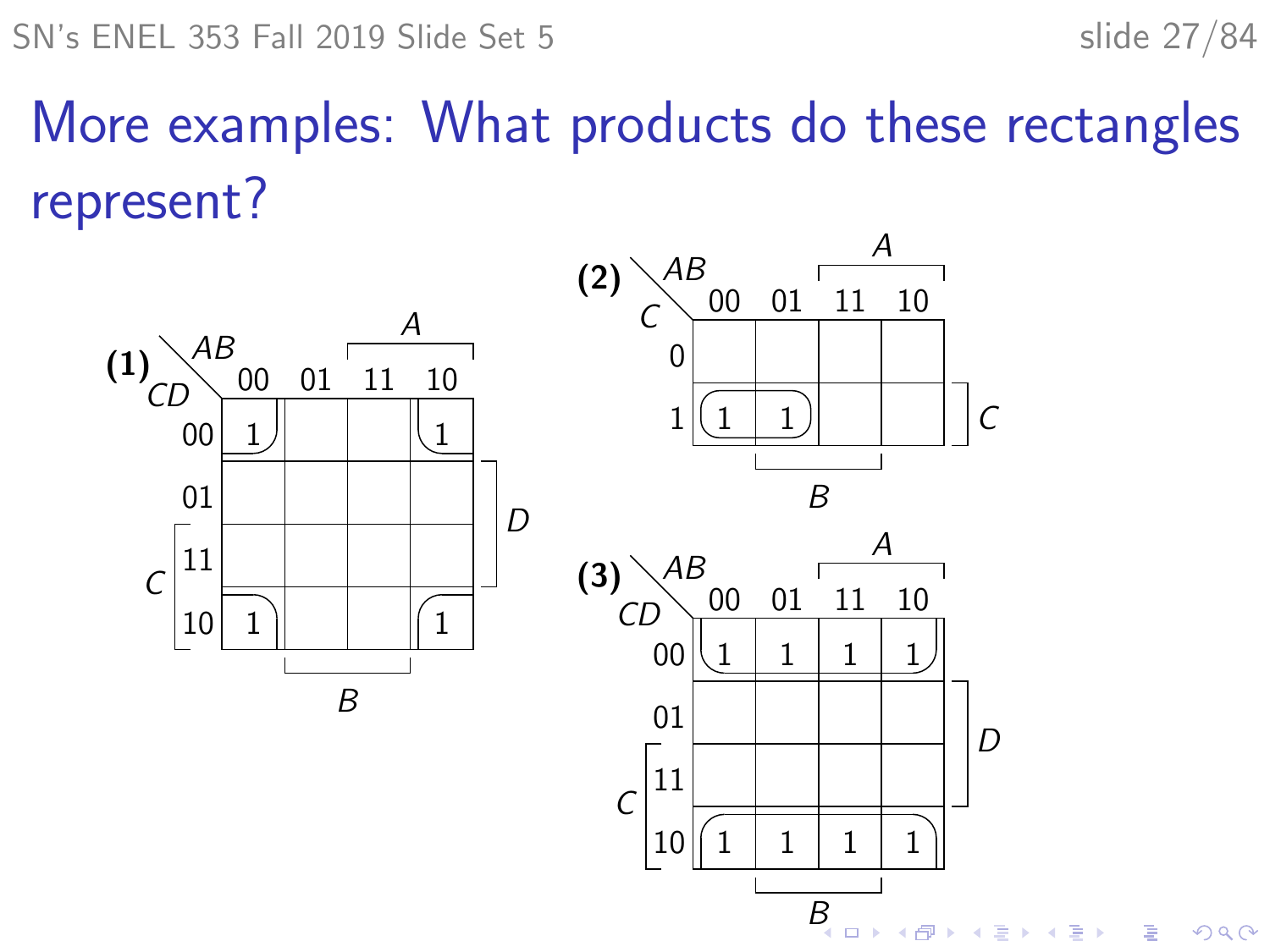# Rectangles of three, six, or nine 1-cells are not helpful

A rectangle of 2, 4, or 8 1-cells corresponds to a single product in an SOP expression.

A rectangle of 3, 6, or 9 1-cells **does not** correspond to a single product in an SOP expression, and is therefore **not** helpful in minimization of logic functions.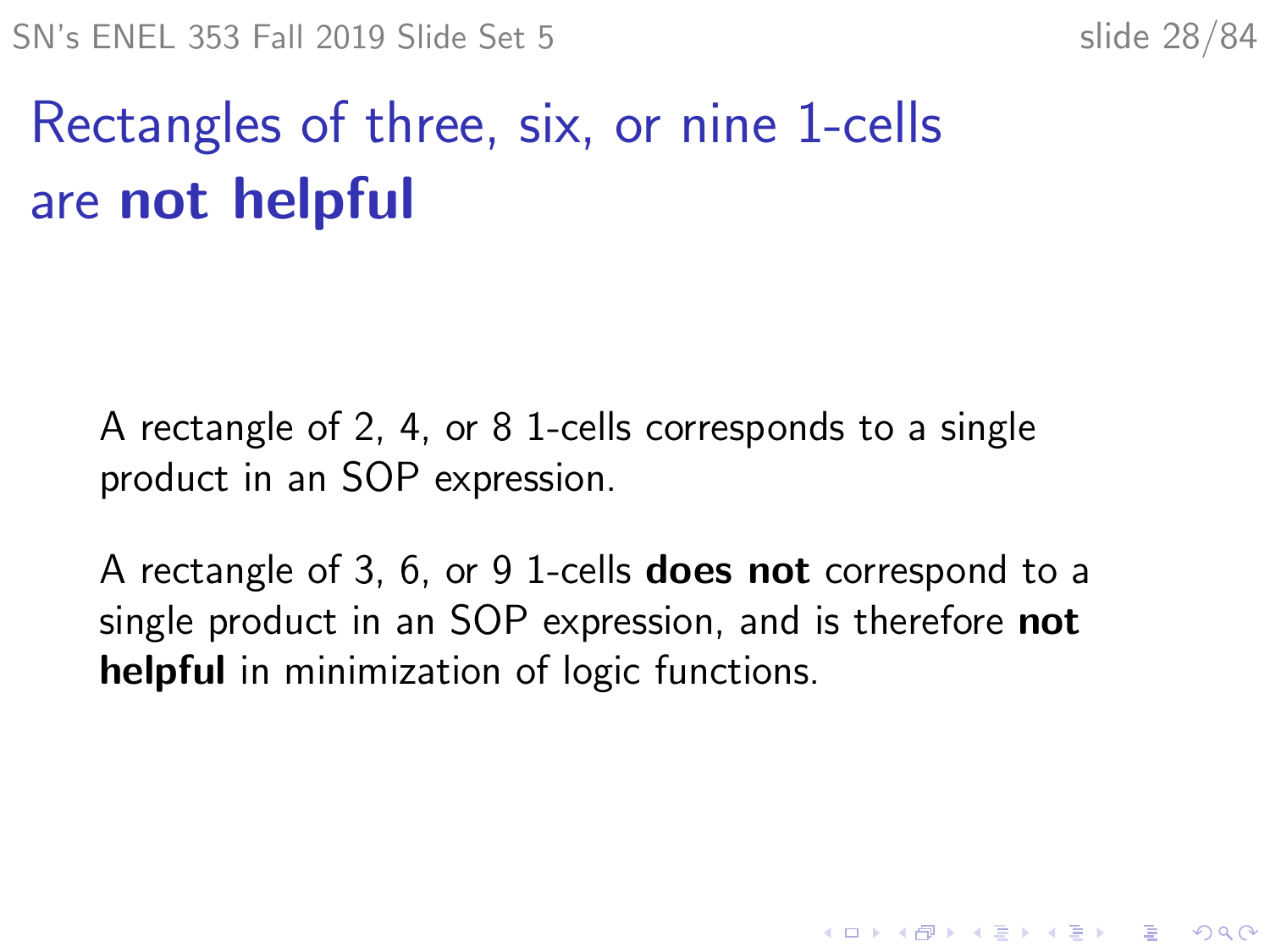<span id="page-28-0"></span>SN's ENEL 353 Fall 2019 Slide Set 5 slide 29/84

**KORKARYKERKER POLO** 

#### Outline of Slide Set 5

[Introduction to Karnaugh Maps](#page-2-0)

- [1-cells and adjacency](#page-11-0)
- [4-variable K-maps](#page-17-0)

[K-map minimization methods, implicants and prime implicants](#page-28-0) [Distinguished 1-cells and essential prime implicants](#page-38-0) [Don't-care outputs and K-maps](#page-51-0) [Minimal POS expressions](#page-60-0) [K-maps and minimal POS expressions](#page-66-0) [K-maps with more than four variables](#page-72-0) [Multiple-output minimization problems](#page-79-0)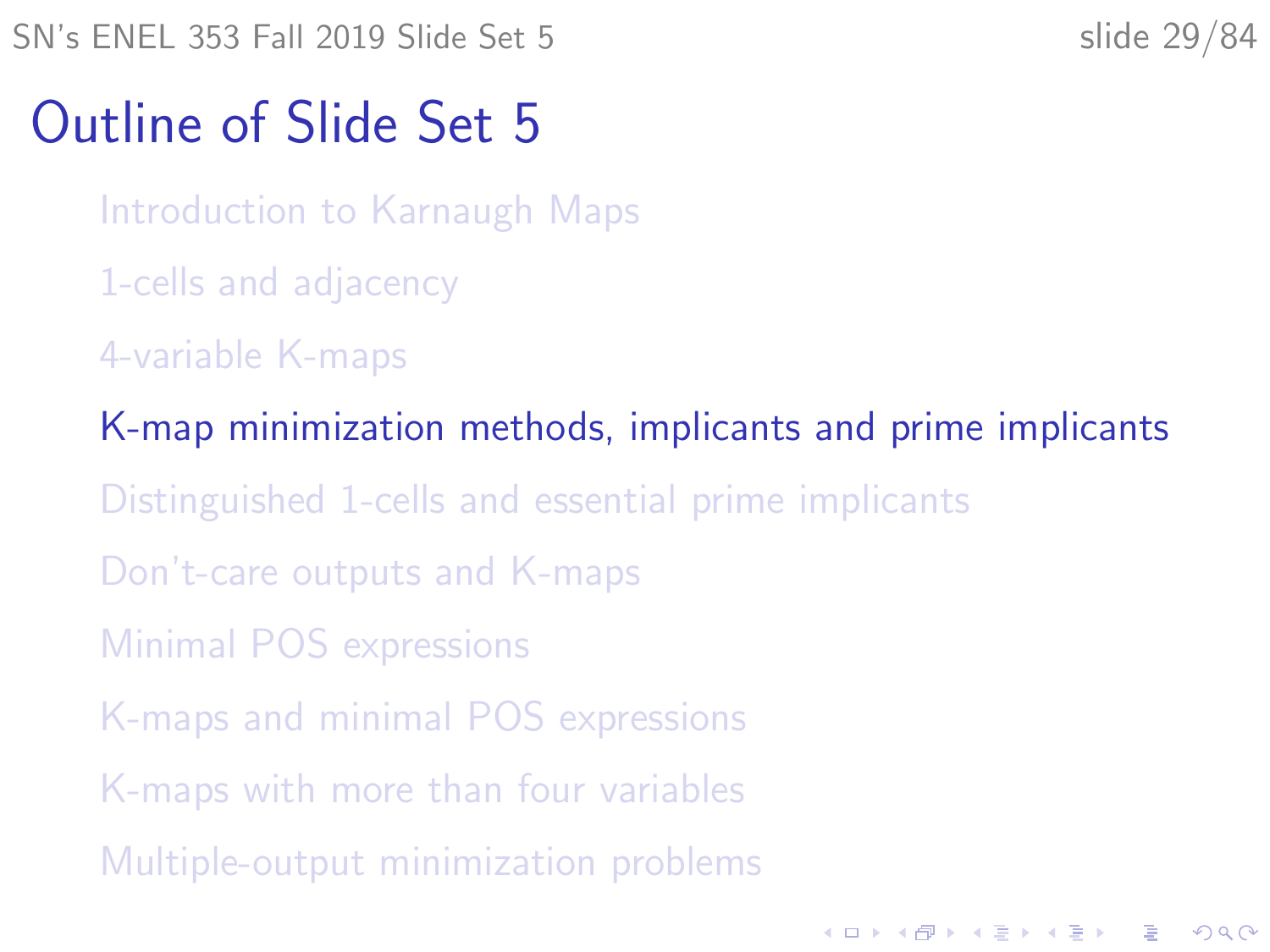**KORK EXTERNE PROVIDE** 

## An imprecise description of K-map minimization methods

Cover all the 1-cells, and only the 1-cells. Use as few single-cell, 2-cell, 4-cell, and 8-cell rectangles as possible. Make the rectangles as large as possible.



(far from minimal!)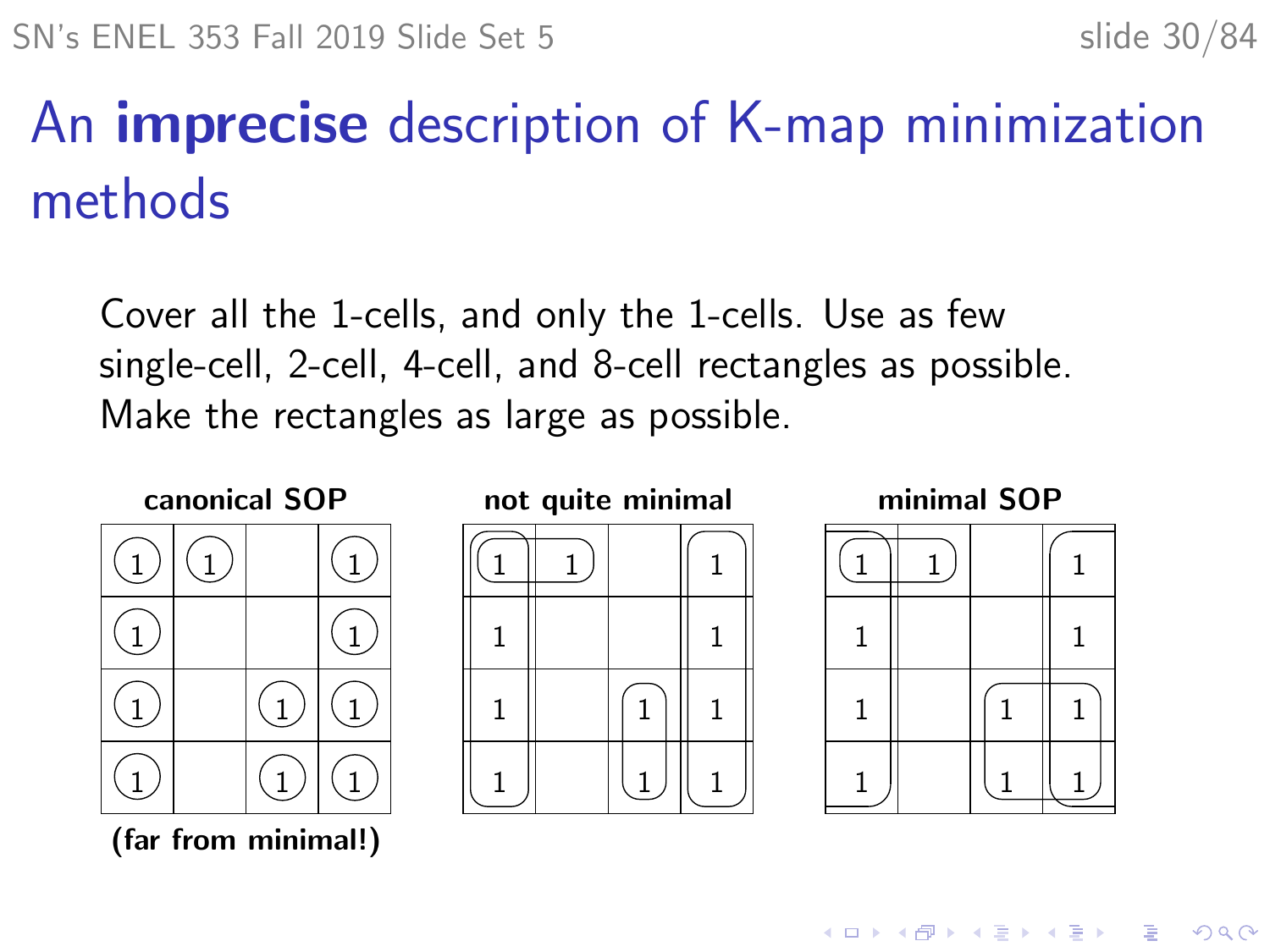#### Lead-up to an important definition: Implicant

"X *implies* Y," means, "Whenever X is true, then Y must also be true." Example: The fact that Joe is in the ICT Building **implies** that Joe is on the U of C campus.

Let's look at a typical SOP expression:  $F = \overline{A} \overline{B} C + \overline{A} B \overline{C} + \overline{A} C$ 

Because of the way OR is defined,  $\overline{ABC} = 1$  implies  $F = 1$ . Similarly,  $\overline{A}B\overline{C} = 1$  implies  $F = 1$ , and  $AC = 1$  implies  $F = 1$ . The products  $\overline{ABC}$ ,  $\overline{ABC}$ , and AC are said to be *implicants* of F.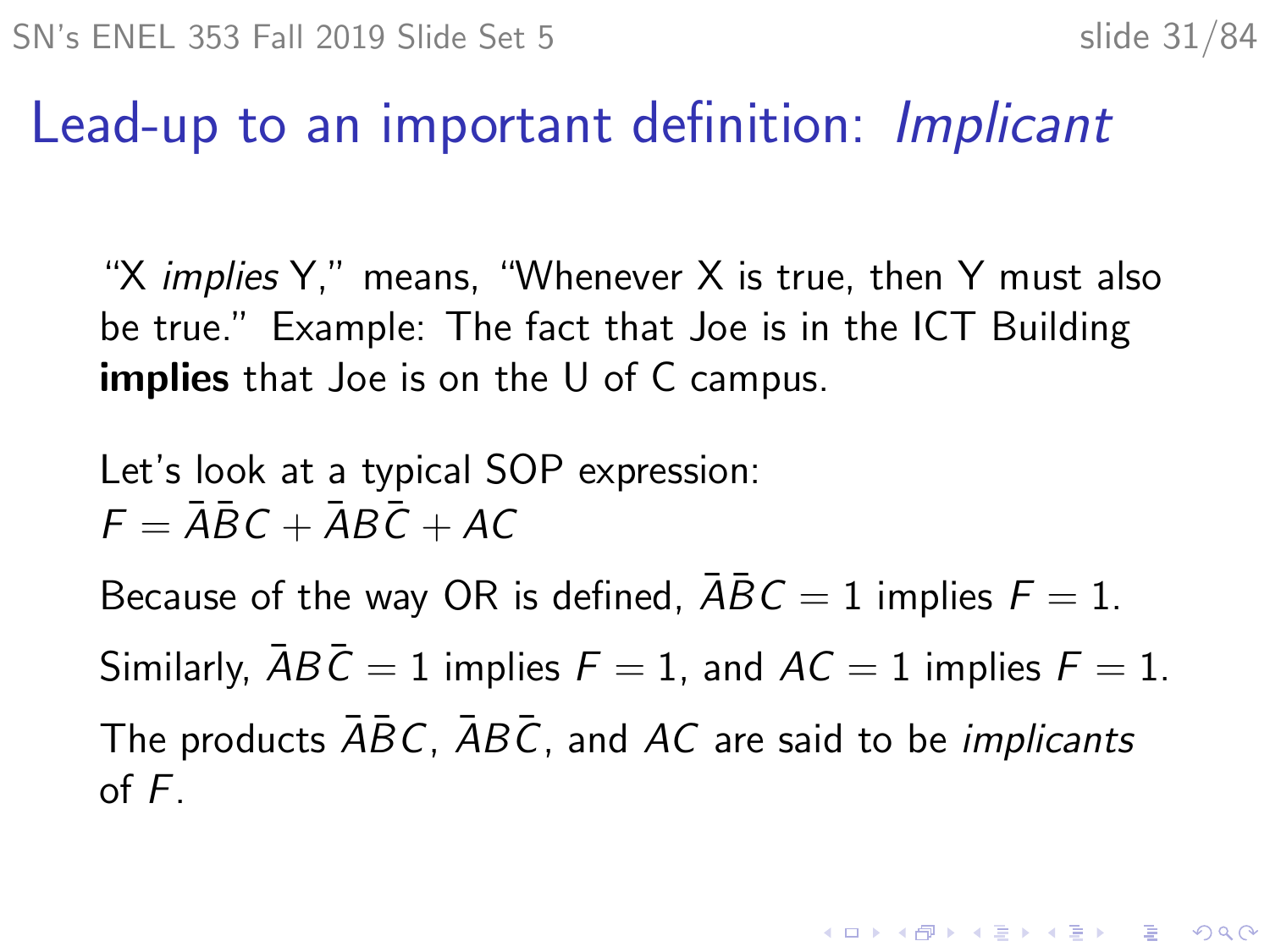#### Important definition: Implicant

For a given logic function  $F$ , the *implicants* of  $F$  are all of the products from all of the valid SOP expressions for F.

For example, here is an exhaustive list of valid SOP expressions for the two-input NAND function:

$$
F = \overline{A}\overline{B} + \overline{A}B + A\overline{B}
$$
  
=  $\overline{A} + A\overline{B}$   
=  $\overline{A}B + \overline{B}$   
=  $\overline{A} + \overline{B}$ 

So what are all the implicants of this particular F?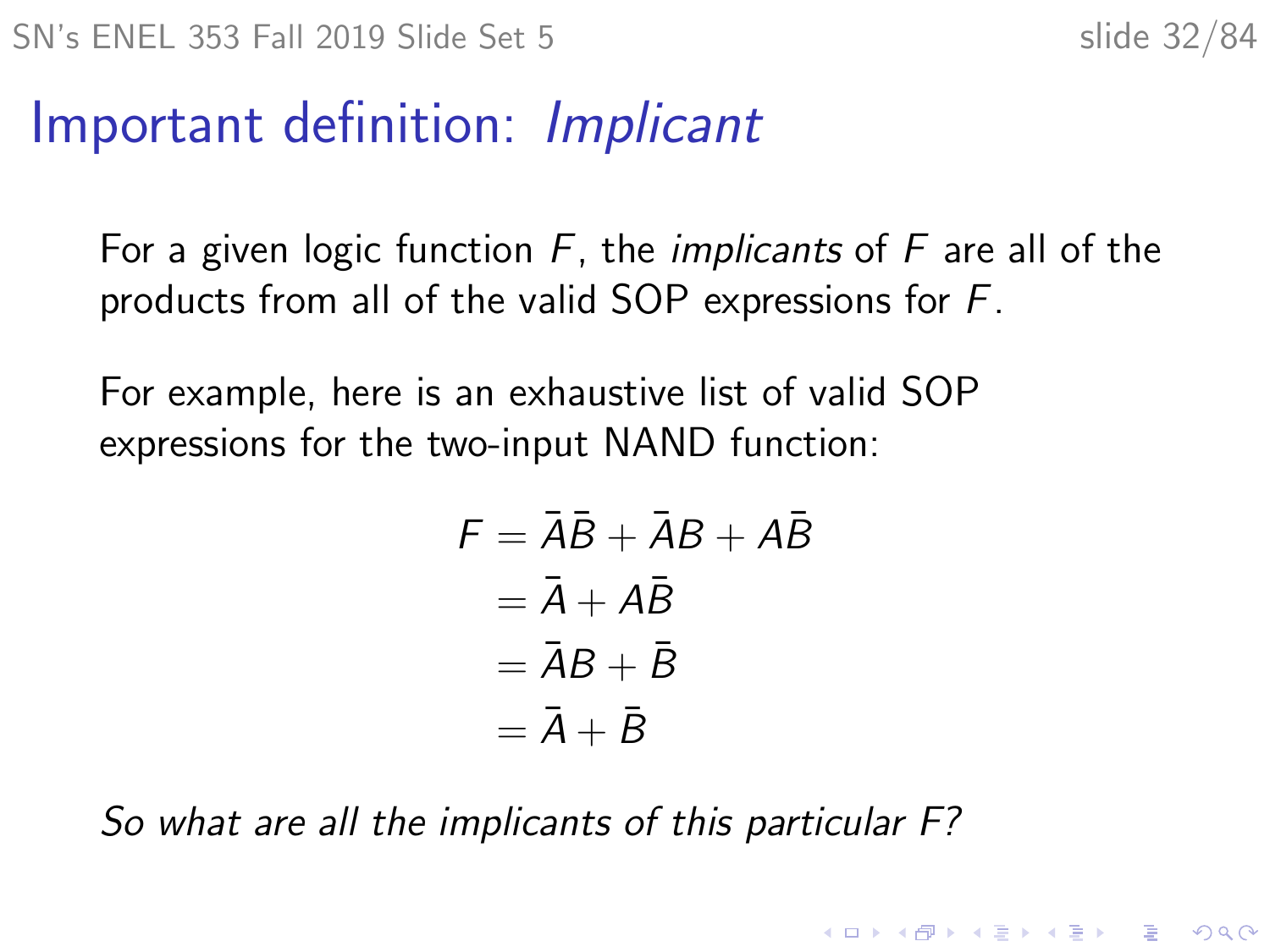### Implicants and K-maps

From a K-map for a function  $F$ , the implicants of  $F$ correspond to

- $\blacktriangleright$  all of the individual 1-cells:
- $\blacktriangleright$  all rectangles composed of 2, 4, or 8 1-cells.

(That's for functions of up to four variables—things get more complicated with functions of five or six variables.)

**Example 1:** Let's use a K-map to find all the implicants of  $NAND(A,B)$ .

**Example 2:** Let's work with an example 4-variable K-map, and find a few implicants and SOP expressions.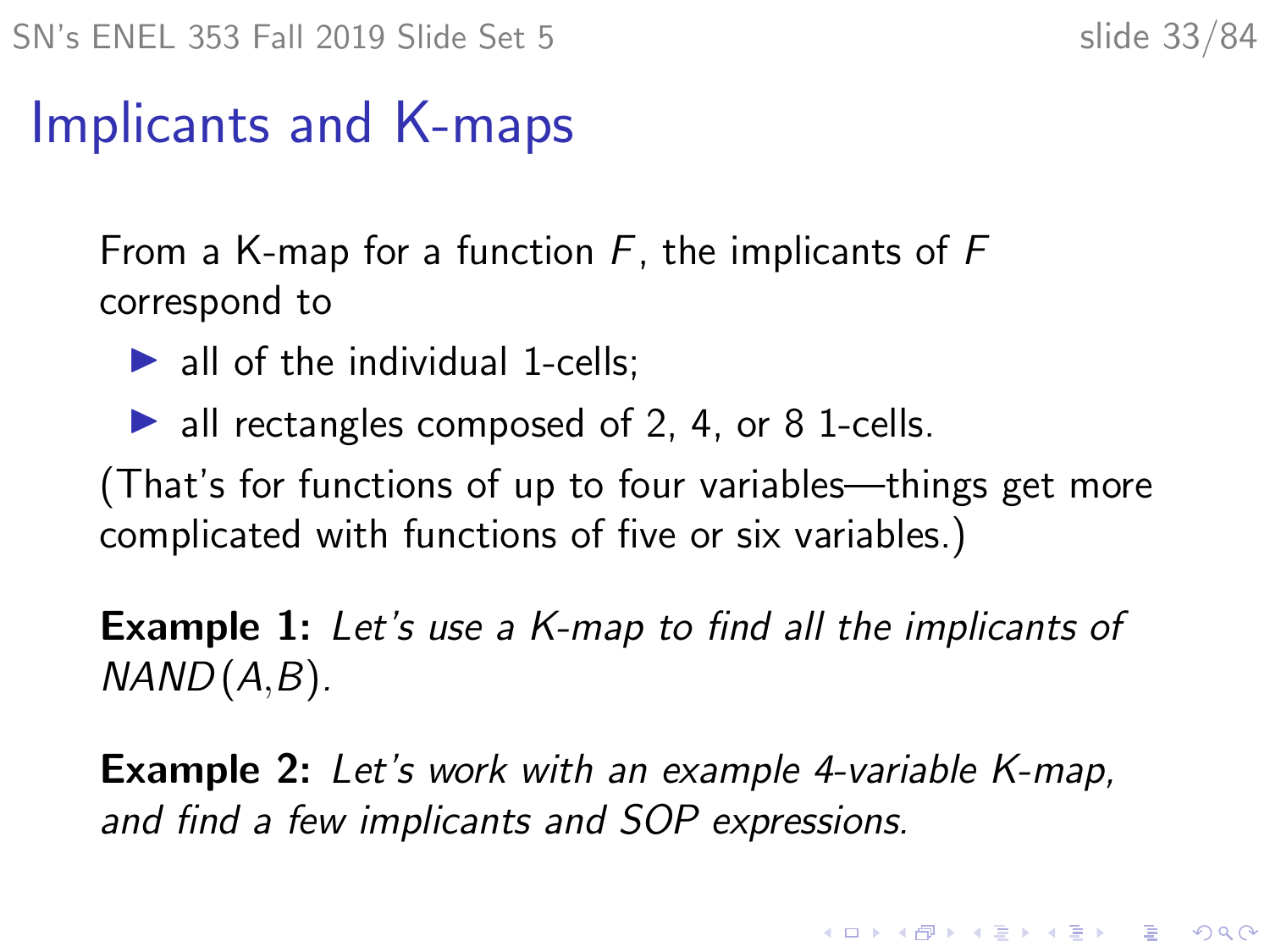KID KA KERKER KID KO

#### Important definition: Prime implicant

A prime implicant is an implicant that is not fully contained by any other implicant.

Example: If ABC and ABC are both implicants of F, they cannot be prime implicants, because they are fully contained by AB.

In a K-map, a prime implicant is a rectangle that cannot be doubled in size without collecting one or more 0-cells.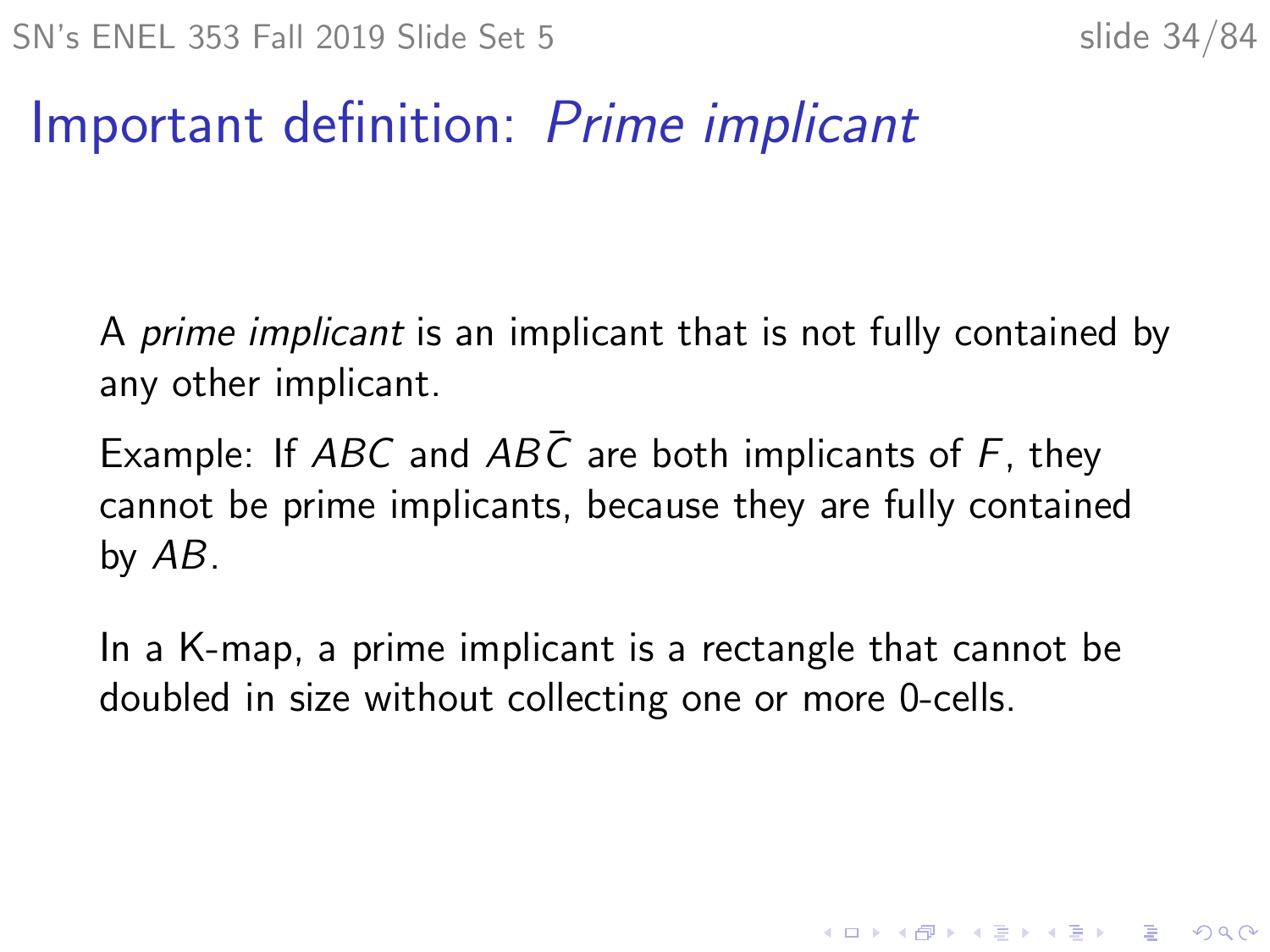## Illustration of prime and non-prime implicants

Examples, for a 3-variable function and a 4-variable function . . .

| non-prime implicants   prime implicants |        |  |  |
|-----------------------------------------|--------|--|--|
|                                         |        |  |  |
| 1                                       | 1<br>1 |  |  |
|                                         | 1<br>1 |  |  |
| 1                                       | 1<br>1 |  |  |
|                                         |        |  |  |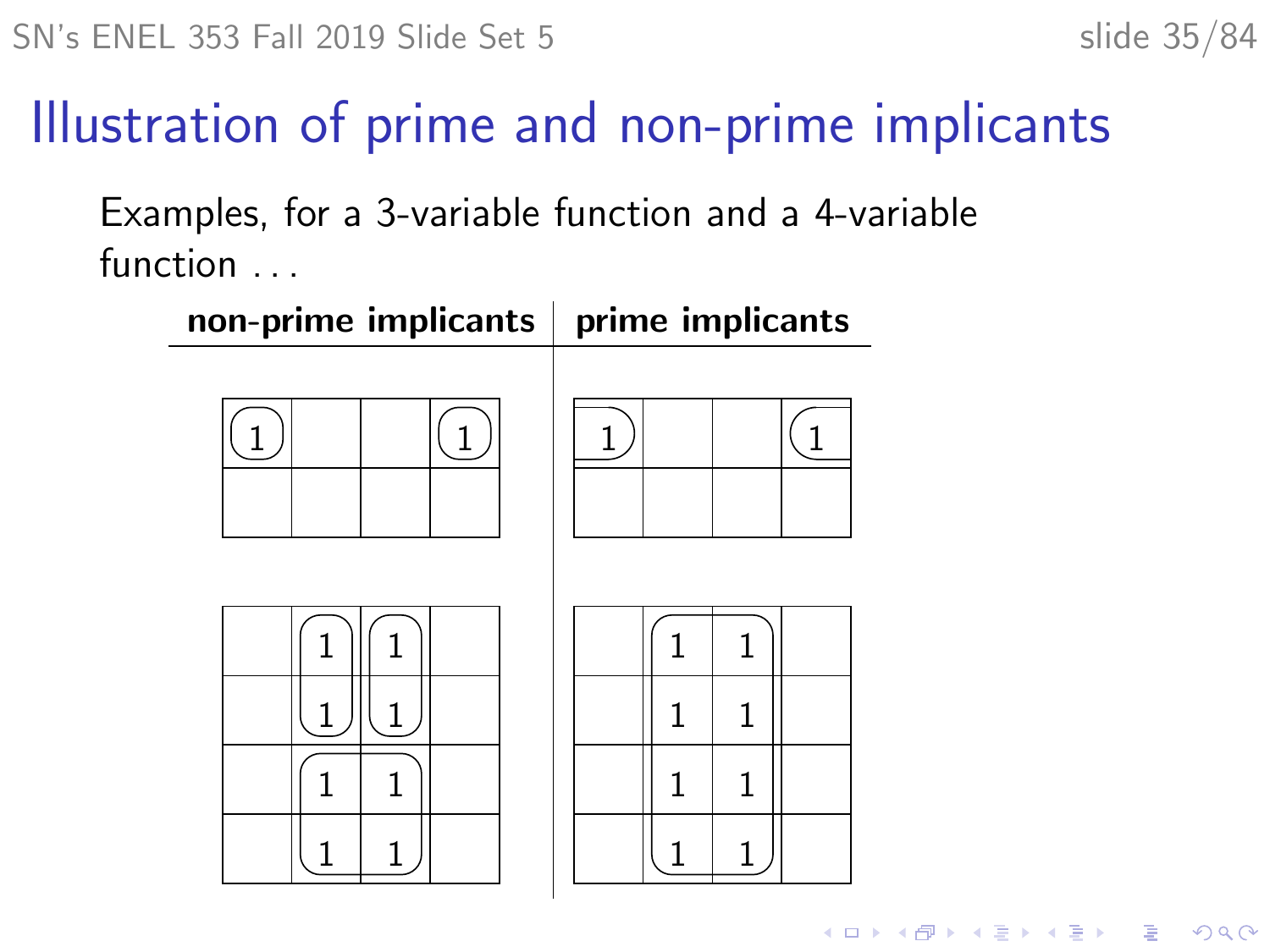## Illustration of prime and non-prime implicants, continued



The circled implicant is a prime implicant because it can't be doubled in size without collecting a 0-cell.

What is the product for the circled implicant?

What are all the other prime implicants?

 $\mathbf{A} \equiv \mathbf{A} + \mathbf{A} + \mathbf{B} + \mathbf{A} + \mathbf{B} + \mathbf{A} + \mathbf{B} + \mathbf{A} + \mathbf{B} + \mathbf{A} + \mathbf{B} + \mathbf{A} + \mathbf{B} + \mathbf{A} + \mathbf{B} + \mathbf{A} + \mathbf{B} + \mathbf{A} + \mathbf{B} + \mathbf{A} + \mathbf{B} + \mathbf{A} + \mathbf{B} + \mathbf{A} + \mathbf{B} + \mathbf{A} + \mathbf{B} + \mathbf{A} + \mathbf{B} + \mathbf{A} + \math$ 

 $2990$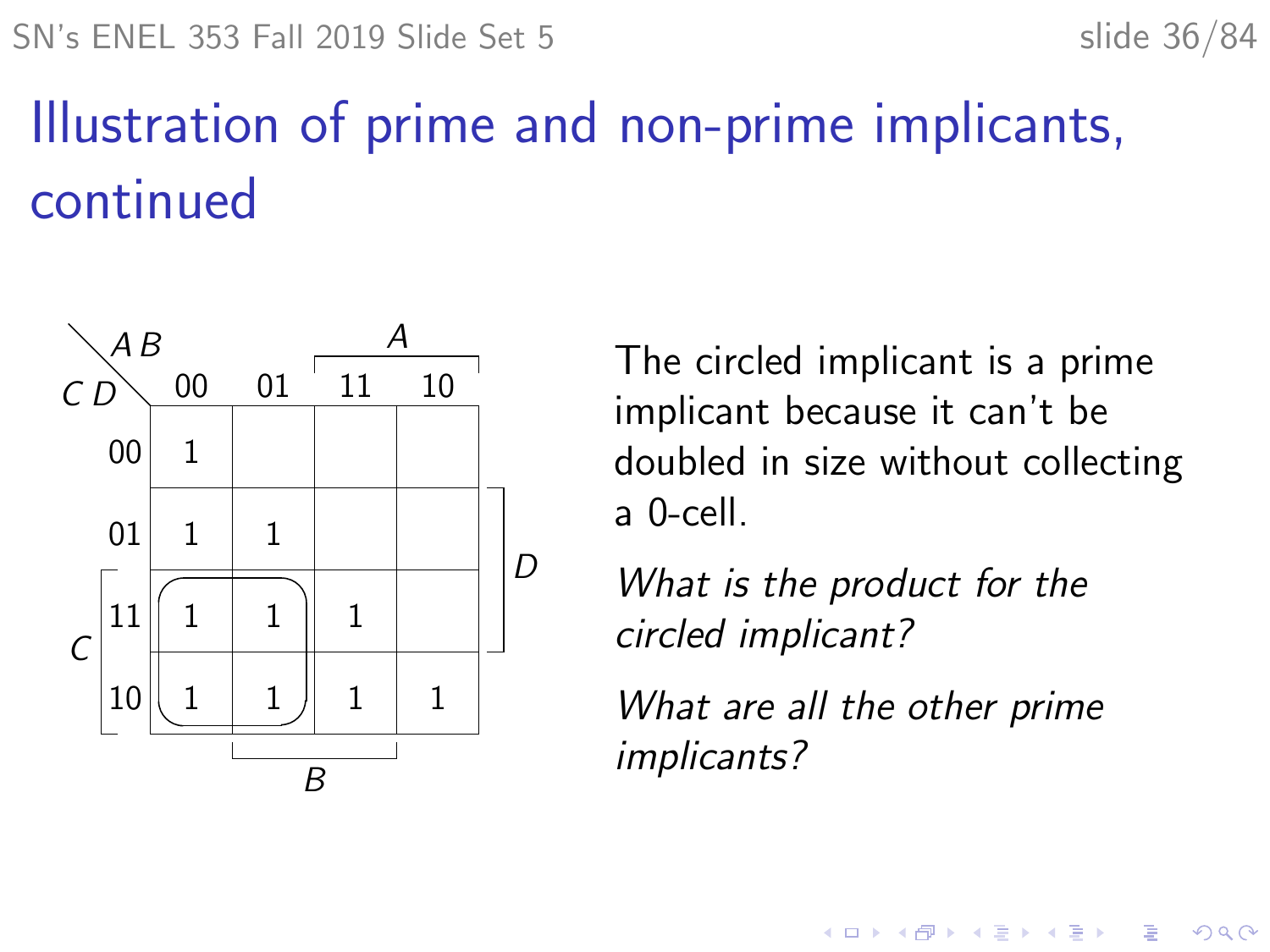## The prime implicant theorem

The theorem says:

The products in a minimal SOP expression must all be prime implicants.

Sketch of proof:

- $\triangleright$  Suppose an SOP expression for F includes non-prime implicant X.
- Replace X with a prime implicant that fully contains X.
- $\blacktriangleright$  The resulting new SOP expression is valid for F and is simpler than the original SOP expression, so the original expression could not have been minimal.

Practical consequence: When you use a K-map to look for a minimal SOP expression, you should **totally ignore** non-prime implicants.**KORKARYKERKER POLO**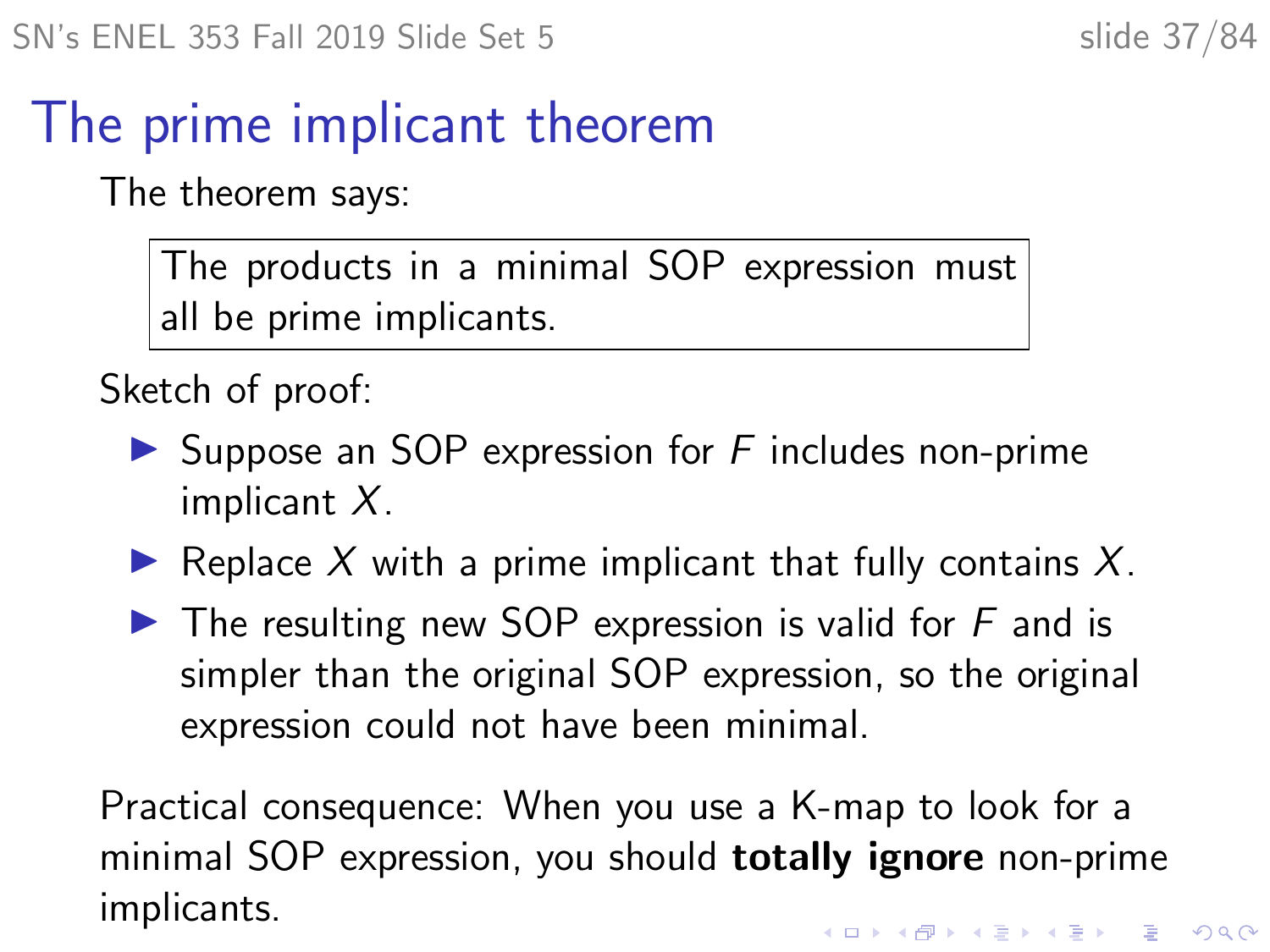$\mathbf{A} \equiv \mathbf{A} + \mathbf{A} + \mathbf{B} + \mathbf{A} + \mathbf{B} + \mathbf{A} + \mathbf{B} + \mathbf{A} + \mathbf{B} + \mathbf{A} + \mathbf{B} + \mathbf{A} + \mathbf{B} + \mathbf{A} + \mathbf{B} + \mathbf{A} + \mathbf{B} + \mathbf{A} + \mathbf{B} + \mathbf{A} + \mathbf{B} + \mathbf{A} + \mathbf{B} + \mathbf{A} + \mathbf{B} + \mathbf{A} + \mathbf{B} + \mathbf{A} + \mathbf{B} + \mathbf{A} + \math$ 

 $2990$ 

## What the prime implicant theorem does **not** say

This is not generally true:

An SOP expression for  $F$  in which the products are prime implicants is a minimal SOP expression for F.

Example: Let's study this K-map ...

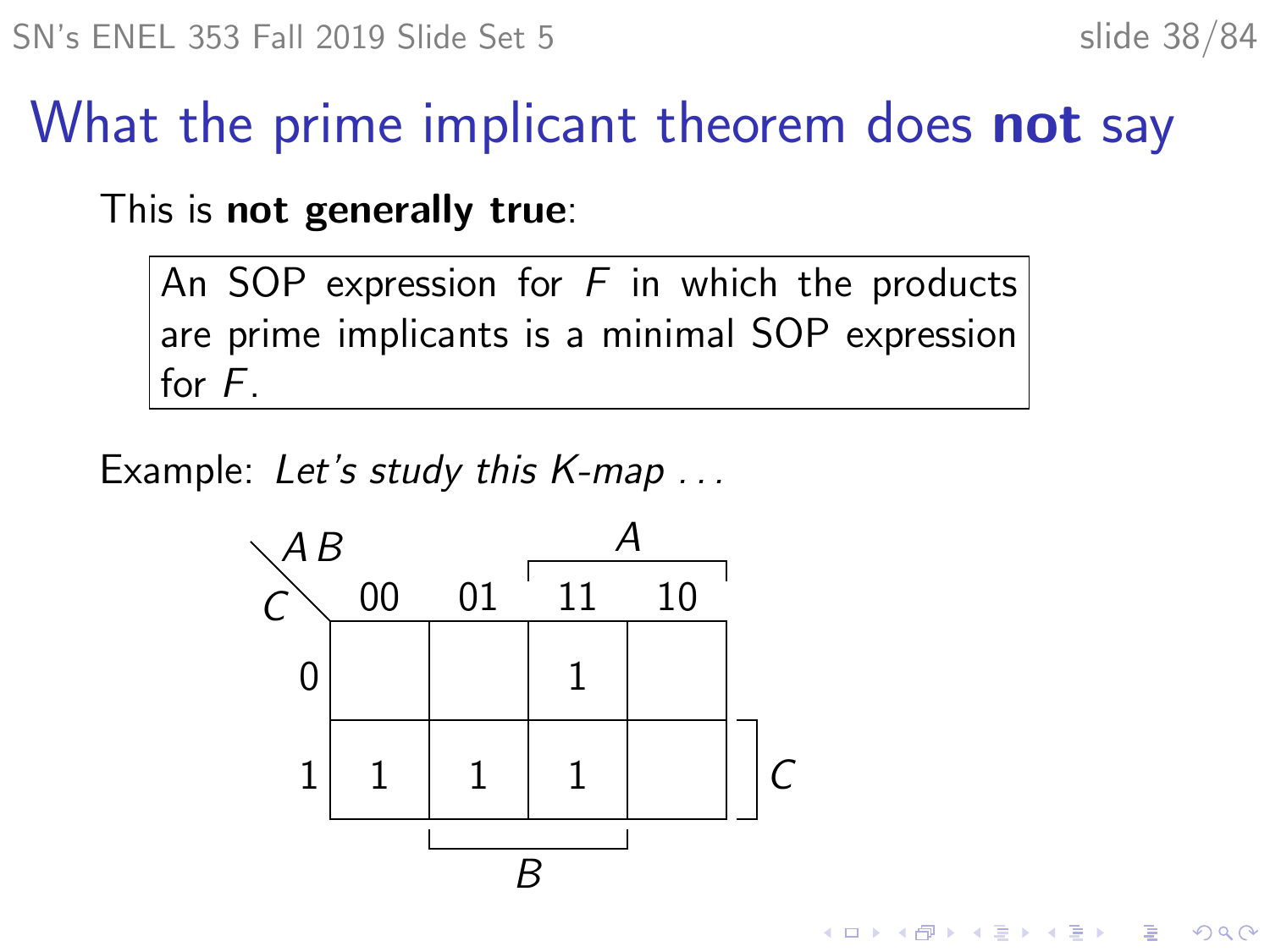<span id="page-38-0"></span>SN's ENEL 353 Fall 2019 Slide Set 5 slide 39/84

**KORKARYKERKER POLO** 

#### Outline of Slide Set 5

[Introduction to Karnaugh Maps](#page-2-0)

- [1-cells and adjacency](#page-11-0)
- [4-variable K-maps](#page-17-0)

[K-map minimization methods, implicants and prime implicants](#page-28-0)

#### [Distinguished 1-cells and essential prime implicants](#page-38-0)

[Don't-care outputs and K-maps](#page-51-0)

[Minimal POS expressions](#page-60-0)

[K-maps and minimal POS expressions](#page-66-0)

[K-maps with more than four variables](#page-72-0)

[Multiple-output minimization problems](#page-79-0)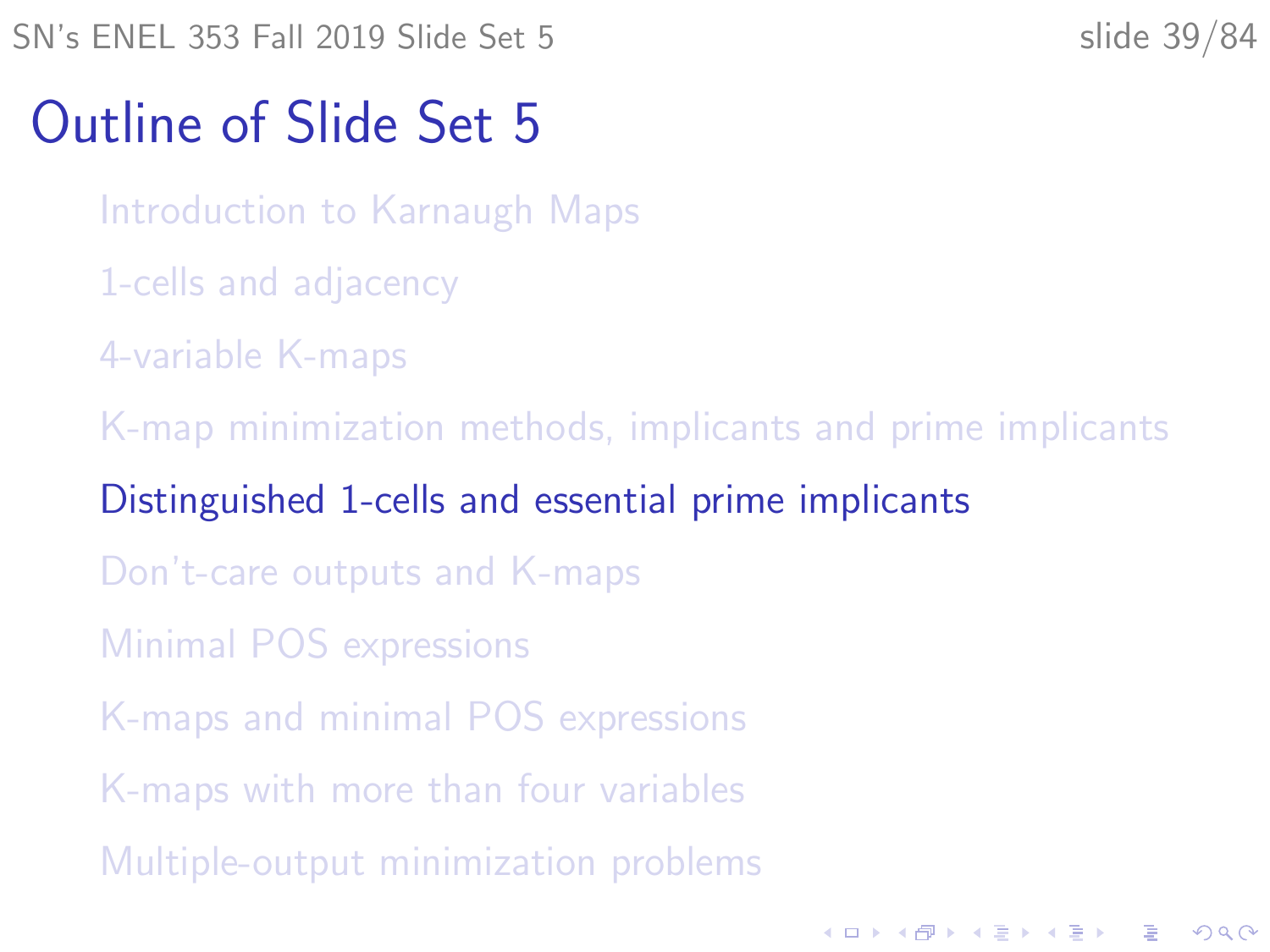## Important definitions: Distinguished 1-cell and essential prime implicant

A distinguished 1-cell of function  $F$  is a 1-cell that is covered by exactly one prime implicant of F.

An essential prime implicant of  $F$  is a prime implicant that covers at least one distinguished 1-cell of F.

Let's study this K-map some more . . .

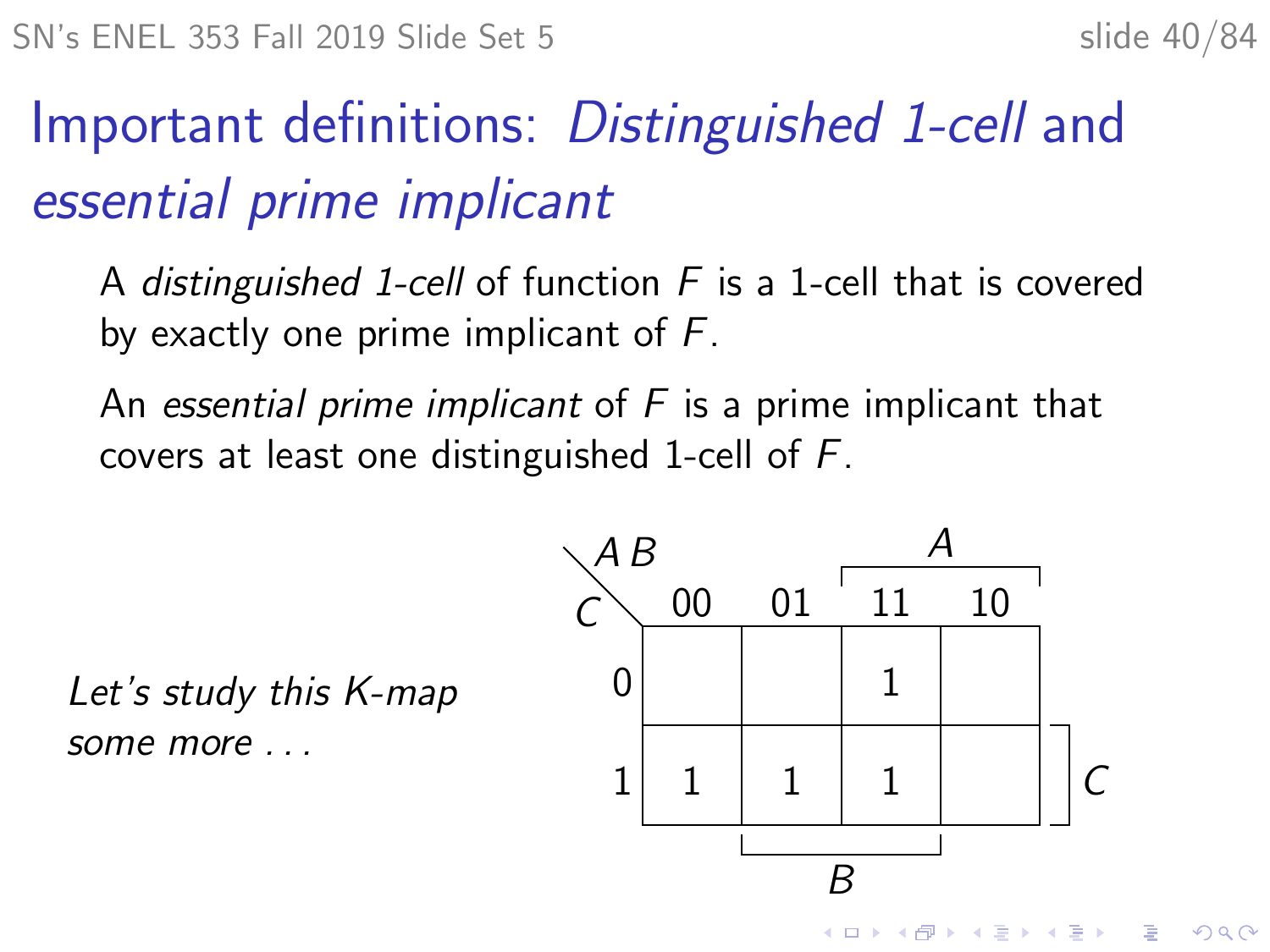KID KA KERKER KID KO

## Distinguished 1-cells, essential prime implicants, and our course textbook

Harris and Harris do not provide definitions of distinguished 1-cell or essential prime implicant.

However, both concepts are useful for efficient discovery of minimal SOP expressions from K-maps, so in ENEL 353 you must know exactly what these terms mean.

(Many other textbooks define *distinguished 1-cell* and essential prime implicant exactly as done on the previous slide.)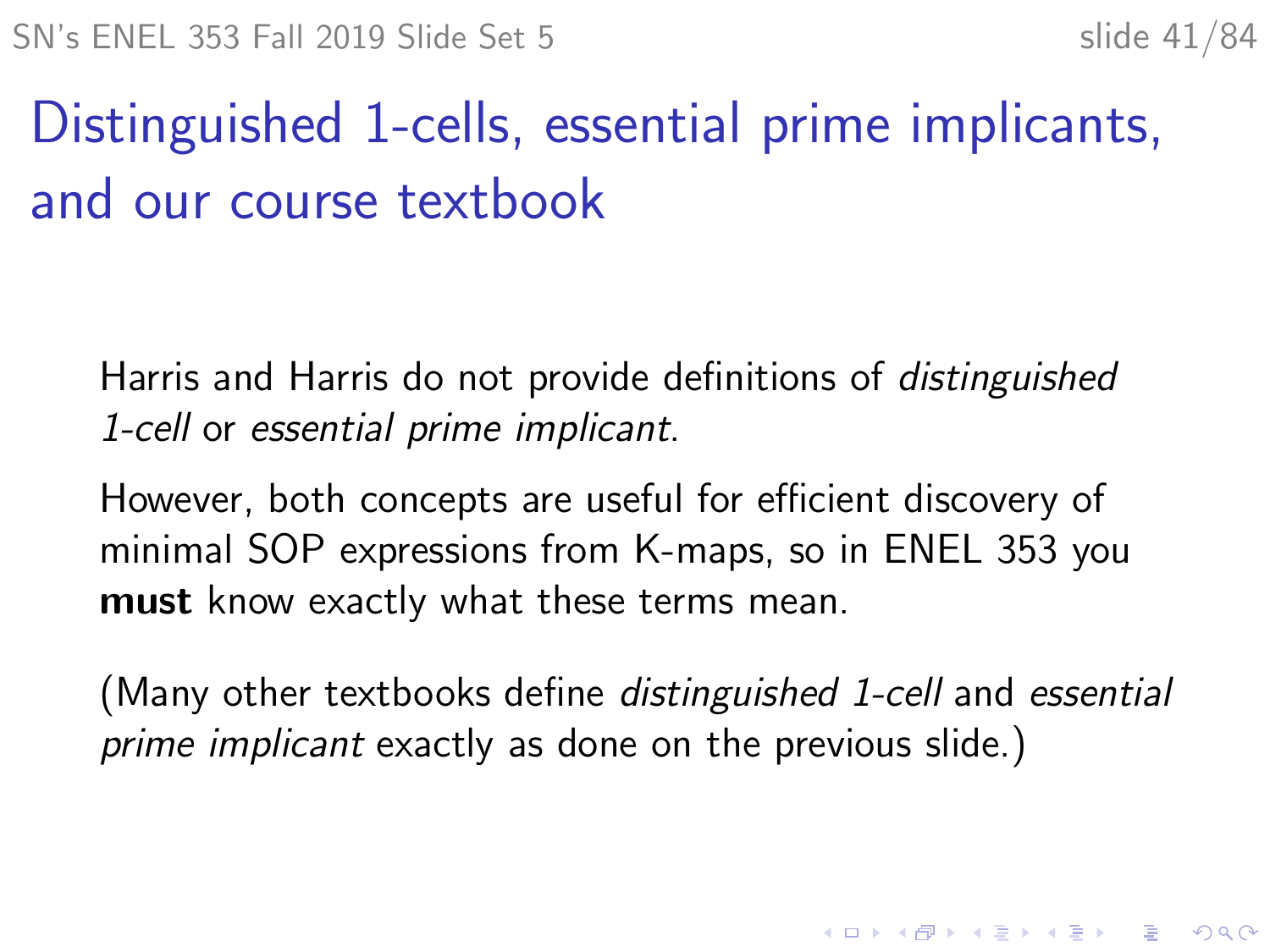## Essential prime implicants and minimal SOP expressions

Fact: If the essential prime implicants of  $F$  cover all of its 1-cells, the OR of the essential prime implicants is a unique minimal SOP expression for F.

Sketch of proof:

- $\triangleright$  The minimal SOP expression must be a sum of prime implicants.
- $\blacktriangleright$  If an essential prime implicant is not used in a sum of prime implicants, at least one 1-cell is not covered, so no essential prime implicant can be left out.

**Important consequence:** Finally, for at least some functions, we have a way to be **certain** that an SOP expression is a minimal SOP expression!.<br>◆ ロ ▶ → *덴 ▶* → 토 ▶ → 토 ▶ │ 토 │ ◆) 9,00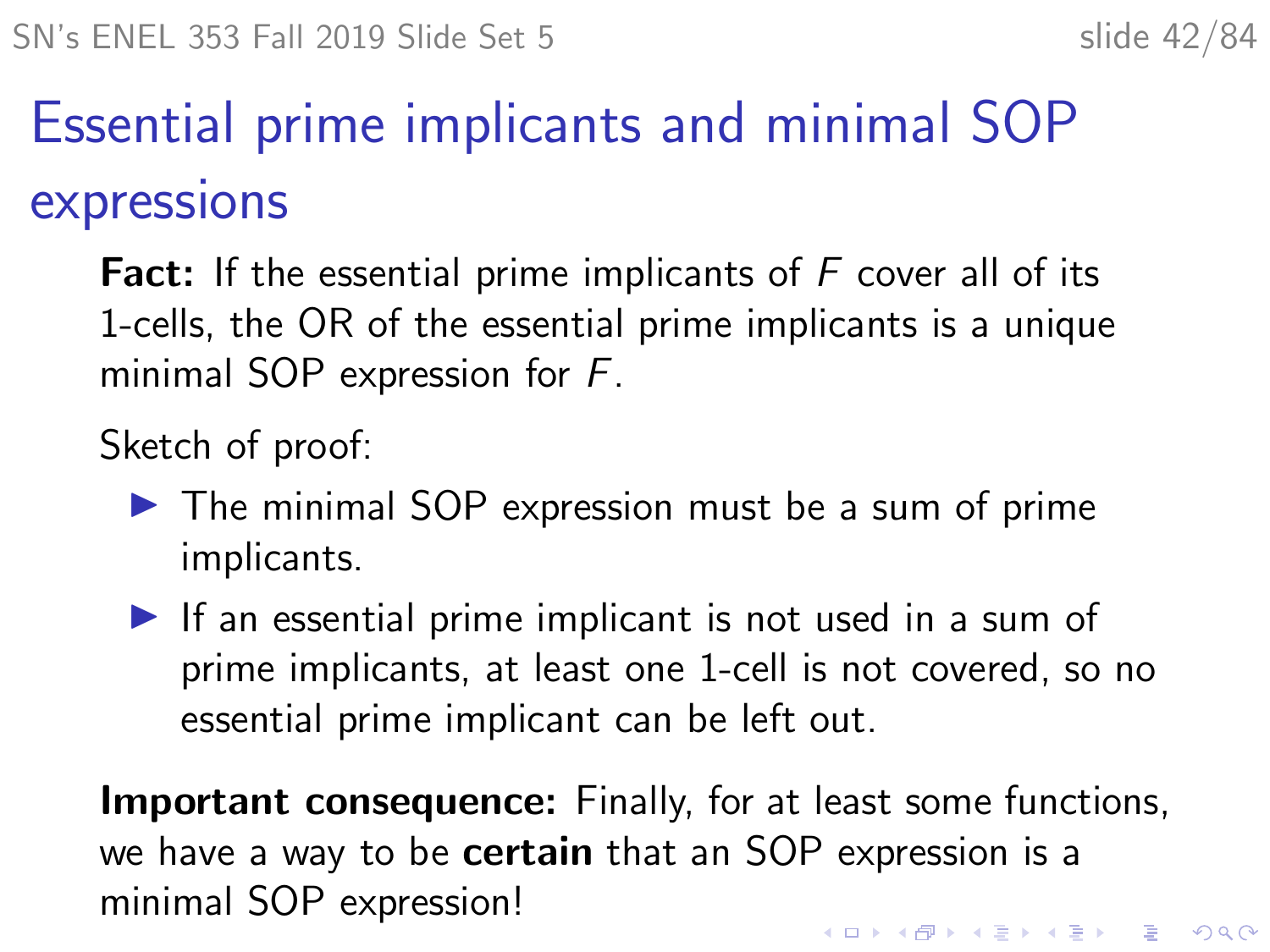SN's ENEL 353 Fall 2019 Slide Set 5 slide 43/84



#### Review of an earlier example



Which prime implicants are essential prime implicants?

Can we use the essential prime implicants to make a minimal SOP expression?

**K ロ ▶ K 何 ▶ K ヨ ▶ K ヨ ▶** 

÷,

 $2990$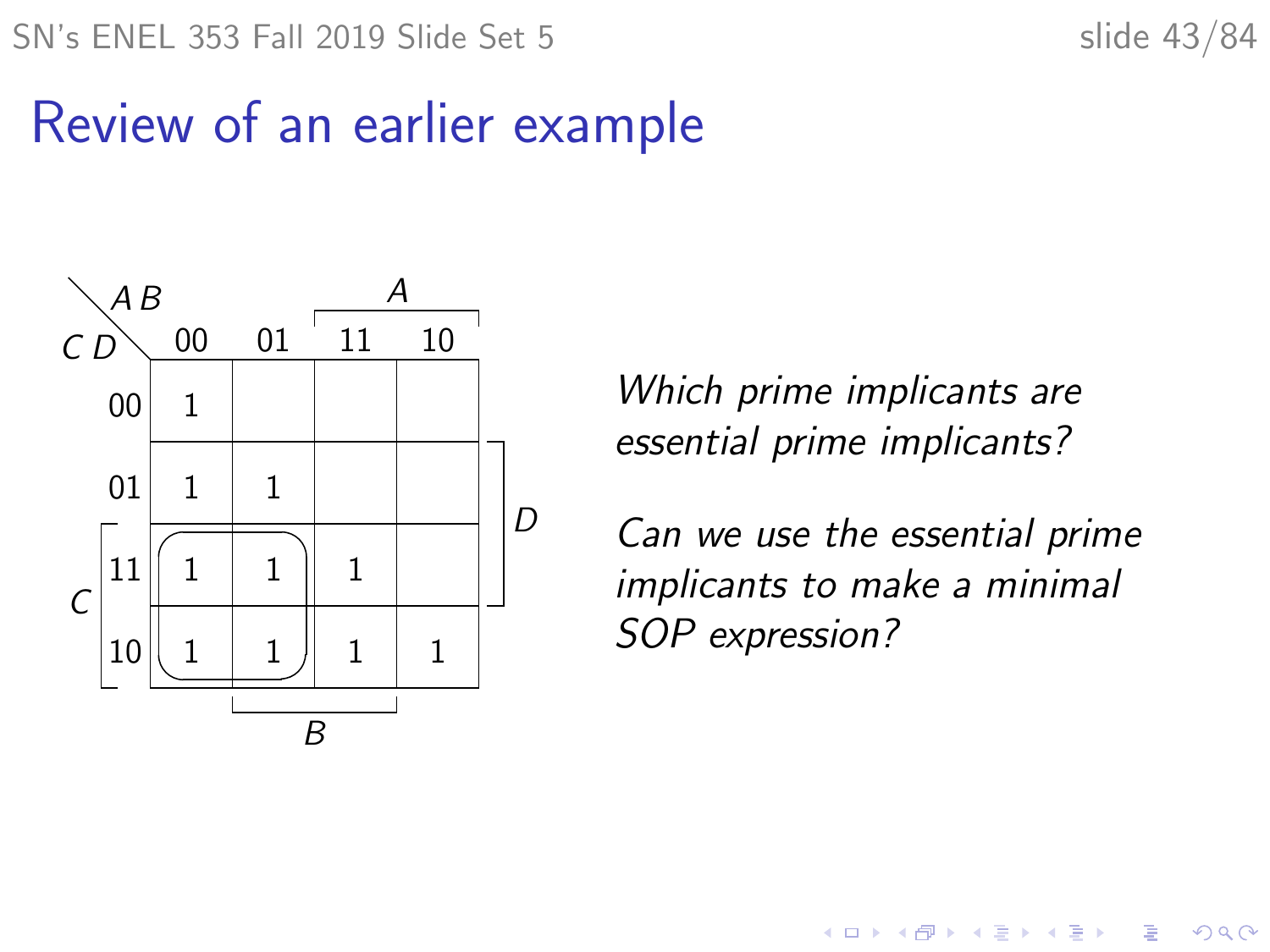## Using only essential prime implicants may fail to cover all the 1-cells

Unfortunately, when looking for minimal SOP expressions, we can't always declare victory after we find all the essential prime implicants.

Let's look at this example  $\ldots$   $A^B$  00 01  $\overline{11}$  10

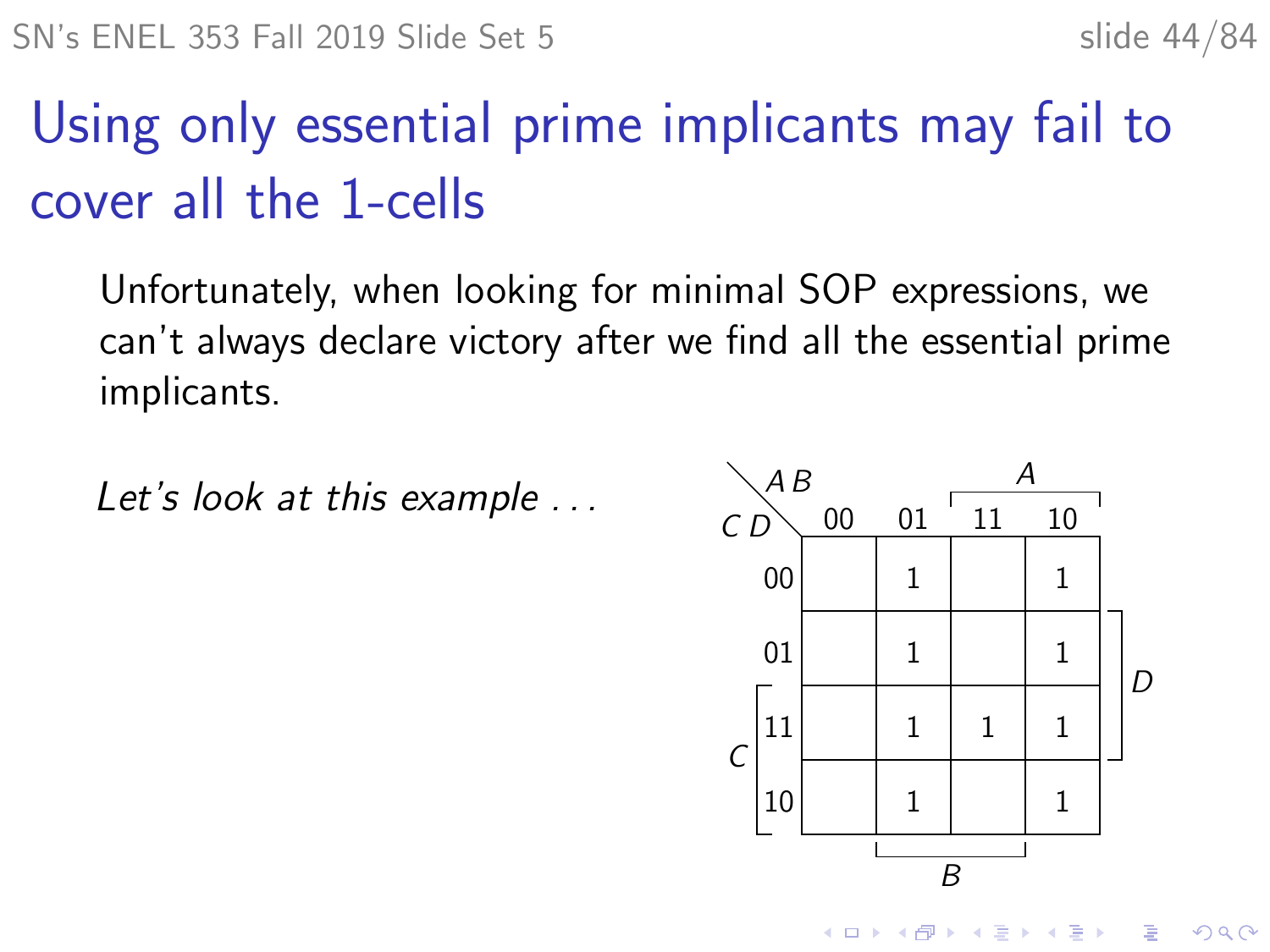## A note about "non-essential" prime implicants

We've just seen that prime implicants in a K-map can be divided into those that are essential prime implicants and those that are **not** essential prime implicants.

To call a prime implicant "non-essential" does not mean that it is useless or unimportant!

Here is the **correct** distinction ...

- $\triangleright$  essential PI: contains a distinguished 1-cell, must appear in a minimal SOP expression
- $\triangleright$  non-essential PI: does not contain a distinguished 1-cell, might or might not be needed in a minimal SOP expression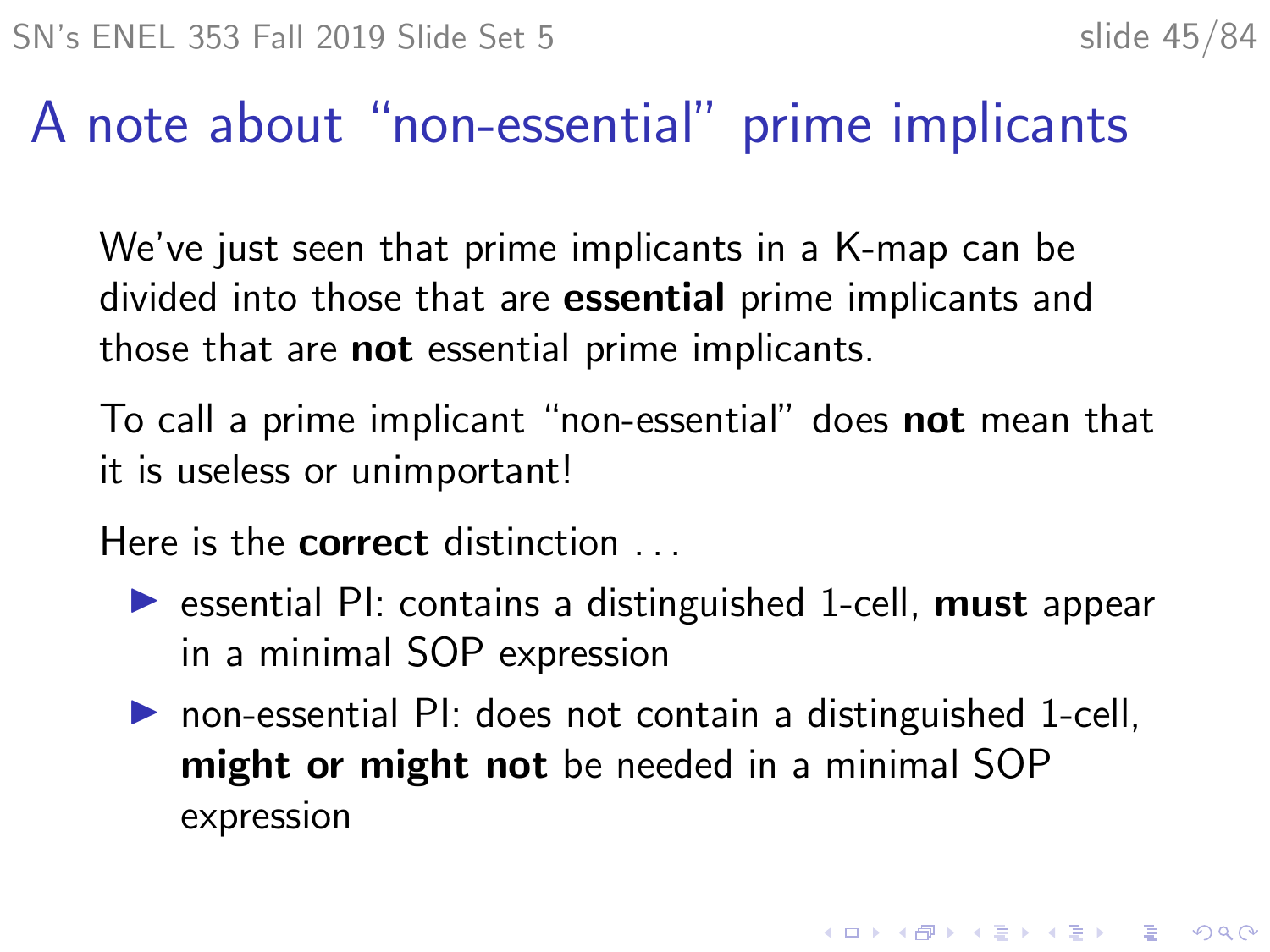KID KA KERKER KID KO

## Review of important terms

Prime implicant: Group of 1-cells that can't be doubled without collecting a 0-cell.

Distinguished 1-cell: Covered by only one prime implicant.

Essential prime implicant: Covers at least one distinguished 1-cell. **Must** be included in any minimal SOP expression.

Non-essential prime implicant: Does not cover any distinguished 1-cells. Might or might not need to be included to make a minimal SOP expression.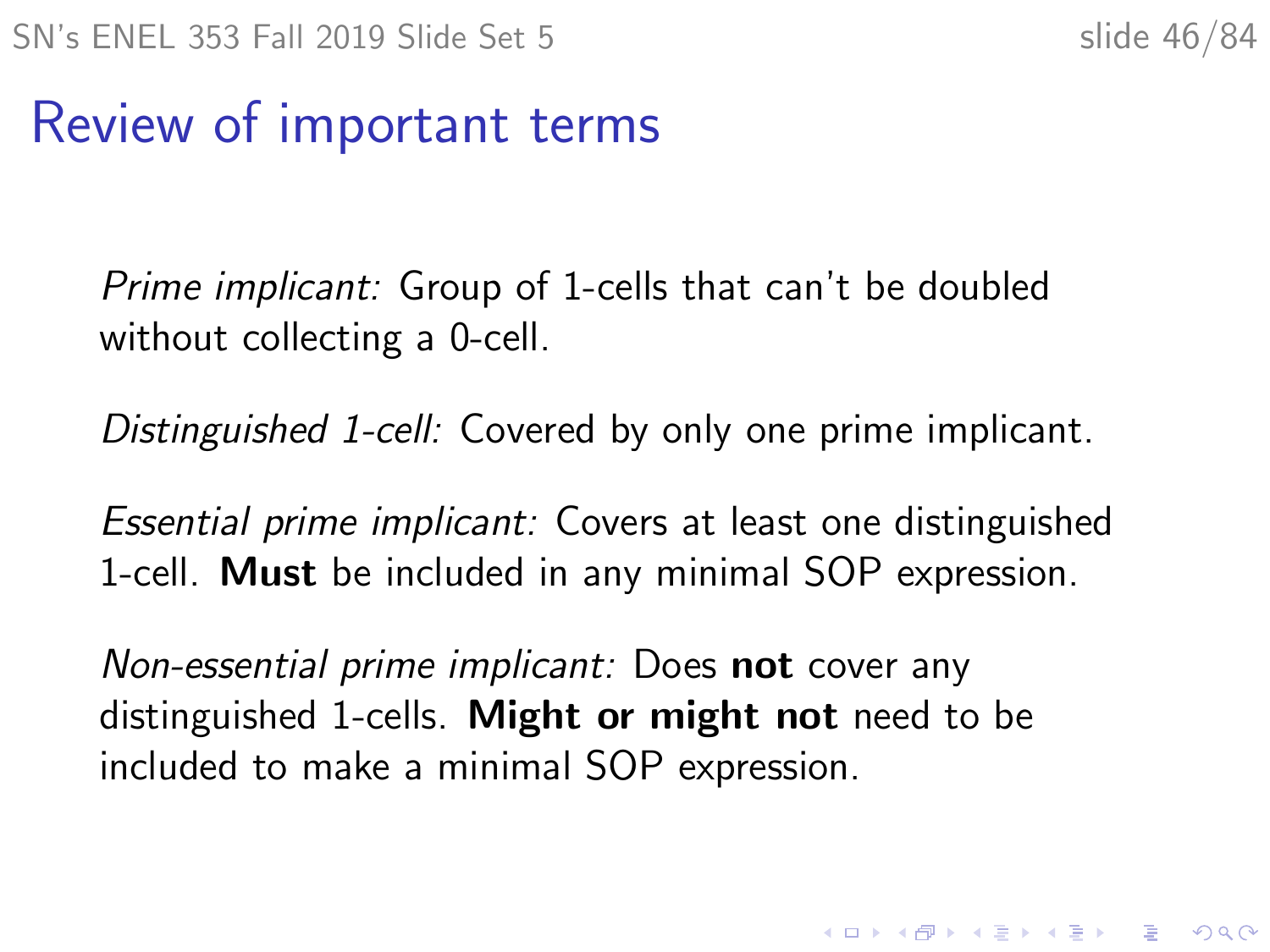## Prime implicants, essential prime implicants, and minimal SOP expressions

What we know so far ...

- $\triangleright$  All implicants in minimal SOP expressions must be prime implicants.
- $\triangleright$  Essential prime implicants must be included; if not, one or more 1-cells will not be covered.
- $\triangleright$  For some functions, using only essential prime implicants will fail to cover all the 1-cells.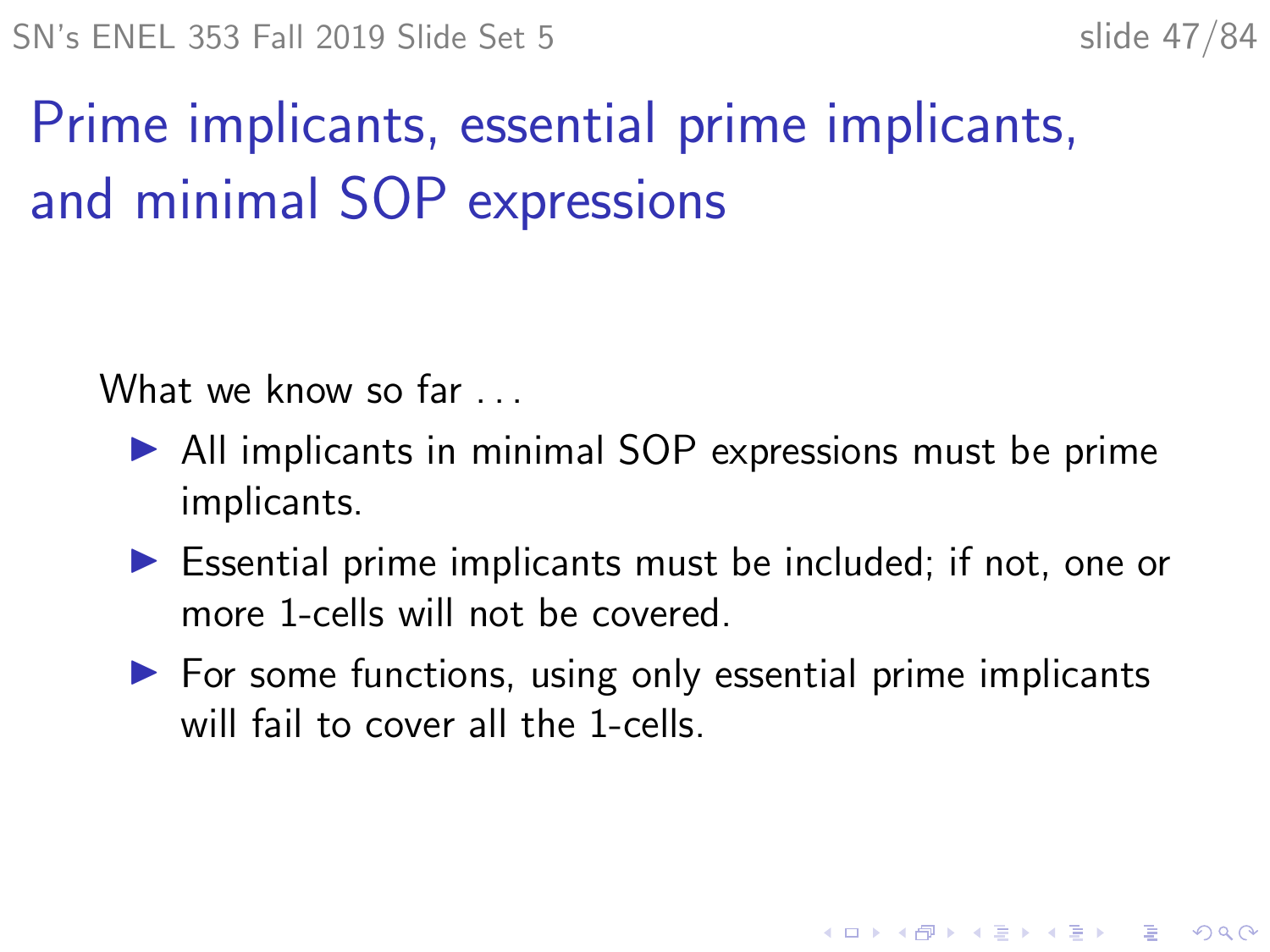## A method for finding a minimal SOP expression for F from the K-map of F

- 1. Find all the essential prime implicants.
- 2. If there are 1-cells not covered by essential prime implicants, then make the best choice of non-essential prime implicants to complete the cover.

It's a method but not really an algorithm, because we don't have a precise definition for "make the best choice". **Reasoning** may be required to justify the choice of non-essential prime implicants.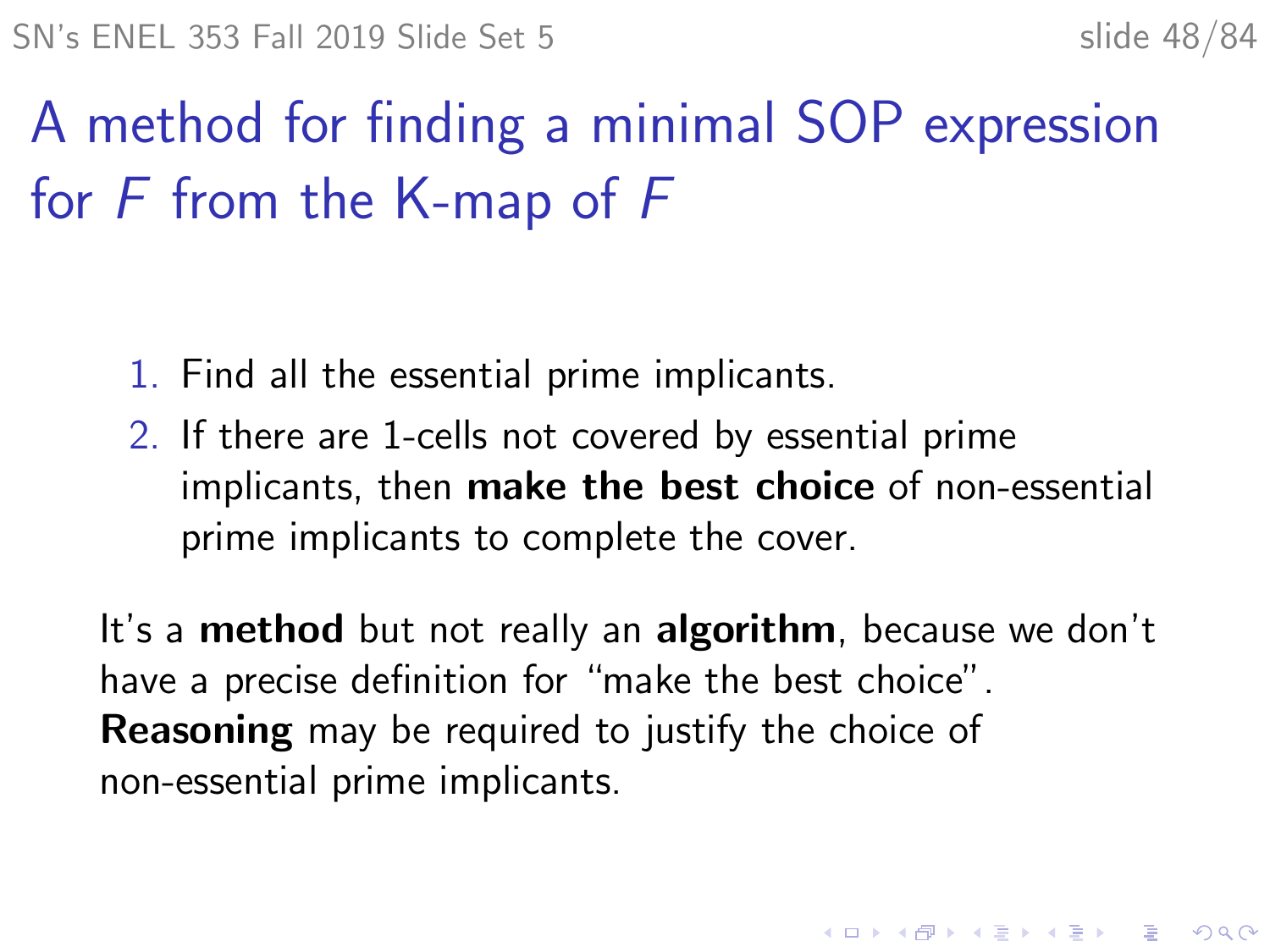## Example 1



Somebody has found all the PI's and identified the EPI's for us.

 $\overline{AB}D + \overline{AB} + \overline{AD}$ , the sum of EPI's, does not cover all the 1-cells.

How can we use the K-map to finish the job of finding a minimal SOP expression?

 $\mathbf{E} = \mathbf{A} \oplus \mathbf{B} + \mathbf{A} \oplus \mathbf{B} + \mathbf{A} \oplus \mathbf{B} + \mathbf{A} \oplus \mathbf{A}$ 

 $2990$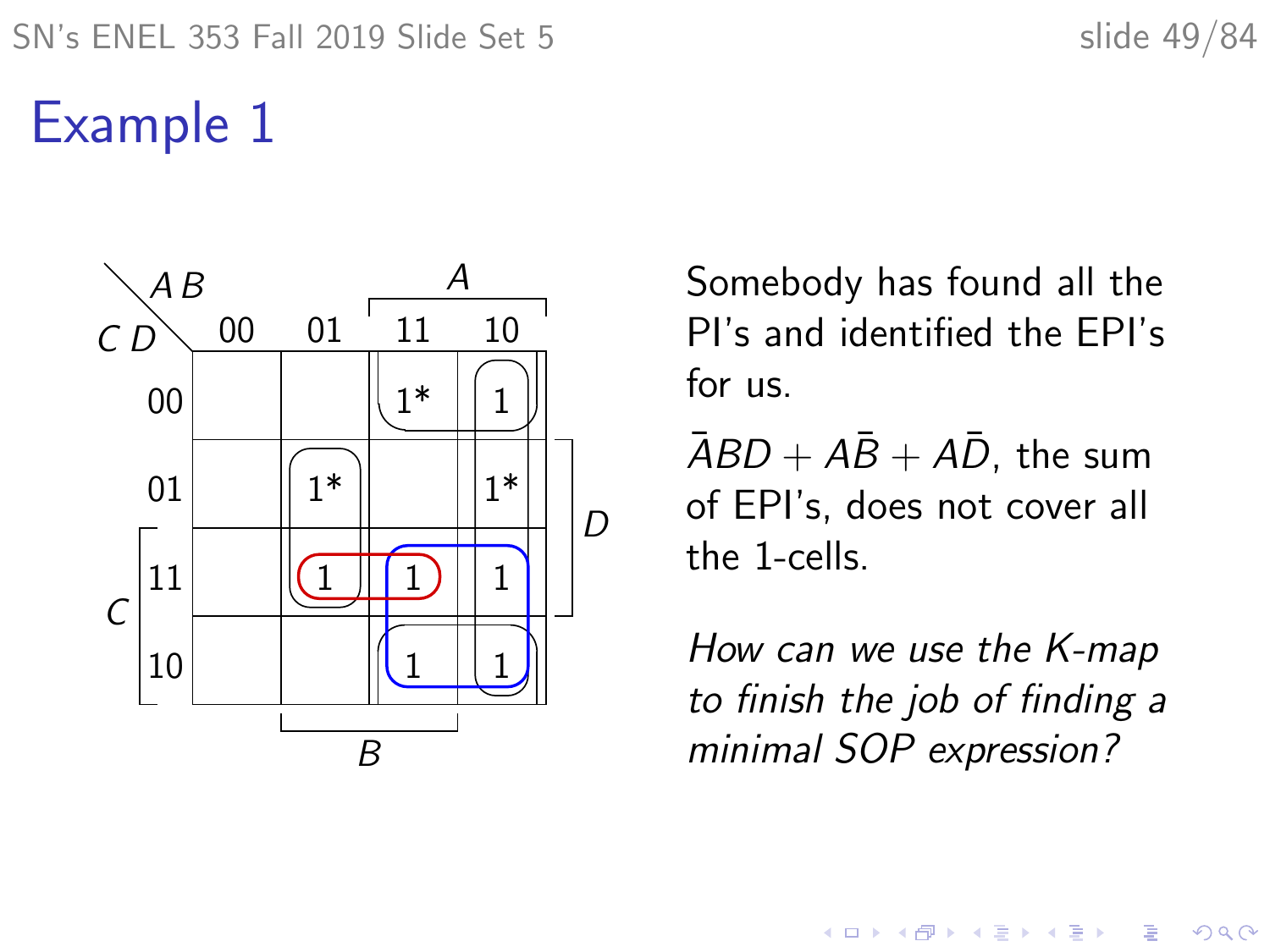## Example 2



Yikes! There is only one essential PI, and there are six non-essential PI's.

How can we use the K-map to find a minimal SOP expression?

イロト 不優 トイ磨 トイ磨 トー 磨っ

 $299$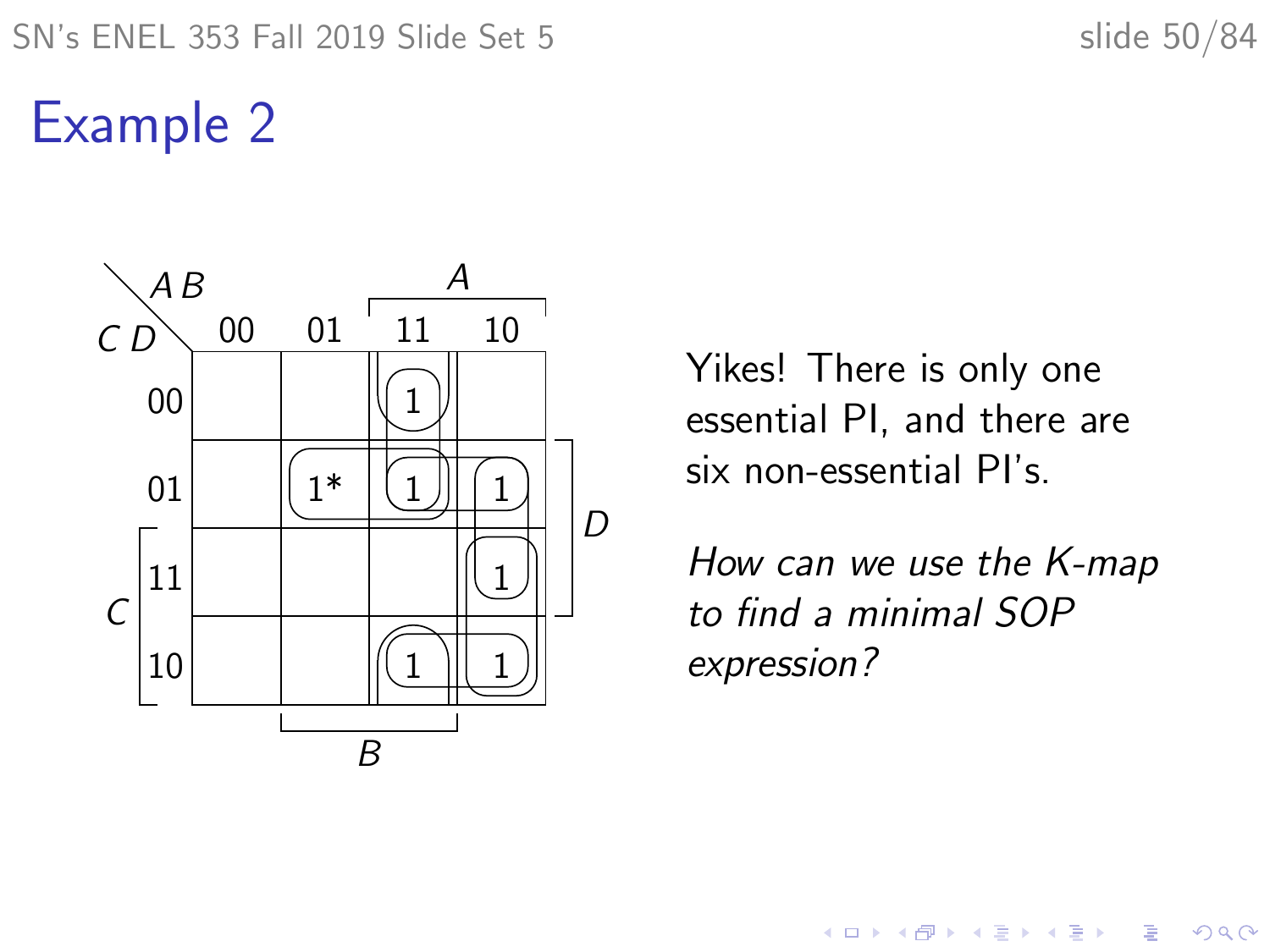## Example 3



There are nine prime implicants, all groups of four cells. There are no essential prime implicants.

How can we use the K-map to find a minimal SOP expression?

**KORKARYKERKER POLO** 

This is Example 3.18 from Marcovitz A. B., Introduction to Logic Design, 3rd ed., 2010, McGraw-Hill. (That's the textbook used for ENEL 353 in Fall 2012 and a few earlier years.)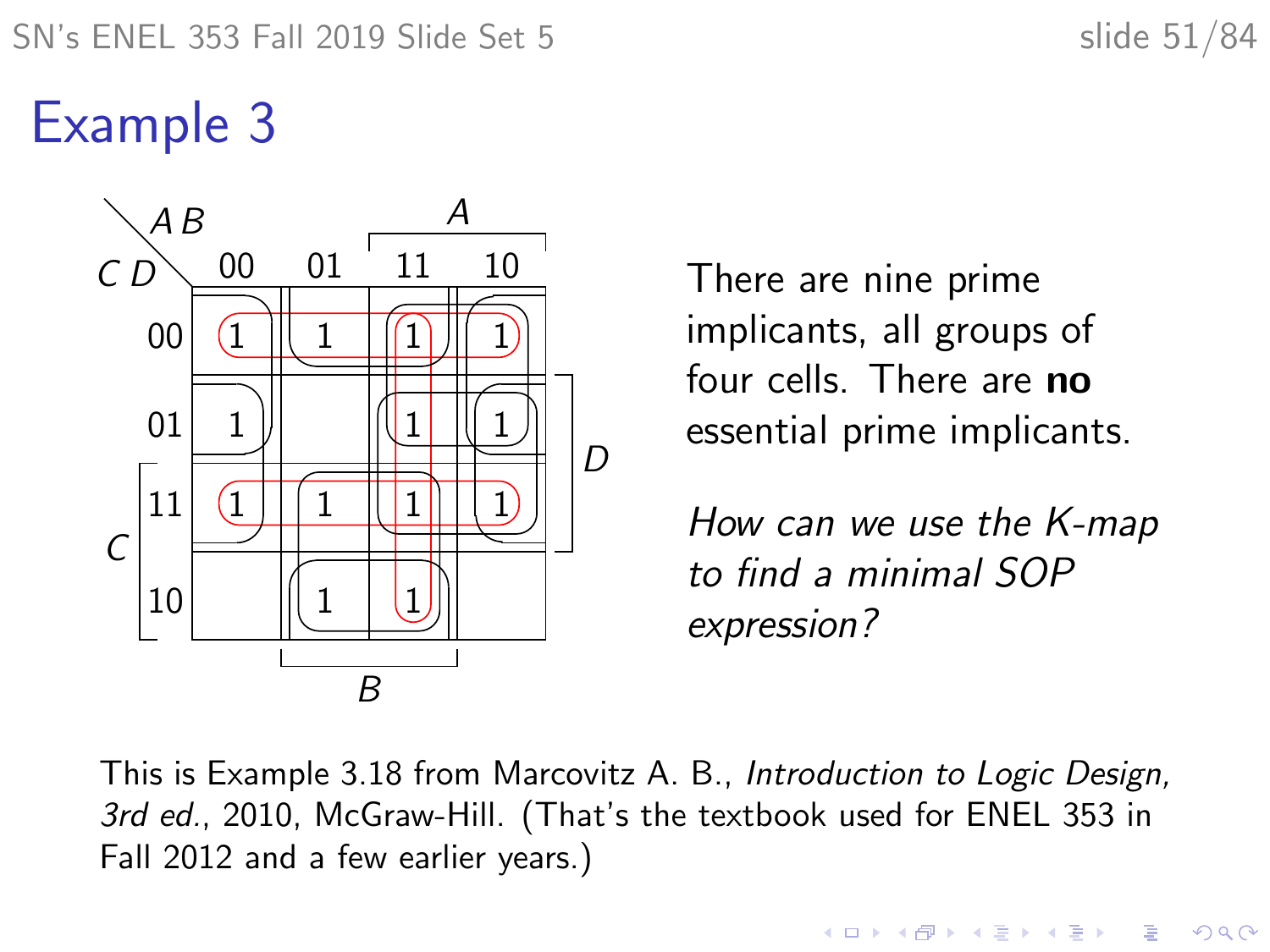<span id="page-51-0"></span>SN's ENEL 353 Fall 2019 Slide Set 5 slide 52/84

**KORKARYKERKER POLO** 

### Outline of Slide Set 5

[Introduction to Karnaugh Maps](#page-2-0)

- [1-cells and adjacency](#page-11-0)
- [4-variable K-maps](#page-17-0)

[K-map minimization methods, implicants and prime implicants](#page-28-0)

[Distinguished 1-cells and essential prime implicants](#page-38-0)

[Don't-care outputs and K-maps](#page-51-0)

[Minimal POS expressions](#page-60-0)

[K-maps and minimal POS expressions](#page-66-0)

[K-maps with more than four variables](#page-72-0)

[Multiple-output minimization problems](#page-79-0)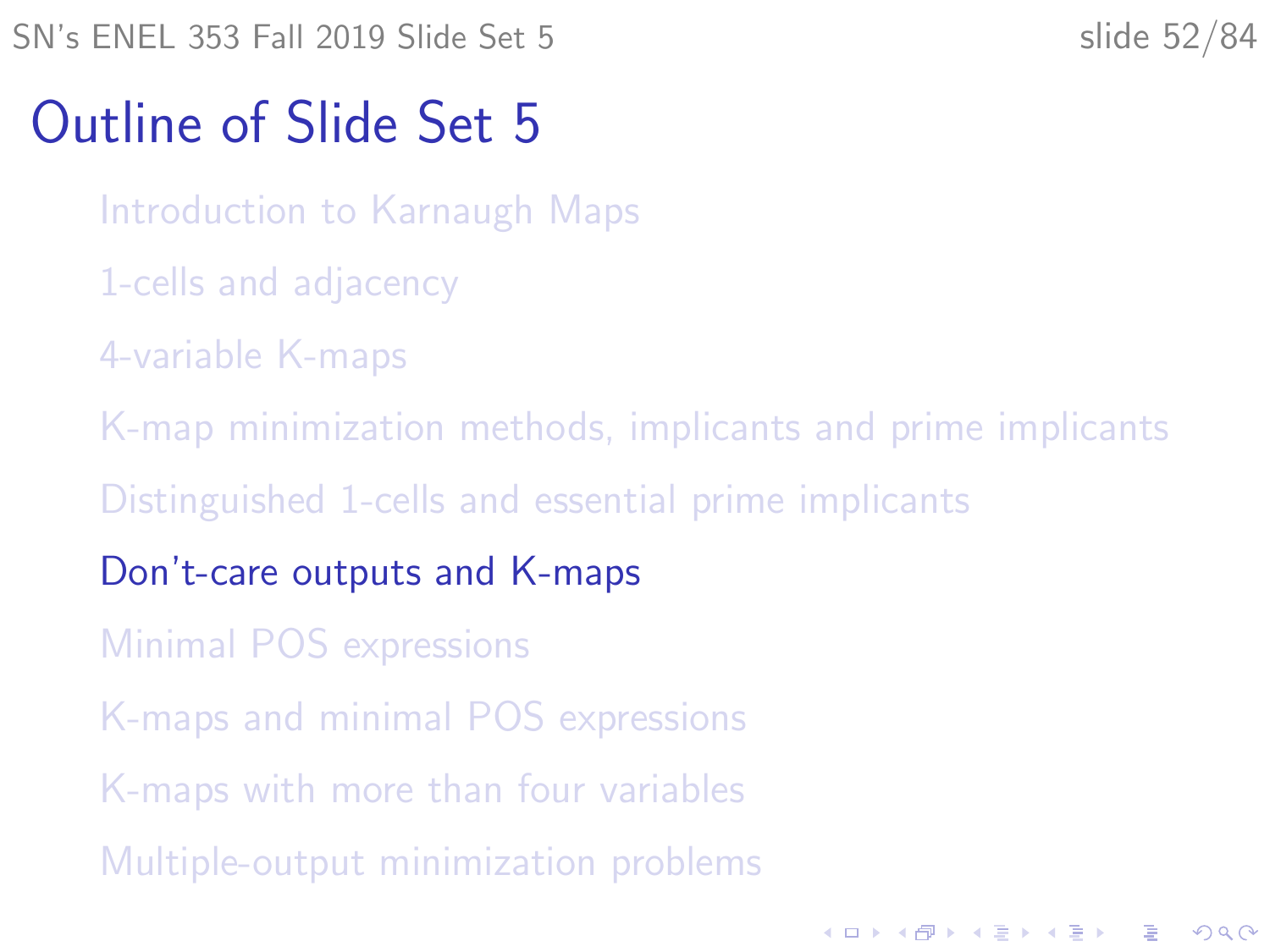4 0 > 4 4 + 4 = + 4 = + = + + 0 4 0 +

## Don't-care outputs and K-maps

In some truth tables, for some—not all—input combinations, we **don't care** whether a particular output is 0 or 1.

Don't-care output values are marked with X instead of 0 or 1. (Remember that X for don't care in a truth table or K-map does **not** mean the same thing as  $X$  for unknown/illegal value at a circuit node.)

Don't-care outputs often help with simplification of SOP expressions.

K-map methods are easy to modify to take don't-cares into account.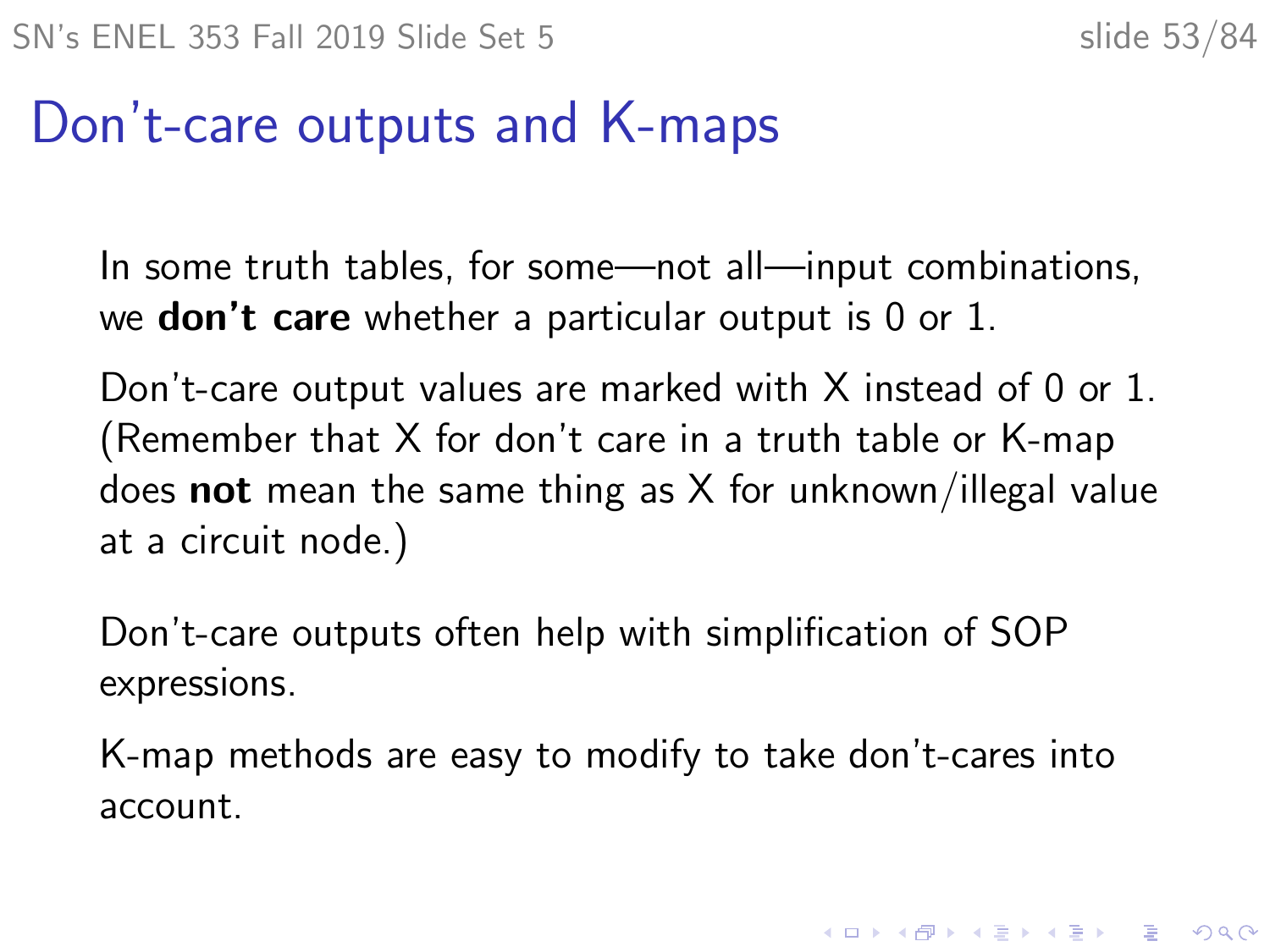## A very simple K-map-with-don't-cares example

| 4 | B | Ċ | F |
|---|---|---|---|
| 0 | 0 | 0 | 0 |
| 0 | 0 | 1 | 1 |
| 0 | 1 | 0 | 0 |
| 0 | 1 | 1 | 1 |
| 1 | 0 | 0 | 1 |
| 1 | 0 | 1 | 0 |
| 1 | 1 | 0 | Χ |
| 1 | 1 |   | X |

In normal operation of this particular circuit, we've been told that the input will **never** be  $(A,B,C) = (1,1,0)$  or  $(A,B,C) = (1,1,1)$ , so it **doesn't matter** what  $F$  is in the last two rows of the table.

Let's draw K-maps to see how the don't-cares can be used to simplify circuit design.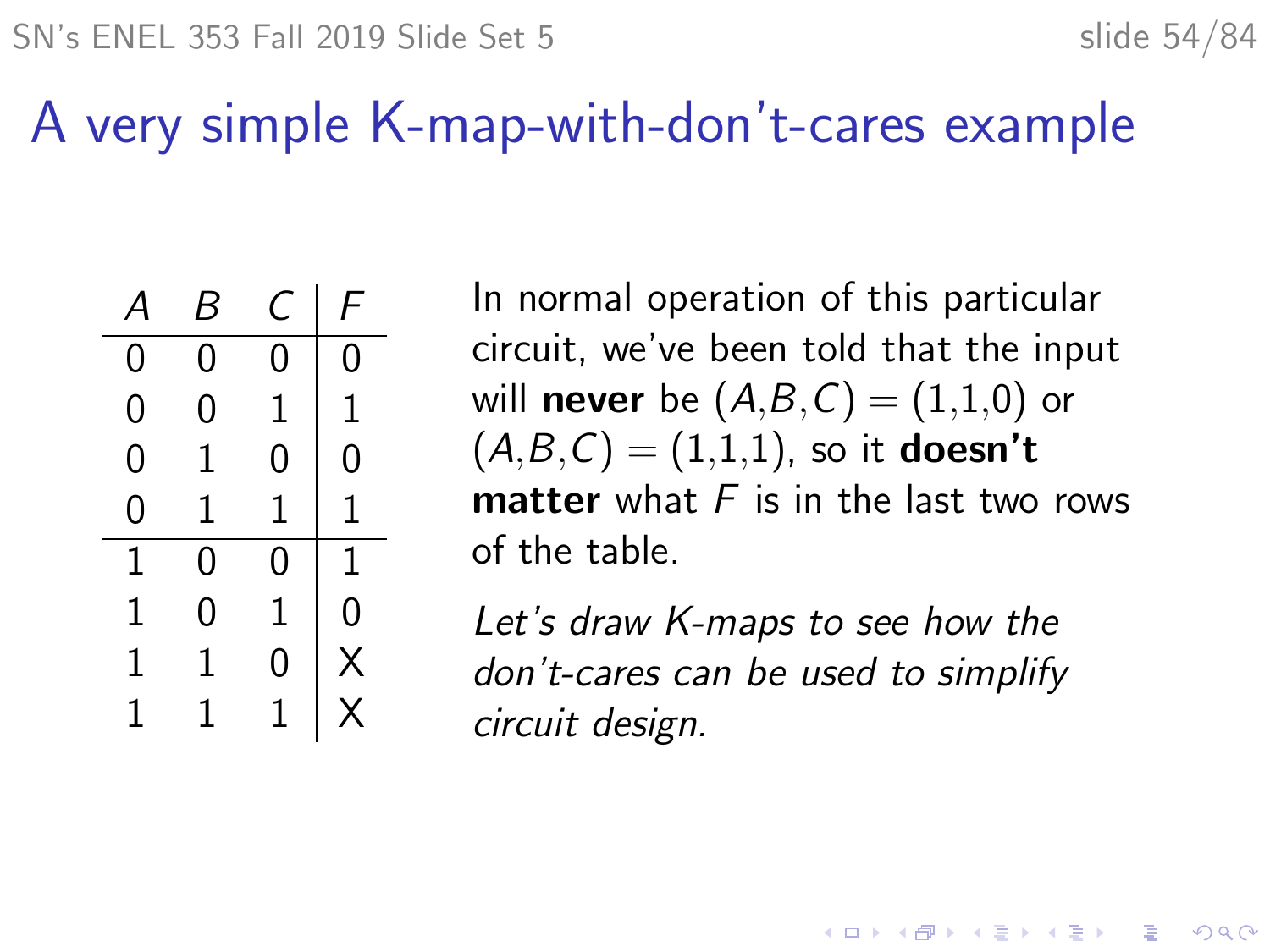4 0 > 4 4 + 4 = + 4 = + = + + 0 4 0 +

## Don't-cares, prime implicants, and essential prime implicants

Our terms need to be adapted very slightly to account for don't-cares

- $\triangleright$  Prime implicant: Group of 1, 2, 4, 8, etc., 1-cells and/or  $X$ -cells; group can't be doubled in size without collecting 0-cells.
- ▶ Distinguished 1-cell: Same as before. Note that an X-cell cannot be a distinguished 1-cell.
- $\blacktriangleright$  Essential prime implicant: Same as before.

Let's identify PI's, distinguished 1-cells, and EPI's for our earlier don't-care example.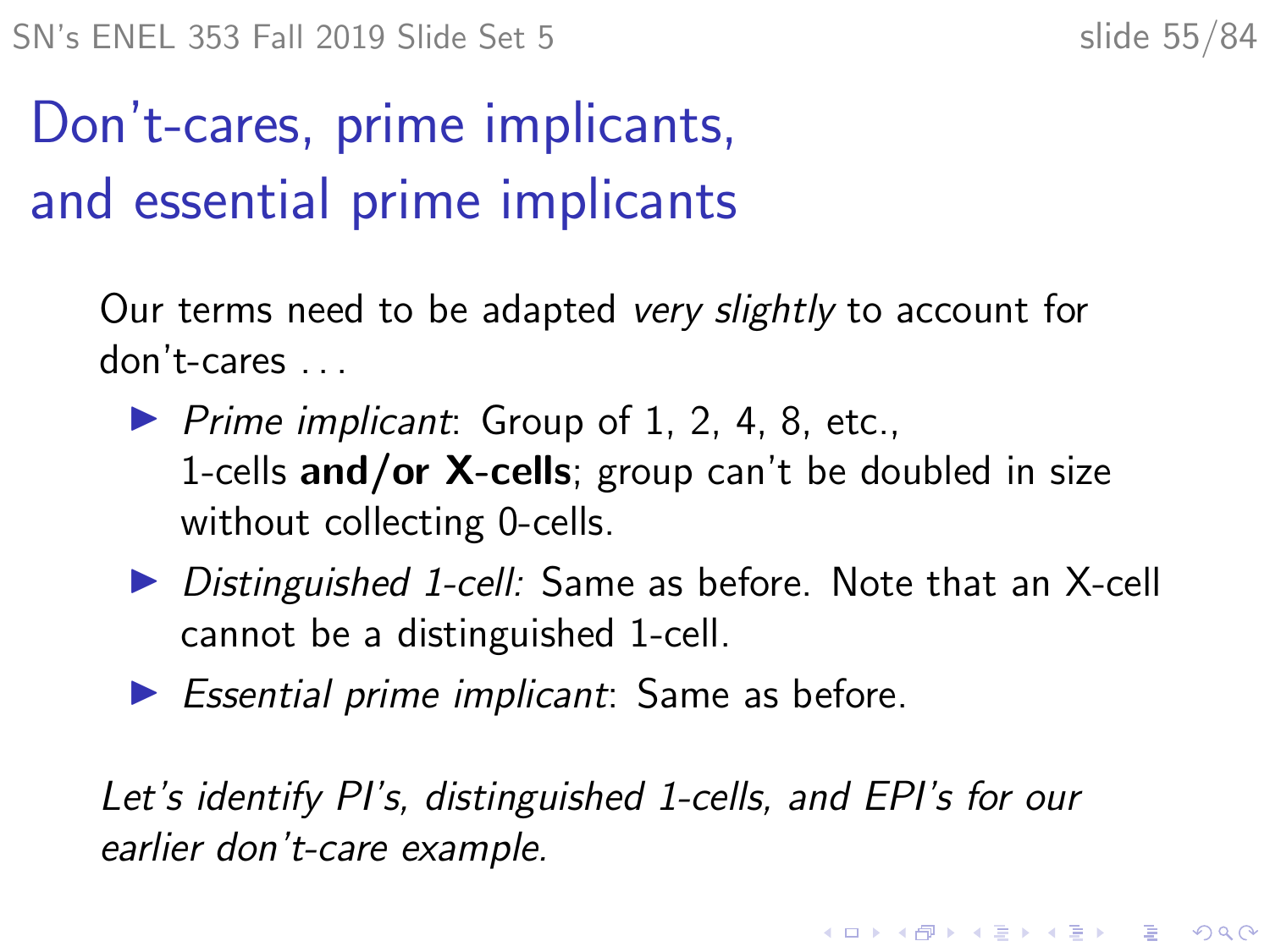SN's ENEL 353 Fall 2019 Slide Set 5 slide 56/84

## The seven-segment display



Letters a, b, c, d, e, f, and g identify the seven segments.

With some segments ON and other segments OFF, the array of segments displays one of ten decimal digits . . .

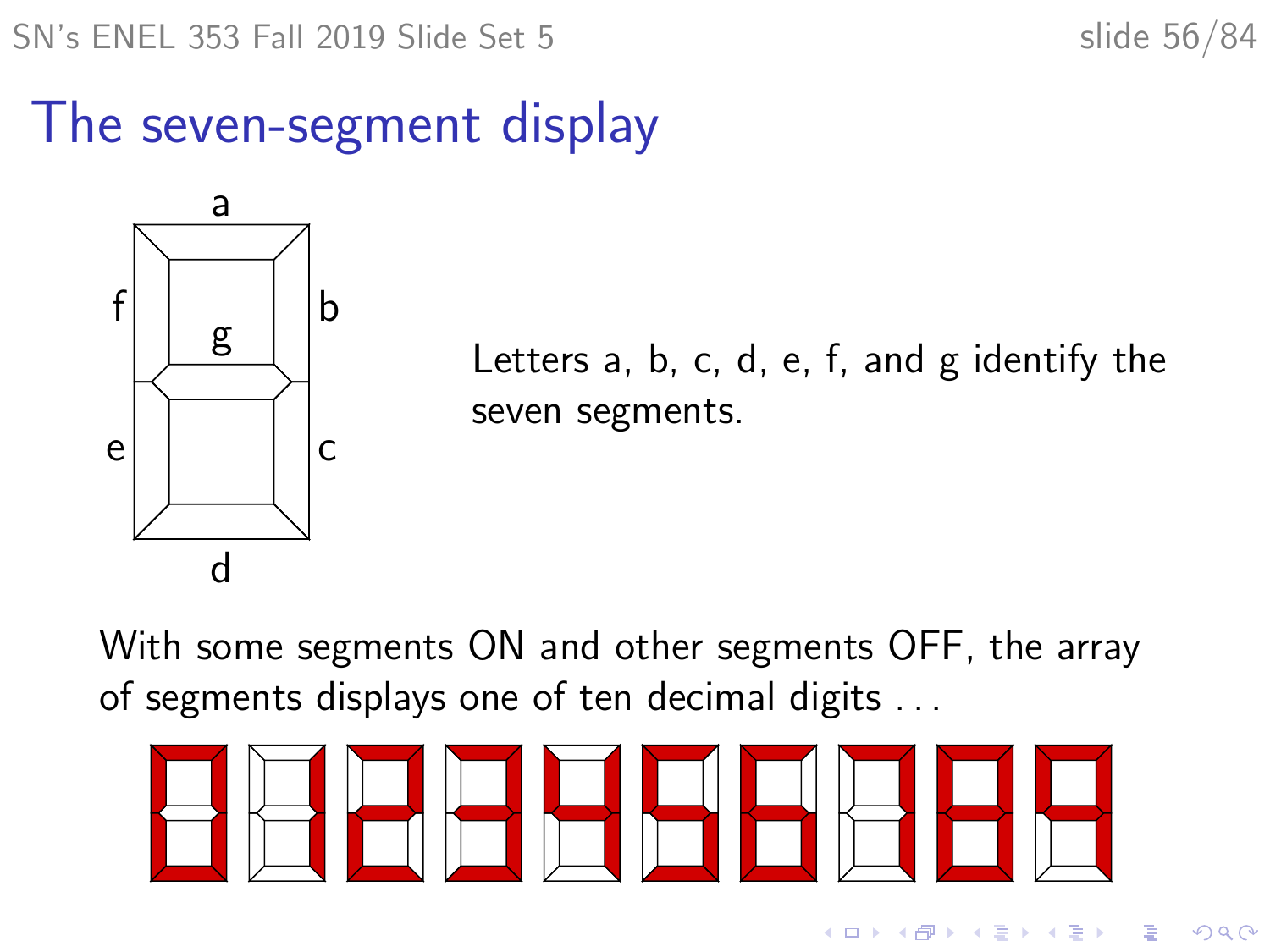### BCD to seven-segment decoder design



For input values 0000, 0001, . . . , 1000, 1001, this combinational circuit must turn segments on or off to display digits 0, 1, . . . , 8, 9.

But what should the circuit do for input bit patterns  $1010, 1011, \ldots, 1111,$ which don't correspond to decimal digits? Let's describe two of several reasonable design decisions that could be made.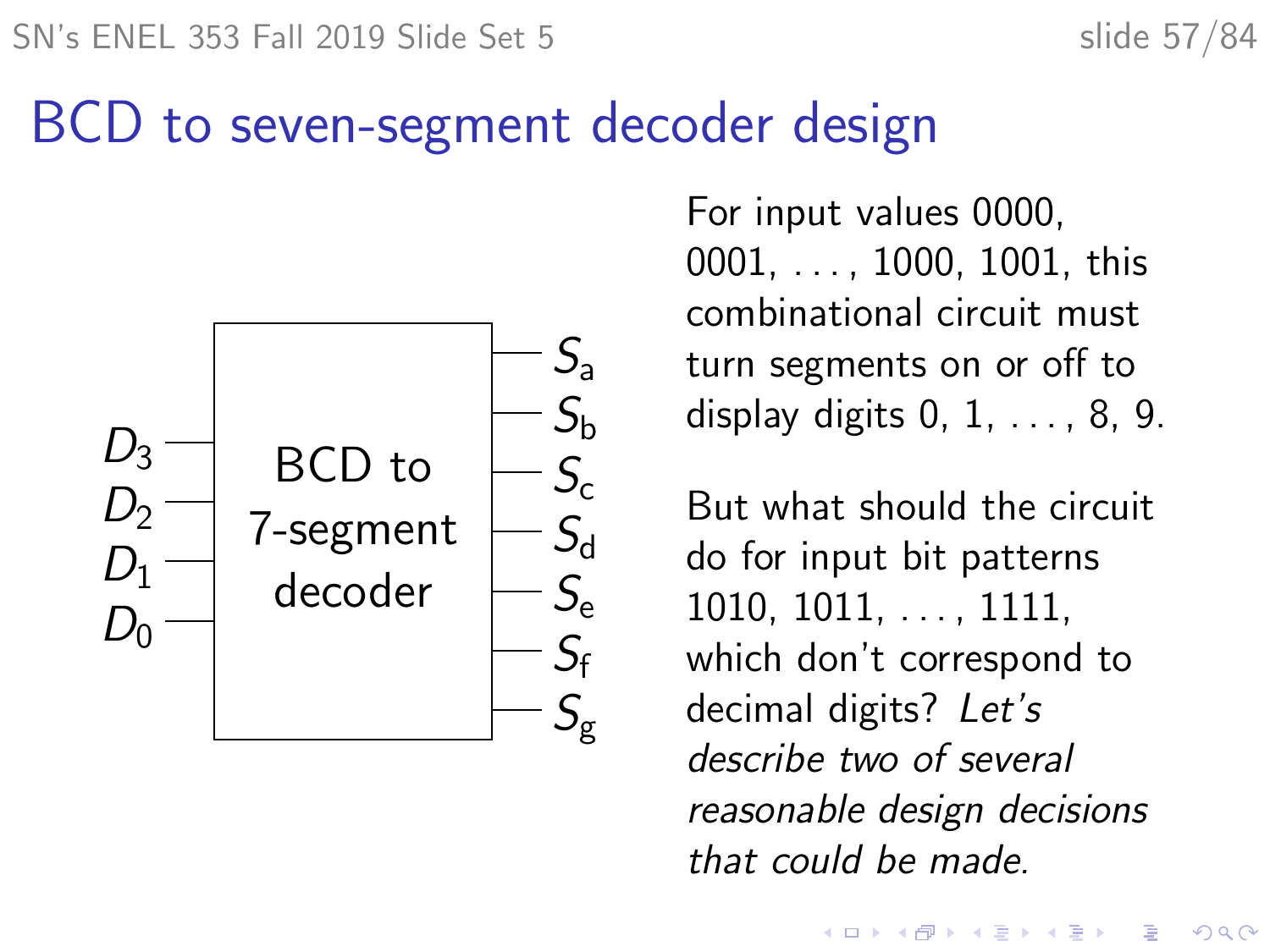Below is a truth table for two  $S<sub>b</sub>$  functions, one for each of the design decisions from the previous slide. Let's find minimal SOP expressions for each of the  $S<sub>b</sub>$  functions.

|       |                |       |       |                                                           | $S_{\rm b}$ |   |
|-------|----------------|-------|-------|-----------------------------------------------------------|-------------|---|
| $D_3$ | D <sub>2</sub> | $D_1$ | $D_0$ | BCD value $\sqrt{\frac{1}{1} \text{ design } 1}$ design 2 |             |   |
| 0     | O              | 0     | 0     |                                                           |             |   |
| 0     | 0              | 0     |       |                                                           |             |   |
| N     | O              | 1     |       | 2                                                         |             |   |
| O     | O              | 1     |       | 3                                                         |             |   |
| Ω     |                | 0     | N     | 4                                                         |             |   |
| 0     |                | 0     | 1     | 5                                                         |             |   |
| Ω     |                |       |       | 6                                                         |             |   |
| N     |                | 1     |       |                                                           |             |   |
|       | U              | 0     | U     | 8                                                         |             |   |
|       | U              | U     |       | g                                                         |             |   |
|       | N              | 1     | 0     | n/a                                                       | N           | X |
|       |                |       |       |                                                           |             |   |
|       |                |       |       | 'a<br>n/                                                  |             |   |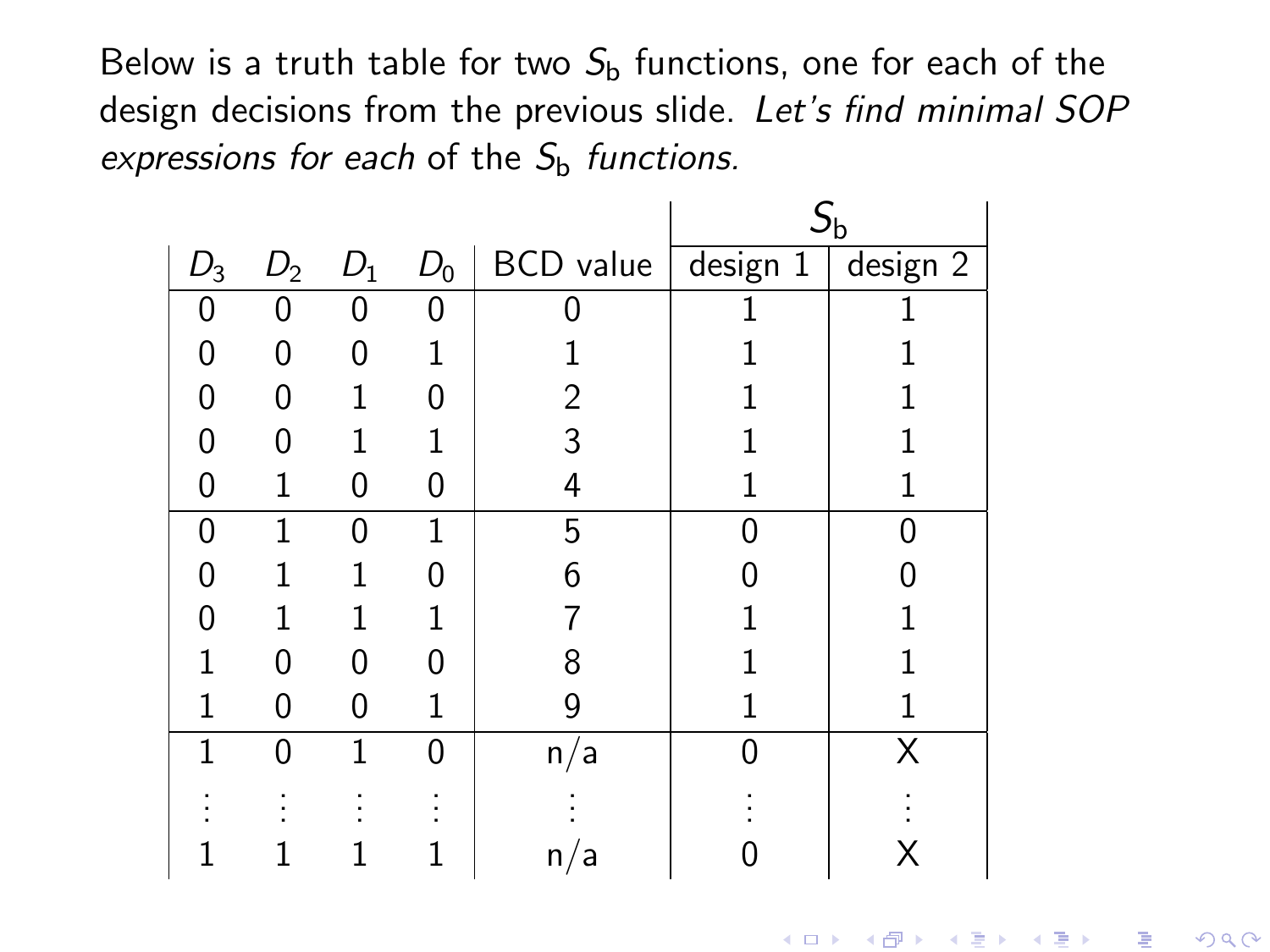4 0 > 4 4 + 4 = + 4 = + = + + 0 4 0 +

# Completing the BCD to seven-segment decoder design

Of course, in addition to an SOP expression for  $S_{\rm b}$ , SOP expressions would be needed for  $\mathcal{S}_{\mathsf{a}},\ \mathcal{S}_{\mathsf{c}},\ \mathcal{S}_{\mathsf{d}},\ \mathcal{S}_{\mathsf{e}},\ \mathcal{S}_{\mathsf{f}},\ \mathsf{and}\ \mathcal{S}_{\mathsf{g}}.$ 

Harris and Harris give K-maps for  $S_a$  using first the "display blank for invalid input" policy, then later the "don't care about invalid input" policy.

Finding SOP expressions for  $S_{\rm c}$ ,  $S_{\rm d}$ ,  $S_{\rm e}$ ,  $S_{\rm f}$ , and  $S_{\rm g}$  is left as an exercise (Exercise 2.34).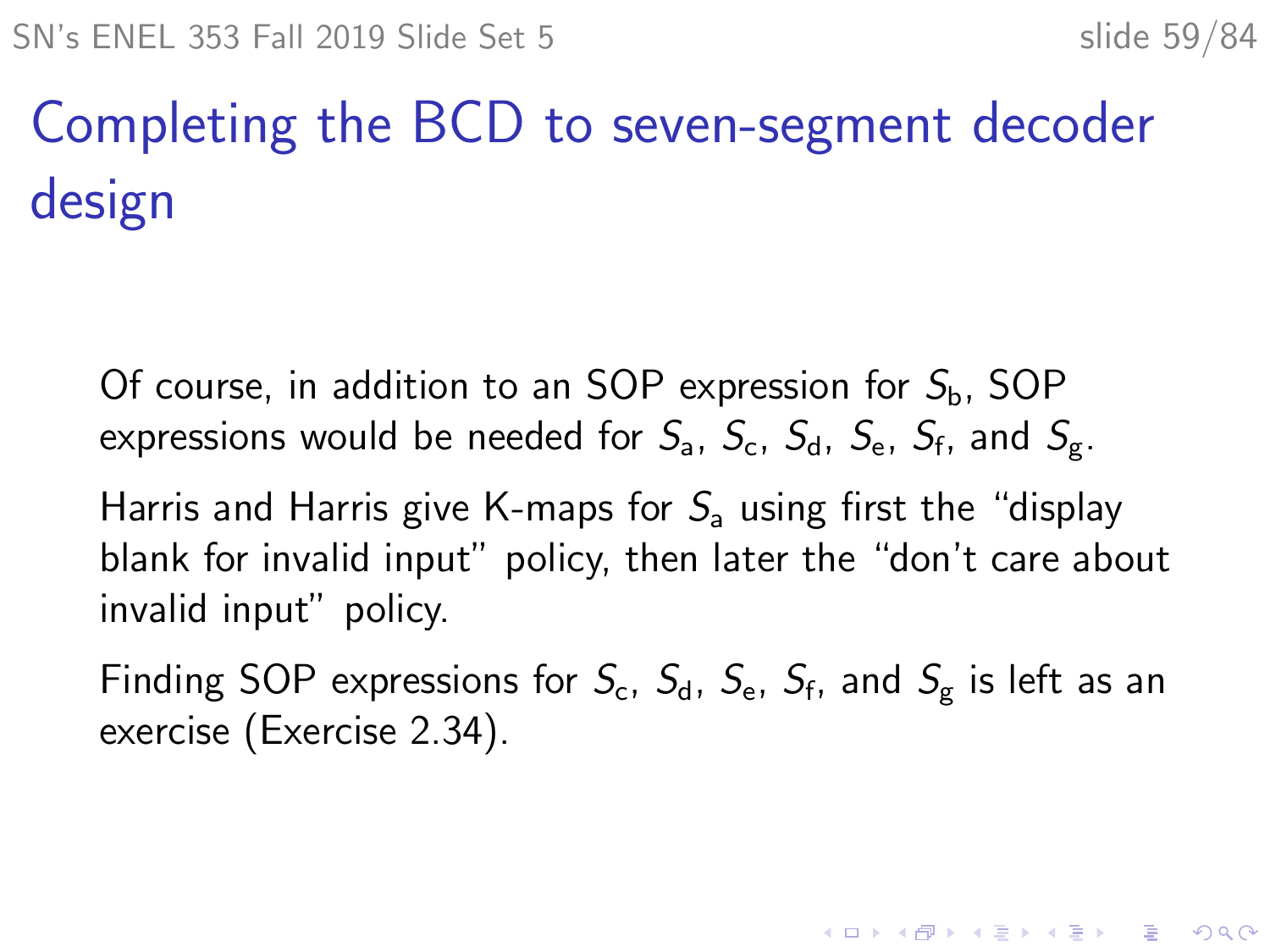## Don't-care inputs in truth tables

Don't-care values on the **input** side of a truth table **do not** help with simplification of expressions using K-maps. Instead, they sometimes provide a way to "compress" information in a truth table, as shown in this example . . .

| A              |                | $B \ C  F_1 F_0$  |  | Α            |                | $B \, C \,  F_1 \, F_0$ |                                                   |                |
|----------------|----------------|-------------------|--|--------------|----------------|-------------------------|---------------------------------------------------|----------------|
|                | $0\quad 0$     | $0 \mid 0 \mid 0$ |  | 0            |                |                         | $0 \mid 0 \mid 0$                                 |                |
| $\overline{0}$ | $\overline{0}$ | $1 \mid 0 \mid 1$ |  | 0            | 0              | 1 <sup>1</sup>          | 0 <sub>1</sub>                                    |                |
| 0              |                | $1 \times 10$     |  | 0            | <b>T</b>       | $\overline{0}$          | $\begin{pmatrix} 1 & 0 \\ 0 & 1 \end{pmatrix}$    |                |
|                |                | $1 \times X$ 1 1  |  | 0            | <b>T</b>       | 1                       | $\begin{pmatrix} 1 & 0 \end{pmatrix}$             |                |
|                |                |                   |  | $\mathbf{1}$ | $\overline{0}$ | $\overline{0}$          | $\begin{array}{ c c c c c } \hline \end{array}$ 1 |                |
|                |                |                   |  | $\mathbf{1}$ | $\overline{0}$ | $\blacksquare$          | $\begin{vmatrix} 1 & 1 \end{vmatrix}$             |                |
|                |                |                   |  | $\mathbf{1}$ | Æ              | $\overline{0}$          | Æ                                                 | $\overline{1}$ |
|                |                |                   |  | 1            |                | 1                       | $\mathbf{T}$                                      | $\overline{1}$ |

Let's write out in words what the  $X$ 's in the example mean.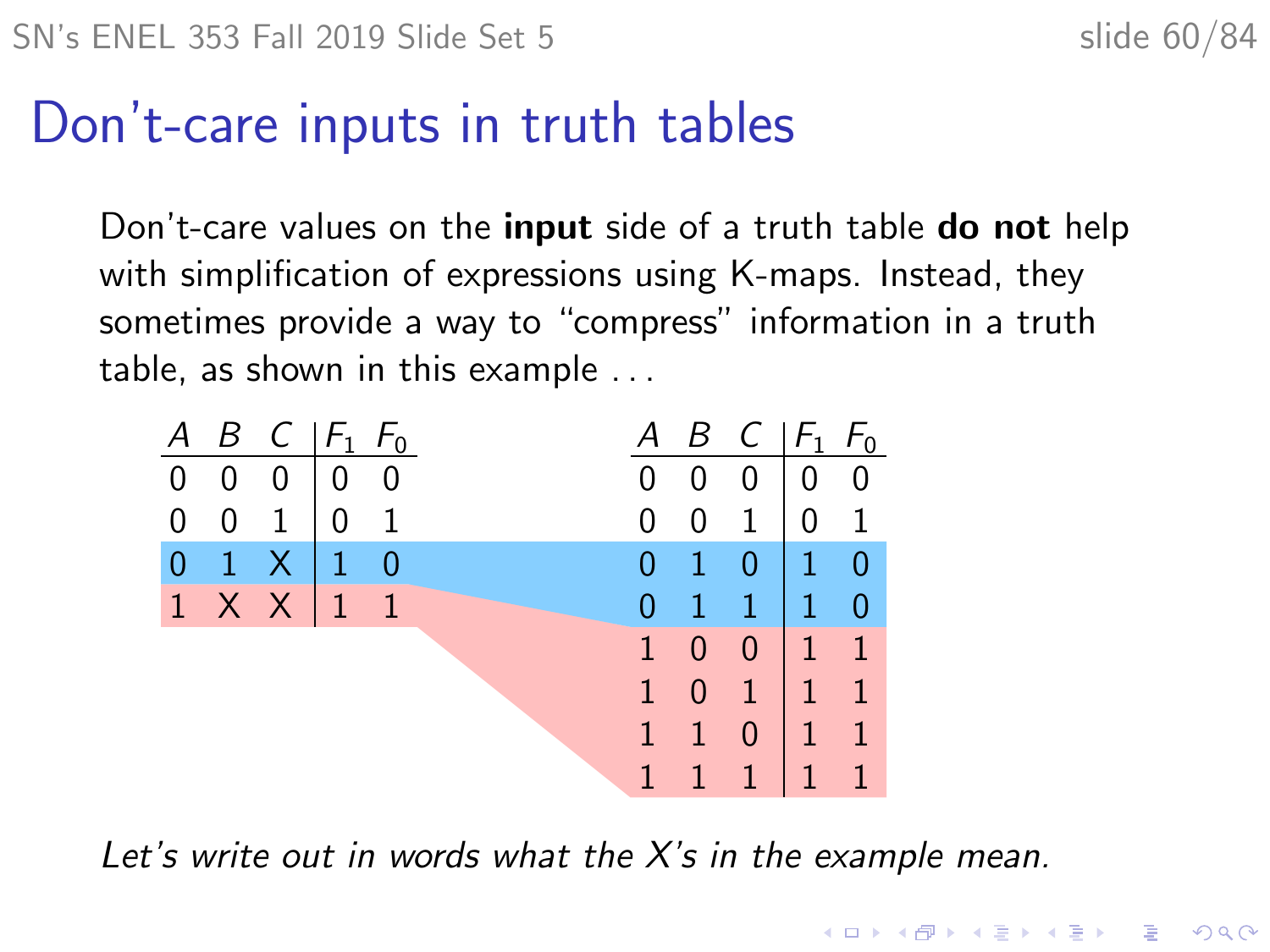<span id="page-60-0"></span>SN's ENEL 353 Fall 2019 Slide Set 5 slide 61/84

**KORKARYKERKER POLO** 

## Outline of Slide Set 5

[Introduction to Karnaugh Maps](#page-2-0)

- [1-cells and adjacency](#page-11-0)
- [4-variable K-maps](#page-17-0)

[K-map minimization methods, implicants and prime implicants](#page-28-0)

[Distinguished 1-cells and essential prime implicants](#page-38-0)

[Don't-care outputs and K-maps](#page-51-0)

[Minimal POS expressions](#page-60-0)

[K-maps and minimal POS expressions](#page-66-0)

[K-maps with more than four variables](#page-72-0)

[Multiple-output minimization problems](#page-79-0)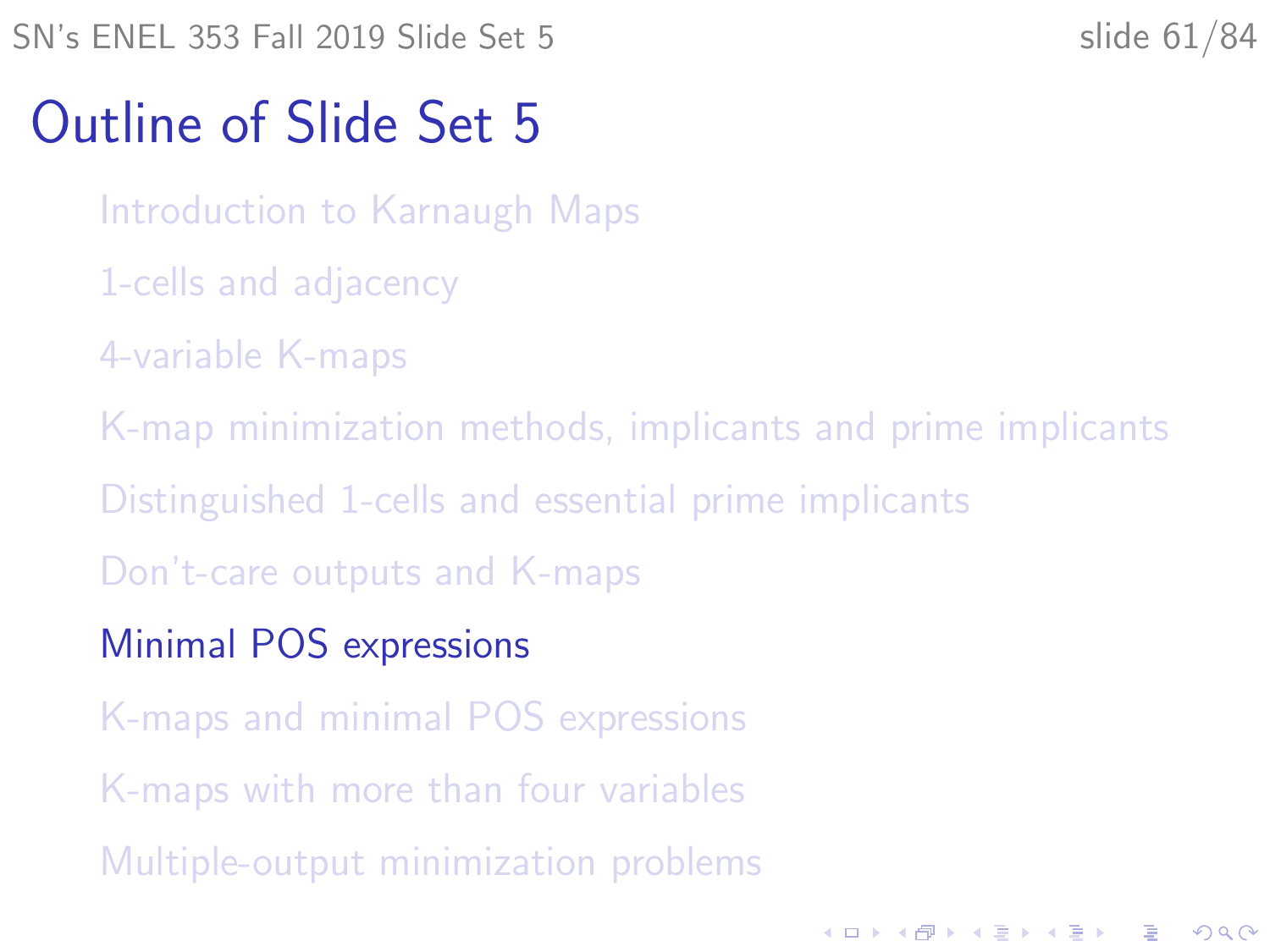## Minimal POS expressions

First, some **review**. Here is the precise definition for a minimal sum-of-products expression for a function  $F$ :

- Among all possible SOP expressions for  $F$ , none have fewer products than a minimal SOP expression.
- Among all the possible SOP expressions for  $F$  that have the same number of products as a minimal SOP expression, none use fewer literals.

Note that a literal counts each time that it is used, so, for example,  $AB + AC$  has four literals, not three.

Let's use the above material to write a precise definition for the term minimal product-of-sums expression.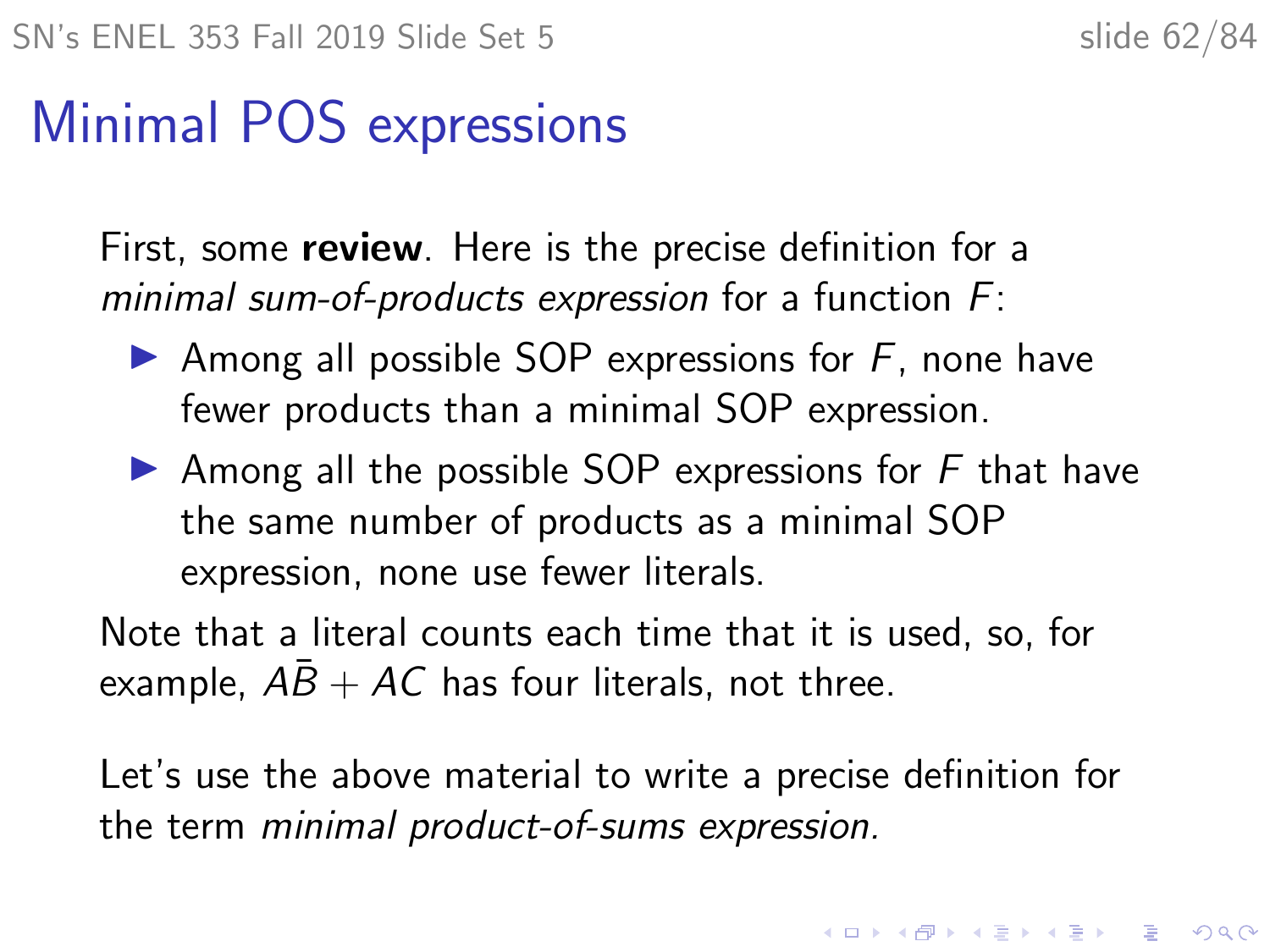## Minimal SOP, minimal POS, and two-level logic

Minimal SOP is well suited to two-level AND-OR circuit implementations of logic functions. Assuming that all input variables for a given problem are available in both true and complementary form, a minimal SOP expression results in an AND-OR circuit with:

- $\triangleright$  the smallest possible number of AND gates;
- $\triangleright$  the smallest possible total count of AND gate inputs;
- $\triangleright$  an OR gate with the smallest possible number of inputs.

What would use of a **minimal POS** expression give us, in terms of a two-level OR-AND circuit for a logic function?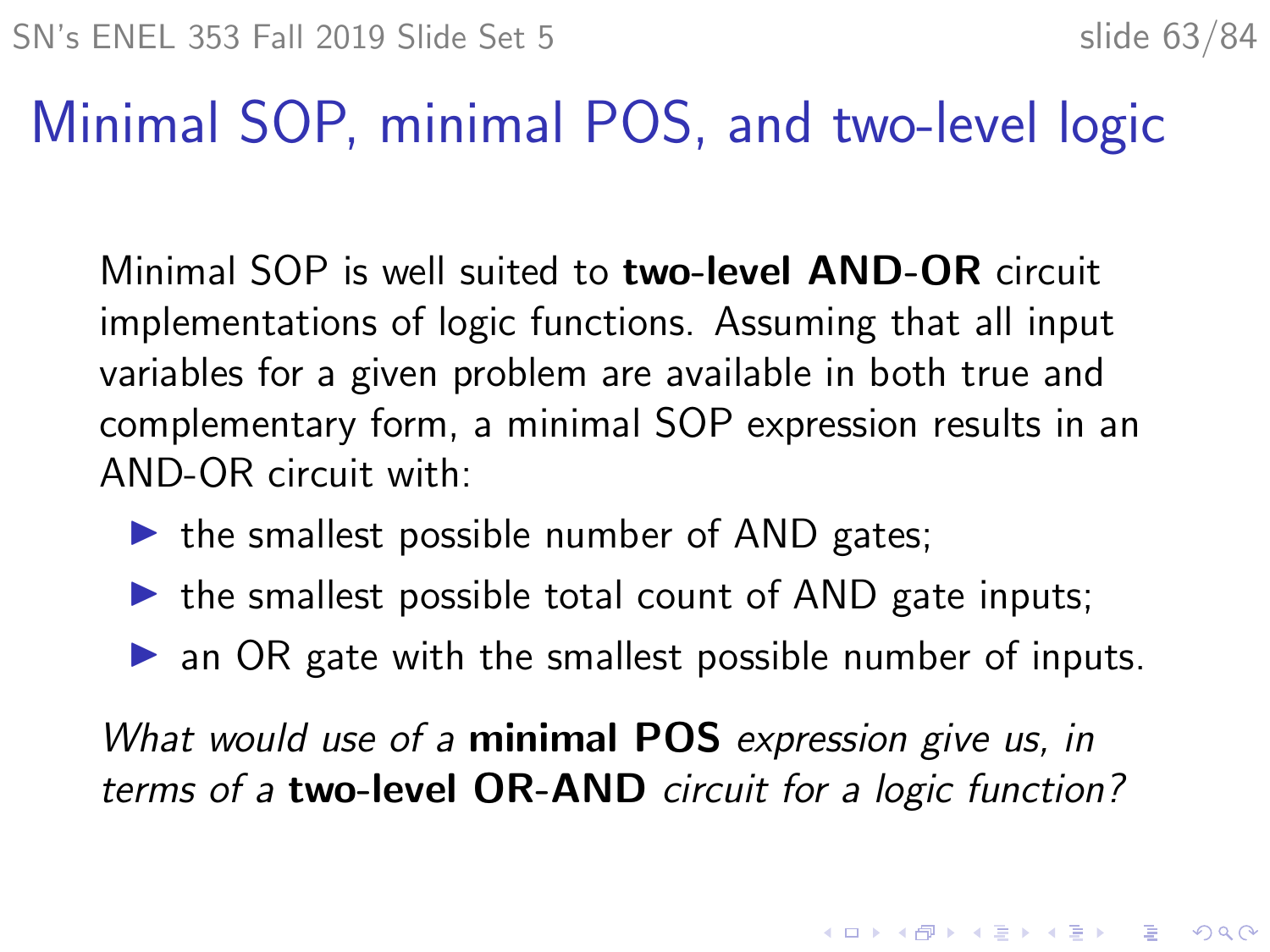**KORKARYKERKER POLO** 

## From SOP for  $\overline{F}$  to POS for  $F$

Suppose we're looking for a POS expression for a function F.

An easy way to solve the problem is to start with an SOP expression for  $\overline{F}$ , then apply DeMorgan's Theorem.

Let's do some simple examples:

 $F(A,B,C,D) = AB + ACD$ . Find a POS expression for F.  $\blacktriangleright$   $\overline{F(A,B,C)} = \overline{A}C + B$ . Find a POS expression for F.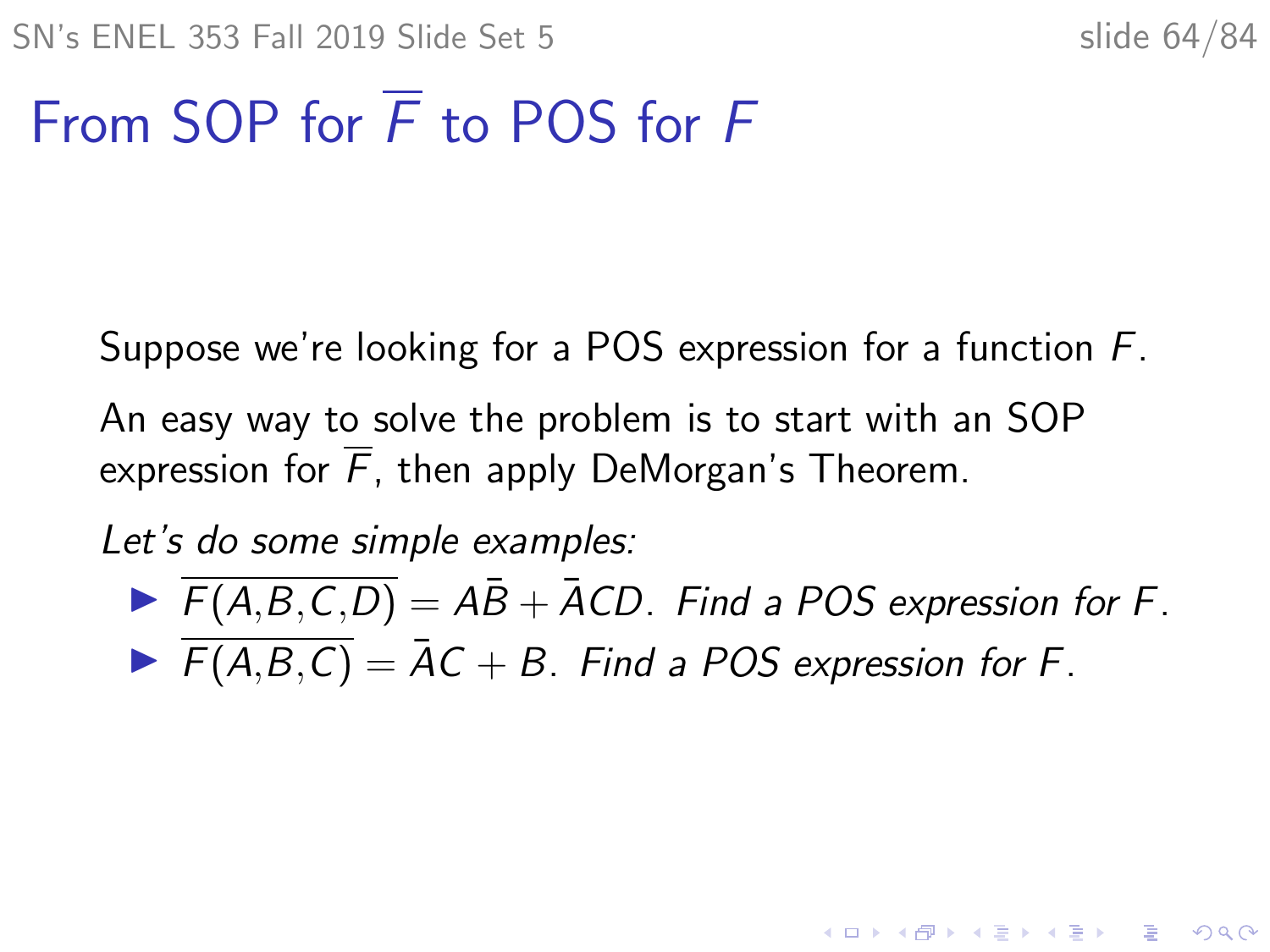**KORKARYKERKER POLO** 

## Minimal SOP for  $\overline{F}$  leads to minimal POS for  $F$

Suppose we know a minimal SOP expression for  $\overline{F}$ , where F is some Boolean function.

Then it's a **fact** that we can get a minimal POS expression for F by applying DeMorgan's Theorem to the SOP expression.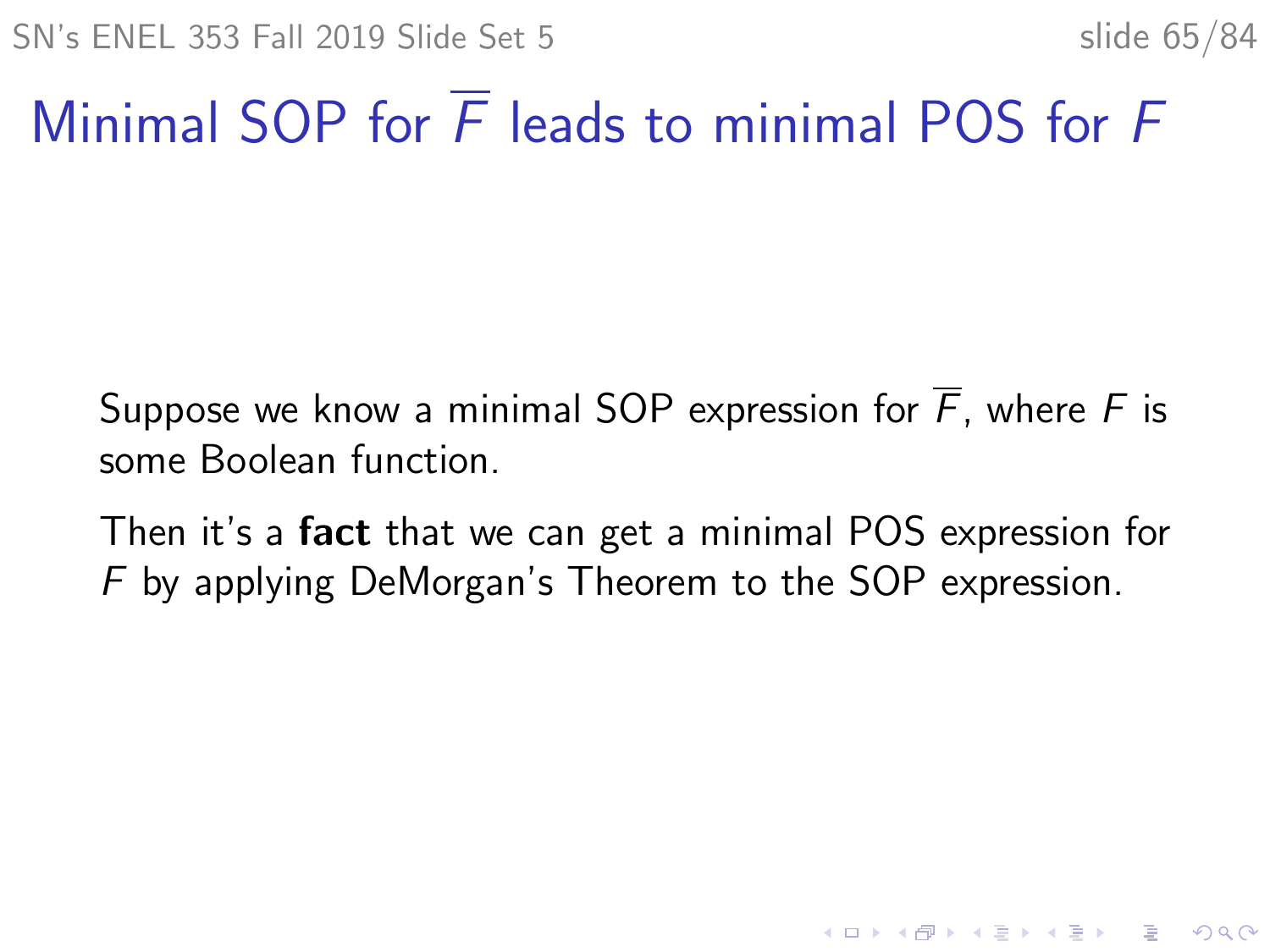Sketch of proof of **fact**:

- $\triangleright$  DeMorgan's Theorem is a **theorem**. So we know we'll get a **valid** POS expression for  $F$ .
- $\triangleright$  Suppose the POS expression is not minimal—then there must be some better POS expression for  $F$ . We could apply DeMorgan to the better POS expression and get a better SOP expression for  $\overline{F}$  than the SOP expression we started with.

That's impossible—we know that the original SOP expression was minimal SOP. So the POS expression we got from applying DeMorgan must be minimal!

We can apply this fact to get minimal POS expressions using K-maps . . .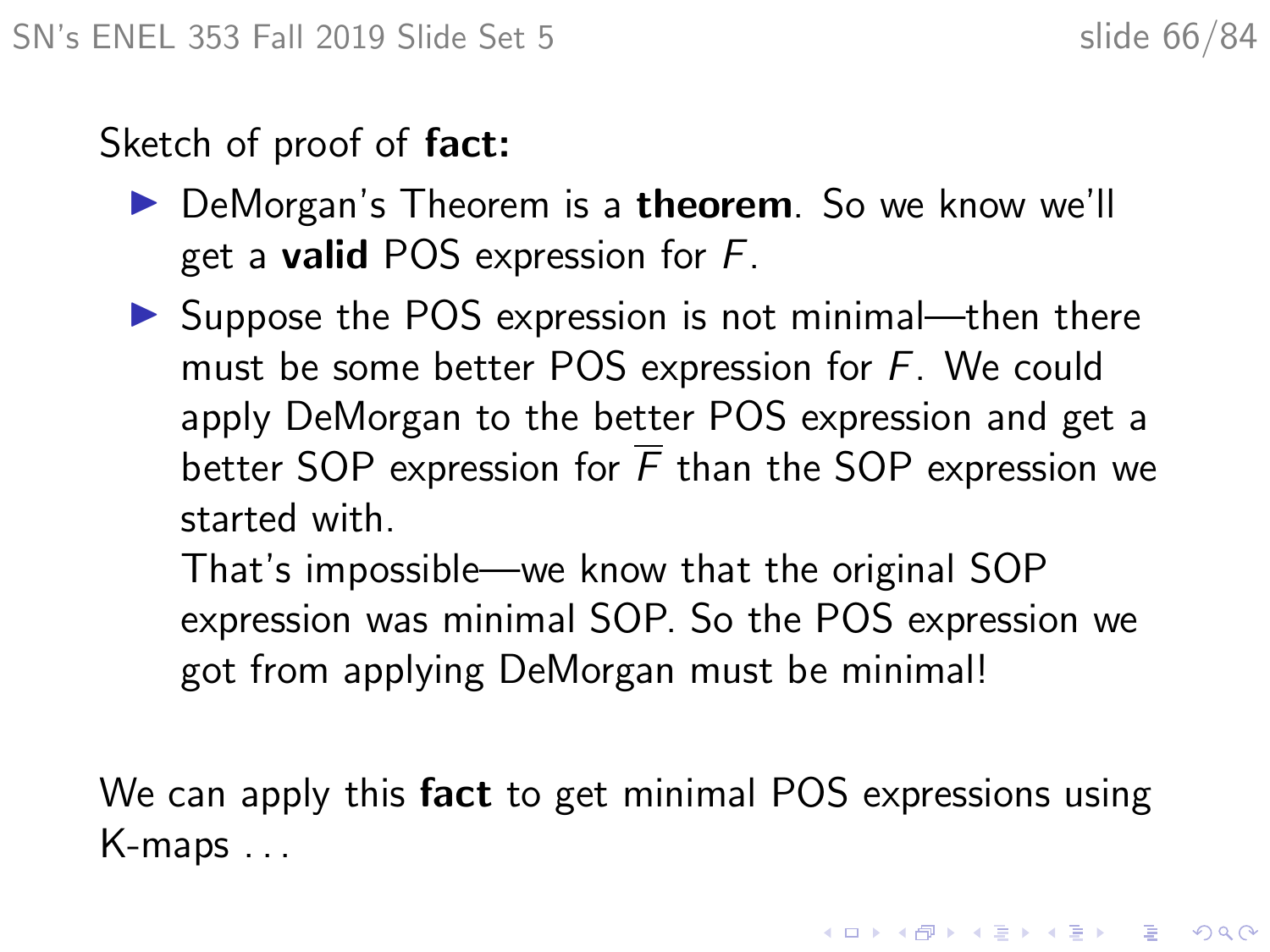<span id="page-66-0"></span>SN's ENEL 353 Fall 2019 Slide Set 5 slide 67/84

**KORKARYKERKER POLO** 

### Outline of Slide Set 5

[Introduction to Karnaugh Maps](#page-2-0)

- [1-cells and adjacency](#page-11-0)
- [4-variable K-maps](#page-17-0)
- [K-map minimization methods, implicants and prime implicants](#page-28-0)
- [Distinguished 1-cells and essential prime implicants](#page-38-0)
- [Don't-care outputs and K-maps](#page-51-0)
- [Minimal POS expressions](#page-60-0)
- [K-maps and minimal POS expressions](#page-66-0)
- [K-maps with more than four variables](#page-72-0)
- [Multiple-output minimization problems](#page-79-0)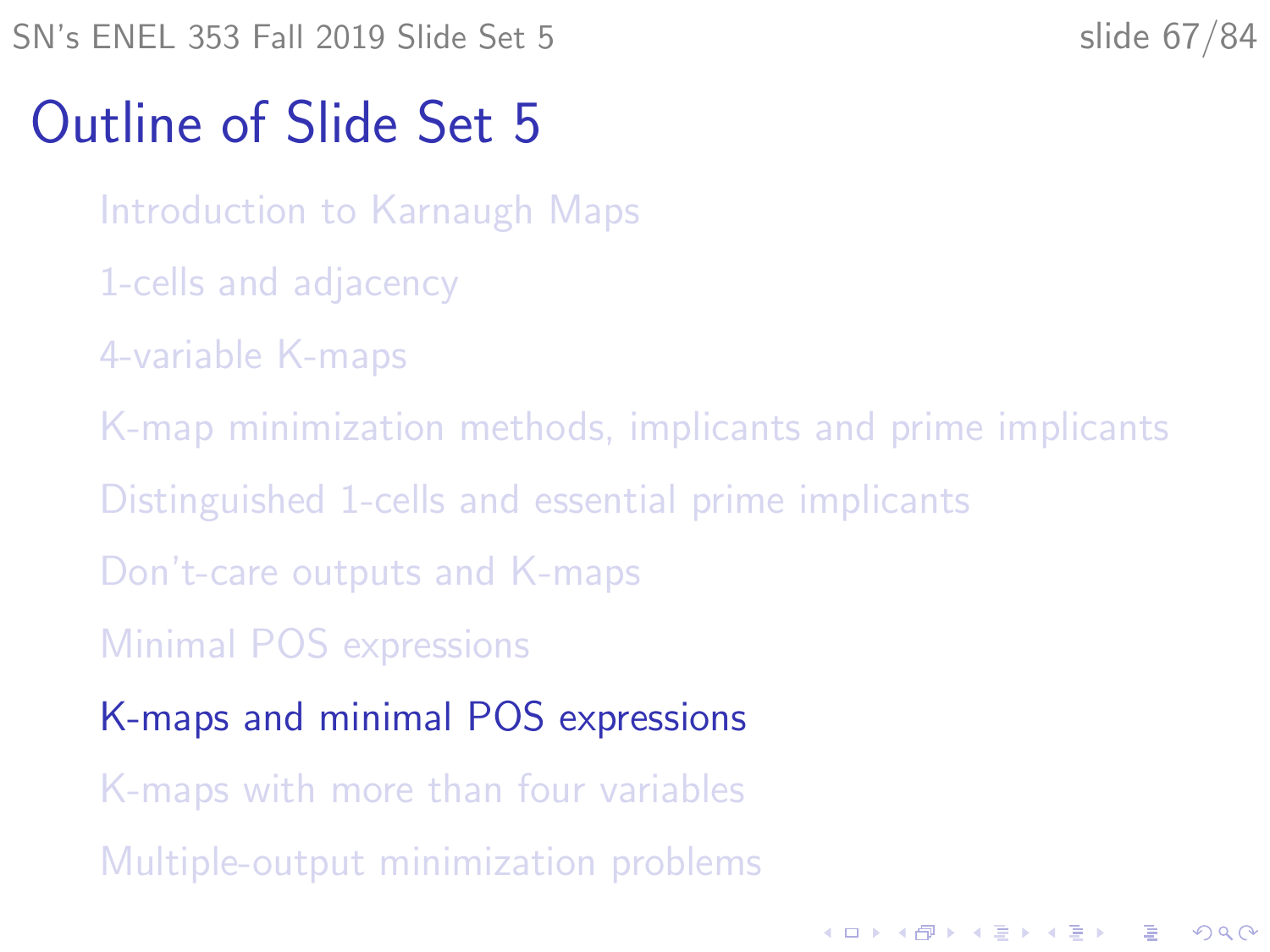**KORKARYKERKER POLO** 

## K-maps and minimal POS expressions

To find a minimal POS expression for  $F$  using a K-map, there is a simple procedure.

- $\blacktriangleright$  Make a K-map for  $\overline{F}$ .
- I Use the K-map to find a minimal SOP expression for  $\overline{F}$ .
- ▶ Apply DeMorgan's Theorem to get a minimal POS expression for F.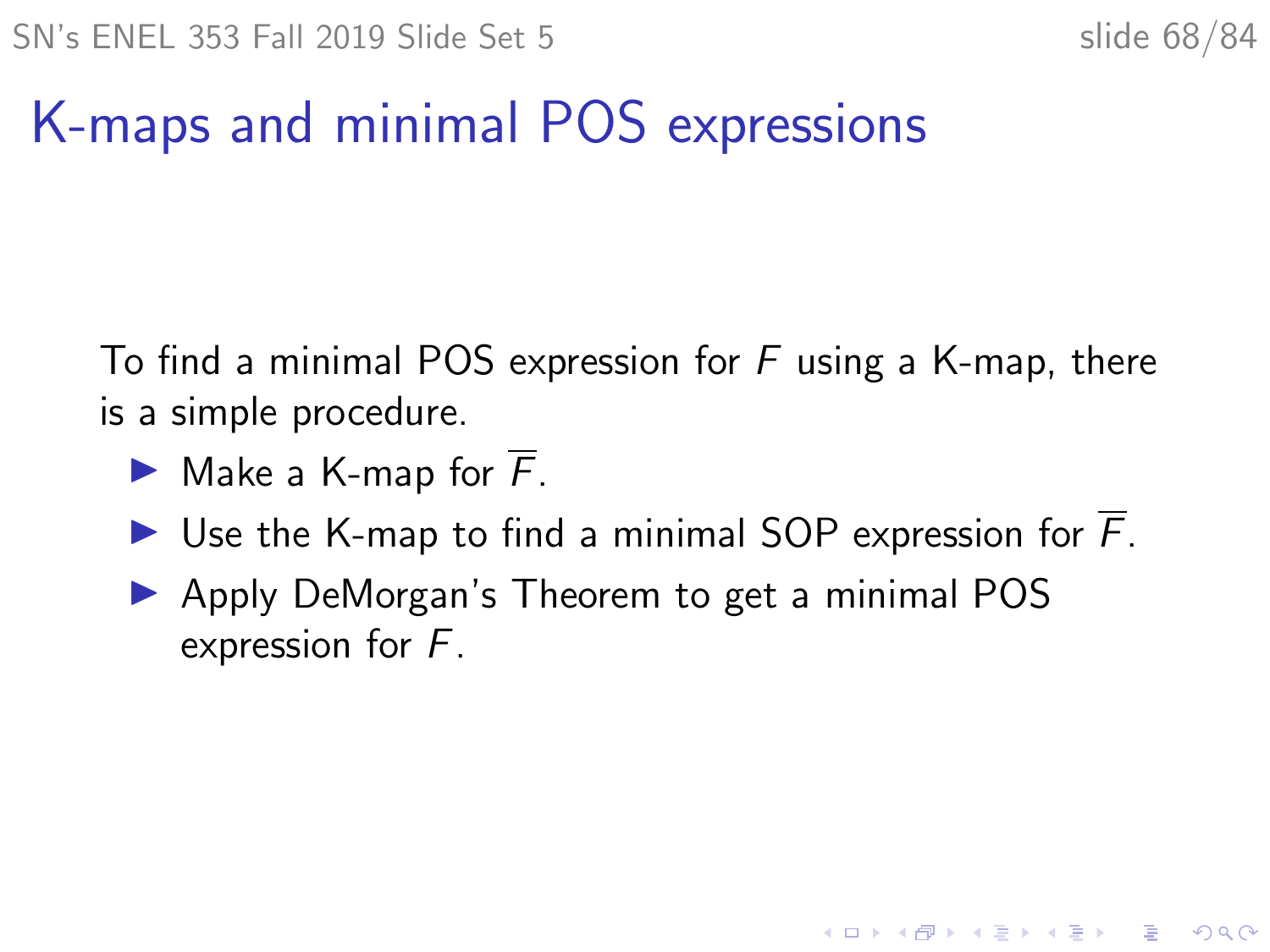$SN's ENEL 353 Fall 2019 Slide Set 5$  slide 69/84

Example 1: Starting with a truth table

| $\boldsymbol{\mathsf{A}}$ | B | C | F  |
|---------------------------|---|---|----|
| 0                         | 0 | 0 | 1  |
| 0                         | 0 | 1 | 0  |
| 0                         | 1 | 0 | 1  |
| 0                         | 1 | 1 | 1  |
| 1                         | 0 | 0 | 0  |
| 1                         | 0 | 1 | 0  |
| 1                         | 1 | 0 | 0  |
| 1                         | 1 | 1 | 1) |

Find a minimal POS expression for F.

KO K K Ø K K E K K E K V K K K K K K K K K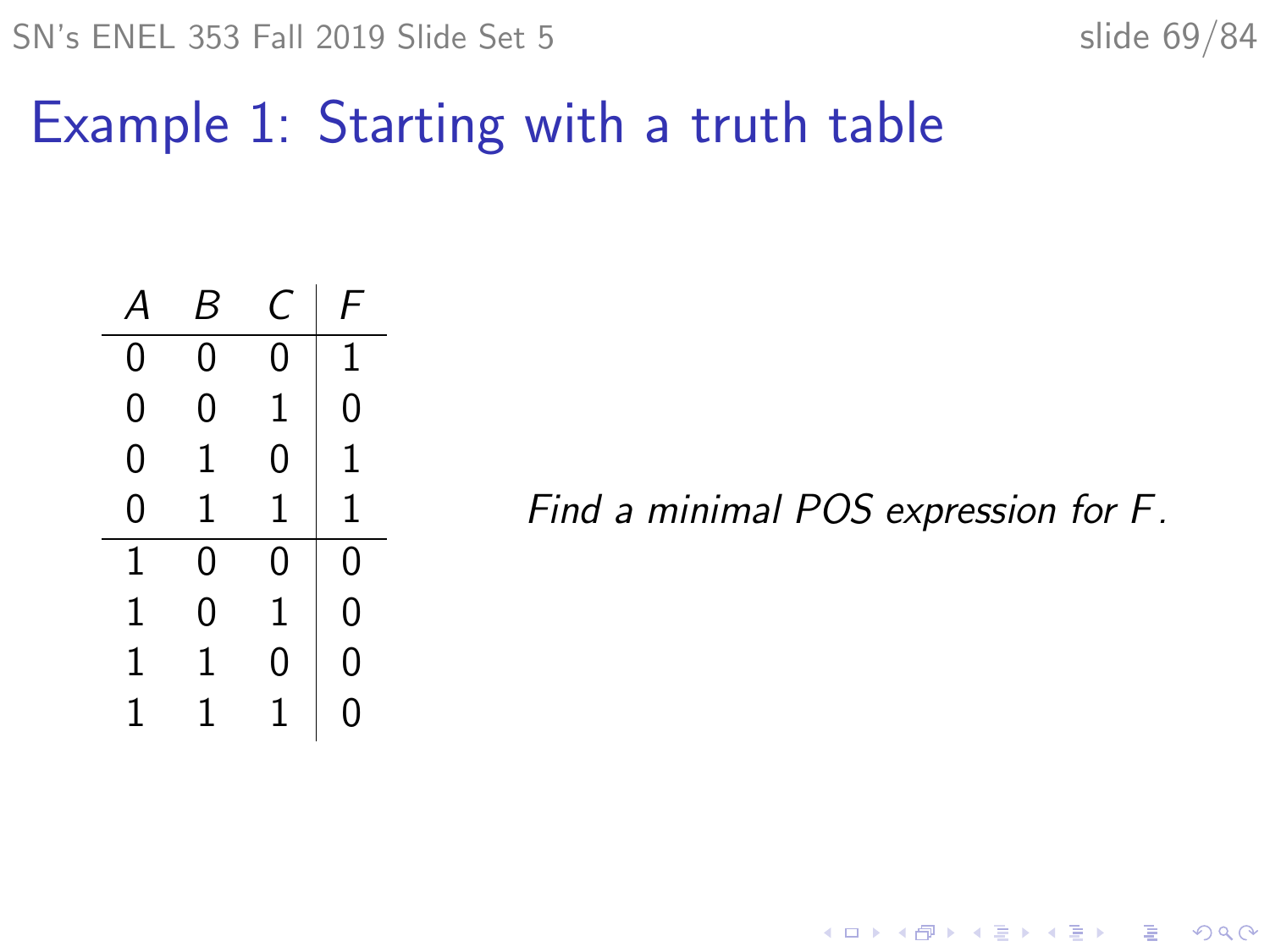SN's ENEL 353 Fall 2019 Slide Set 5 slide 70/84

### Example 2: Starting with a K-map for F

K-map for  $F \dots$ 



Find a minimal POS expression for F.

**K ロ ▶ K 何 ▶ K ヨ ▶ K ヨ ▶** 

 $\equiv$ 

 $2990$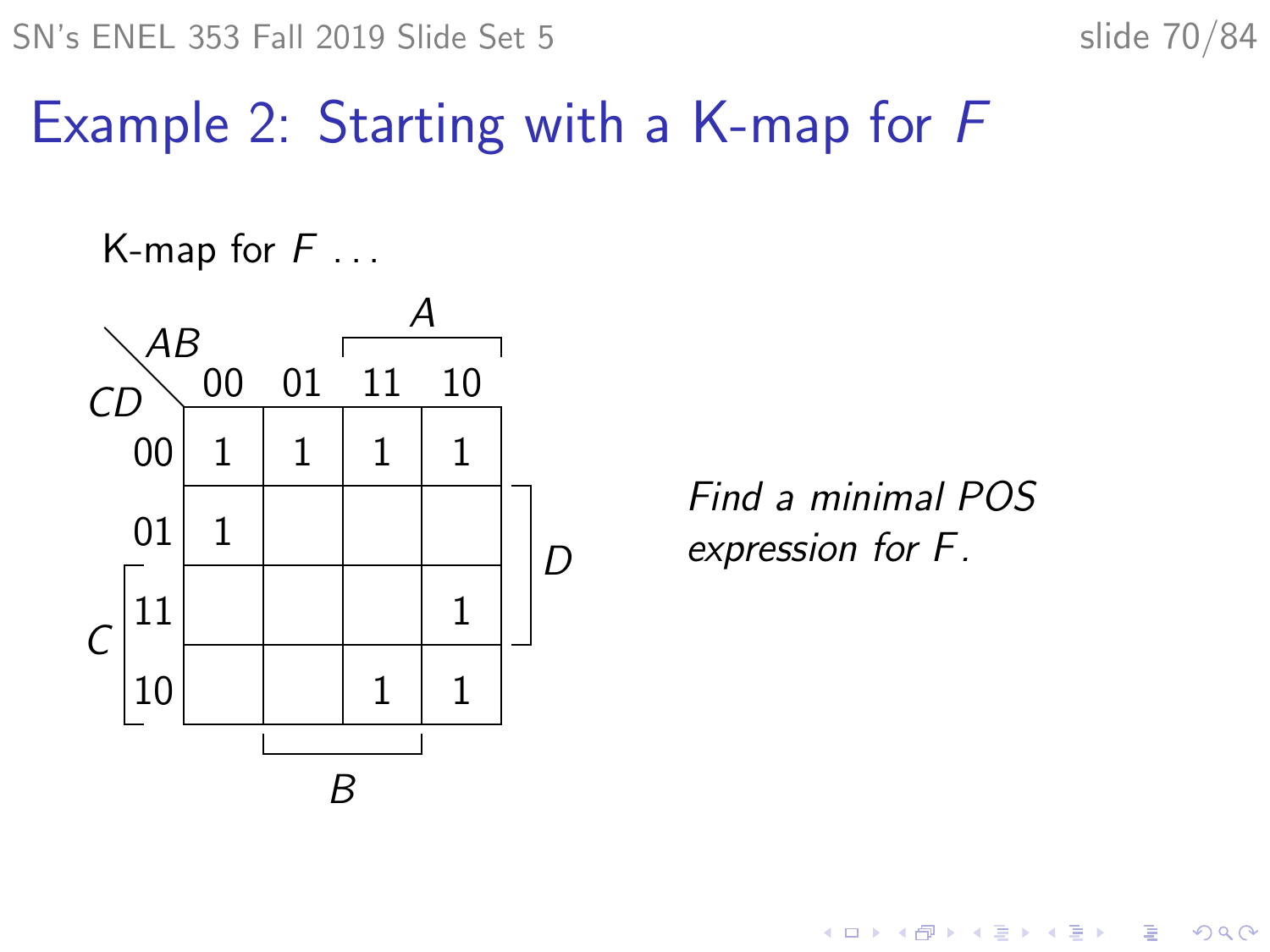KID K 4 D K 4 B X 4 B X 1 B YO A CH

## Don't cares in minimal POS expressions

**Fact:** Given a truth table for  $F$  with some don't-care outputs, the truth table for  $\overline{F}$  has don't-care outputs in exactly the same rows.

As a result, when going from a K-map for  $F$  to a K-map for  $\overline{F}$ 

- replace 1-cells with 0-cells;
- replace 0-cells with 1-cells;
- $\blacktriangleright$  leave X-cells exactly as they appeared in the original map.

There's an example problem on the next slide . . .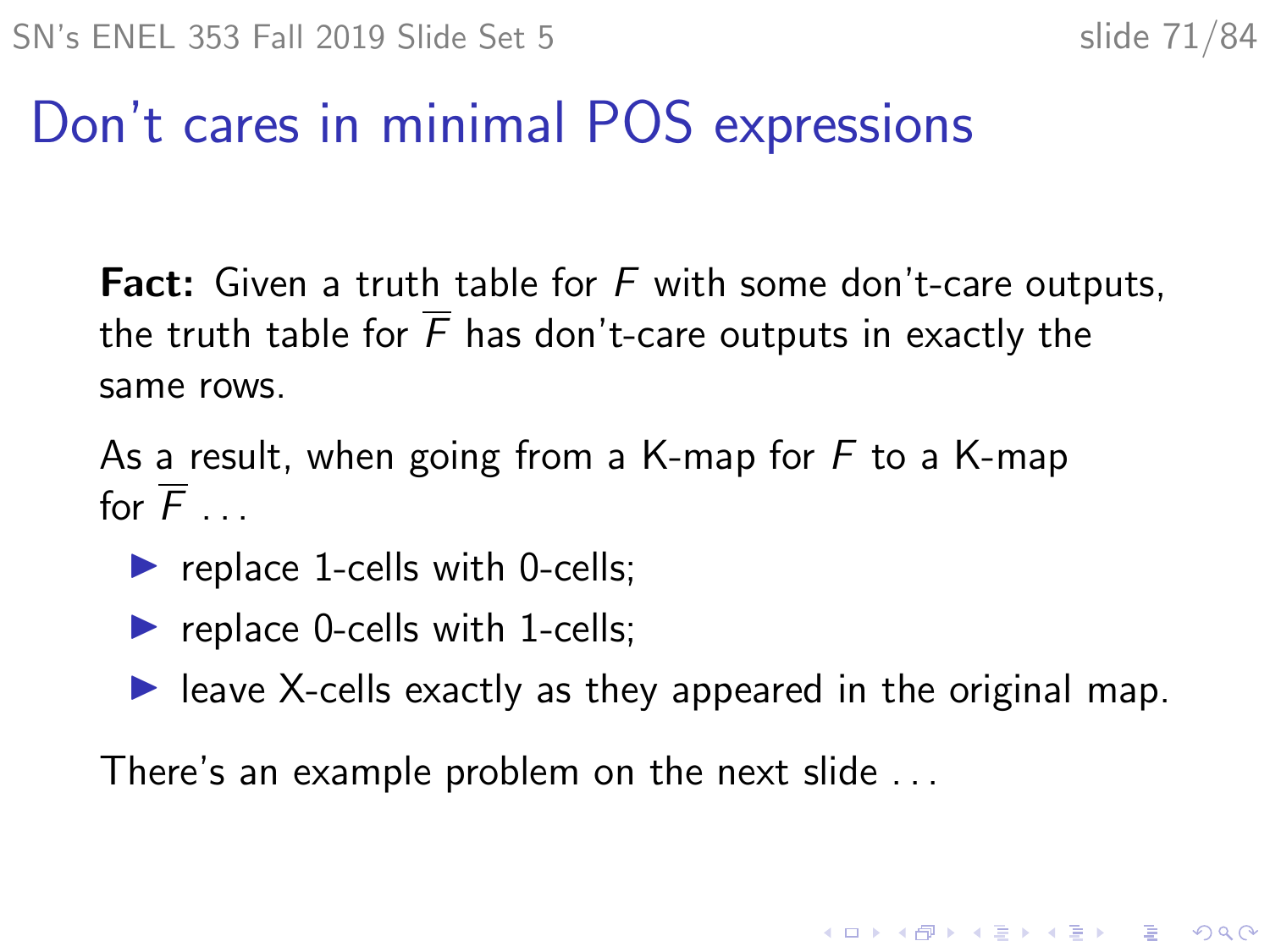SN's ENEL 353 Fall 2019 Slide Set 5 slide 72/84

## Example 3: K-map for  $F$  with don't-cares

K-map for  $F \dots$ 



Find a minimal POS expression for F.

> **K ロ ▶ K 何 ▶ K ヨ ▶ K ヨ ▶** ÷.  $2990$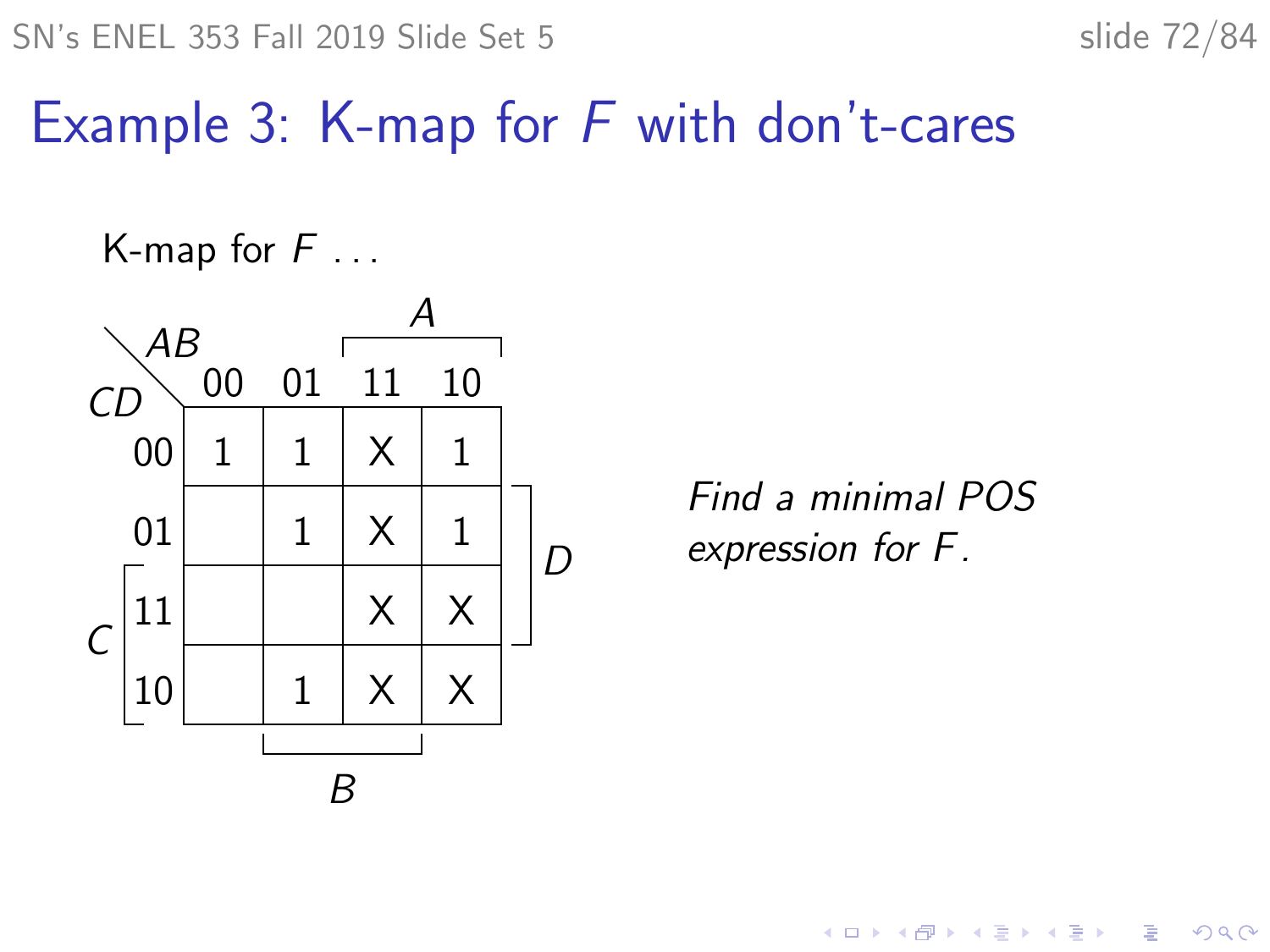<span id="page-72-0"></span>SN's ENEL 353 Fall 2019 Slide Set 5 slide 73/84

**KORKARYKERKER POLO** 

## Outline of Slide Set 5

[Introduction to Karnaugh Maps](#page-2-0)

- [1-cells and adjacency](#page-11-0)
- [4-variable K-maps](#page-17-0)
- [K-map minimization methods, implicants and prime implicants](#page-28-0)
- [Distinguished 1-cells and essential prime implicants](#page-38-0)
- [Don't-care outputs and K-maps](#page-51-0)
- [Minimal POS expressions](#page-60-0)
- [K-maps and minimal POS expressions](#page-66-0)
- [K-maps with more than four variables](#page-72-0)
- [Multiple-output minimization problems](#page-79-0)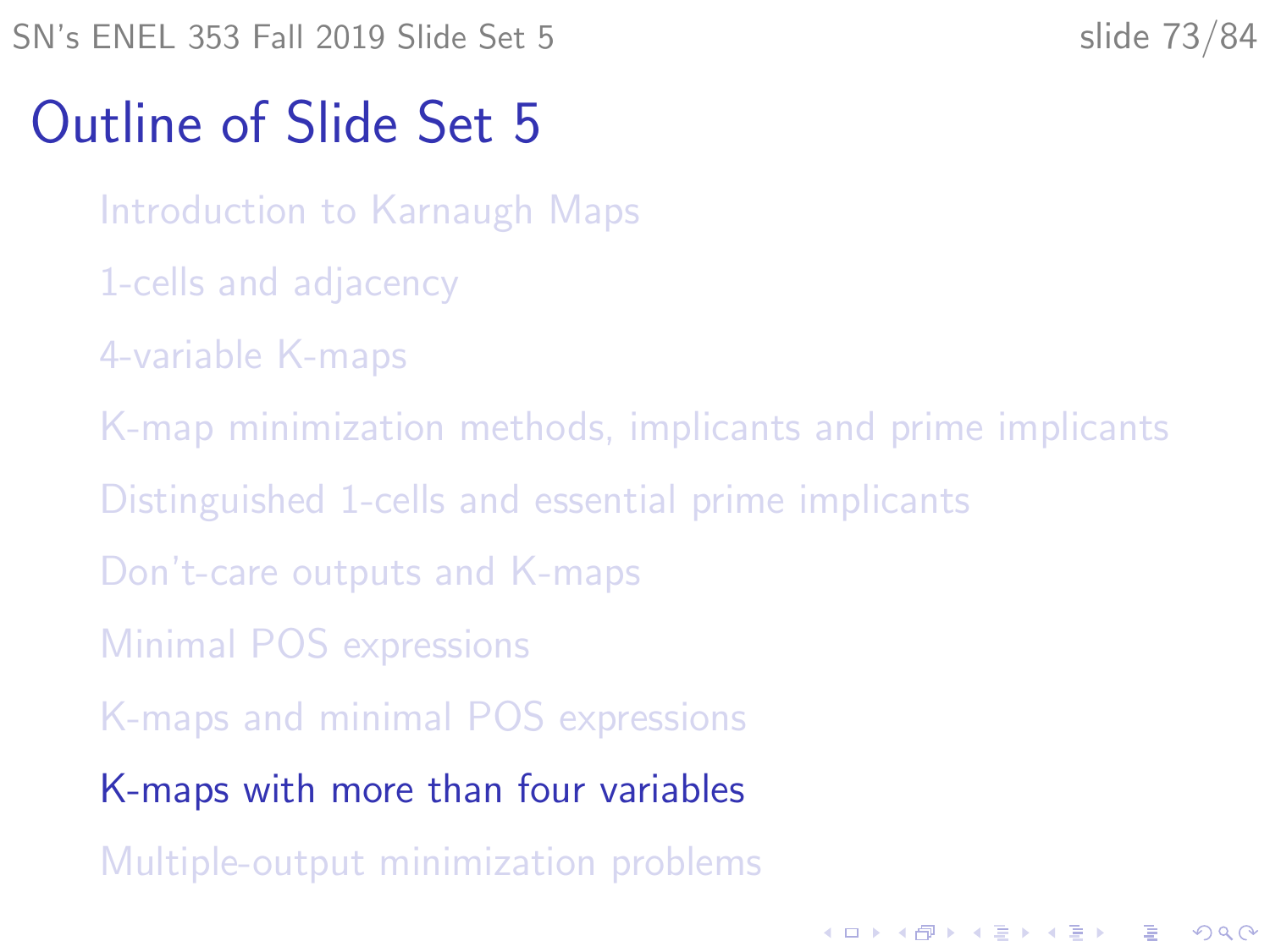4 0 > 4 4 + 4 = + 4 = + = + + 0 4 0 +

# K-maps with more than four variables

With three or four variables, adjacent cells are easy to spot, as long as you remember to look for groups that wrap around the edges of a map.

With five or six variables, it's more difficult to organize cells to make all adjacencies easy to discover.

There are a few different options for setting up 5- and 6-variable maps. We'll follow the method outlined in the ENEL 353 textbook used in Fall 2012 and earlier: Marcovitz A. B., Introduction to Logic Design, 3rd ed., 2010, McGraw-Hill.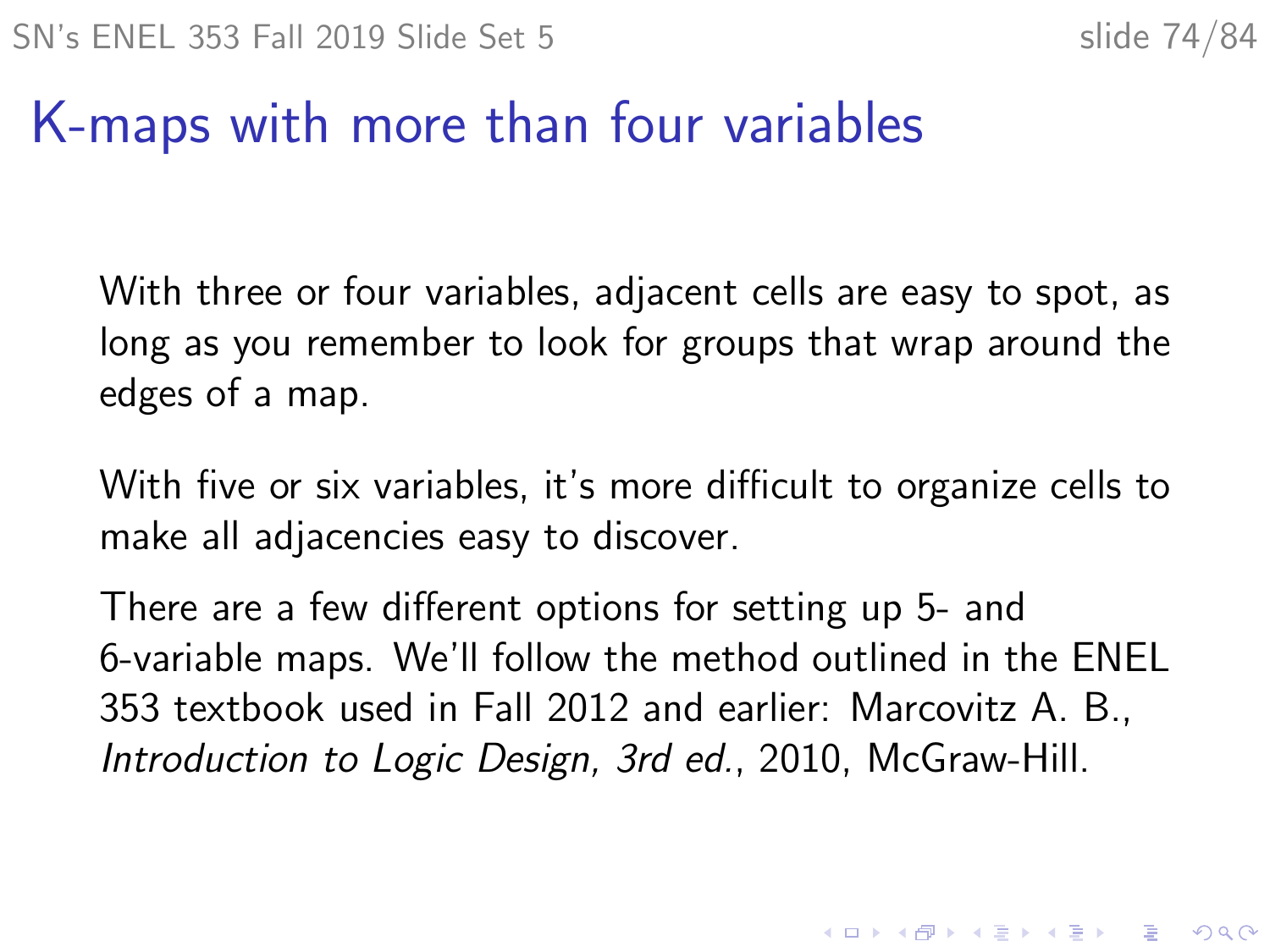**KORKARYKERKER POLO** 

# A 3-dimensional map for a 5-variable problem

We can visualize the 32-cell map this way:



We look for **vertical** adjacencies as well as the **horizontal** adjacencies we're used to finding in 4-variable maps.

But marking and grouping 1-cells in a sketch like that is pretty much impossible . . .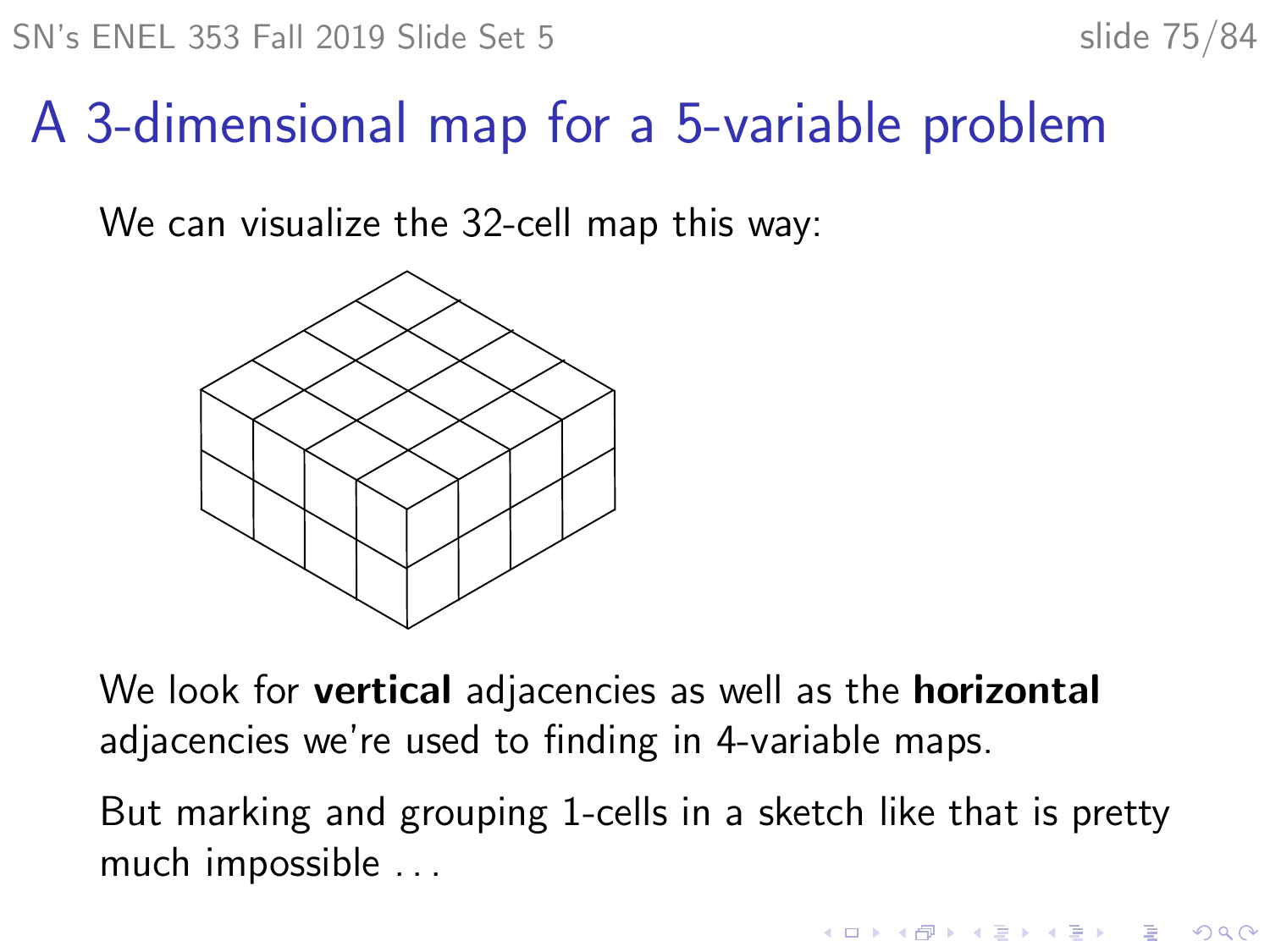SN's ENEL 353 Fall 2019 Slide Set 5 slide 76/84

#### 2-dimensional representation of the 3-d map



The five yellow cells are all adjacent to the blue cell.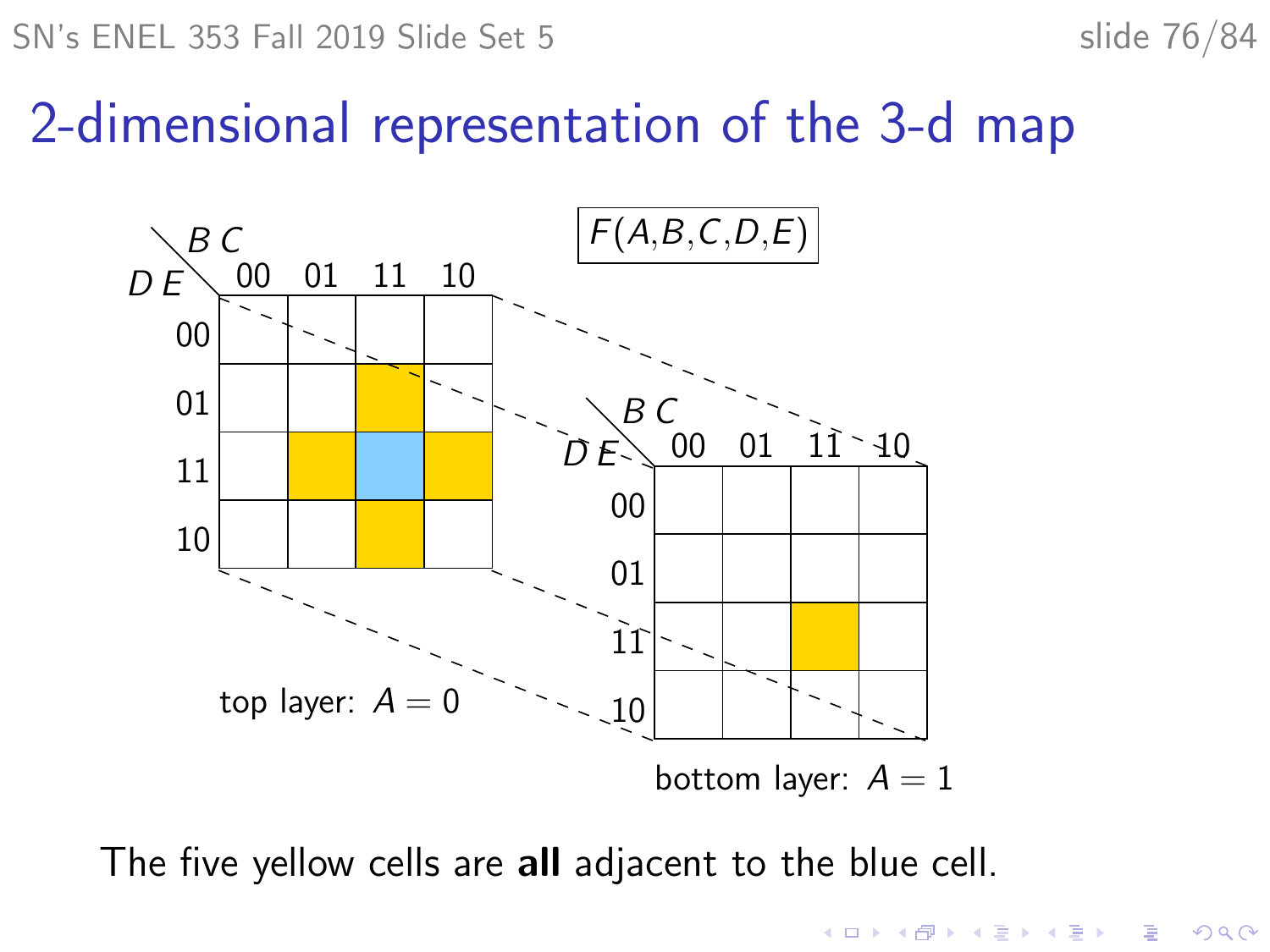**KORK ERKER ADAM ADA** 

# Example 5-variable problem

#### Find a minimal SOP expression for  $F(A,B,C,D,E) = \Sigma(3,6,11,14,22,24,28,30)$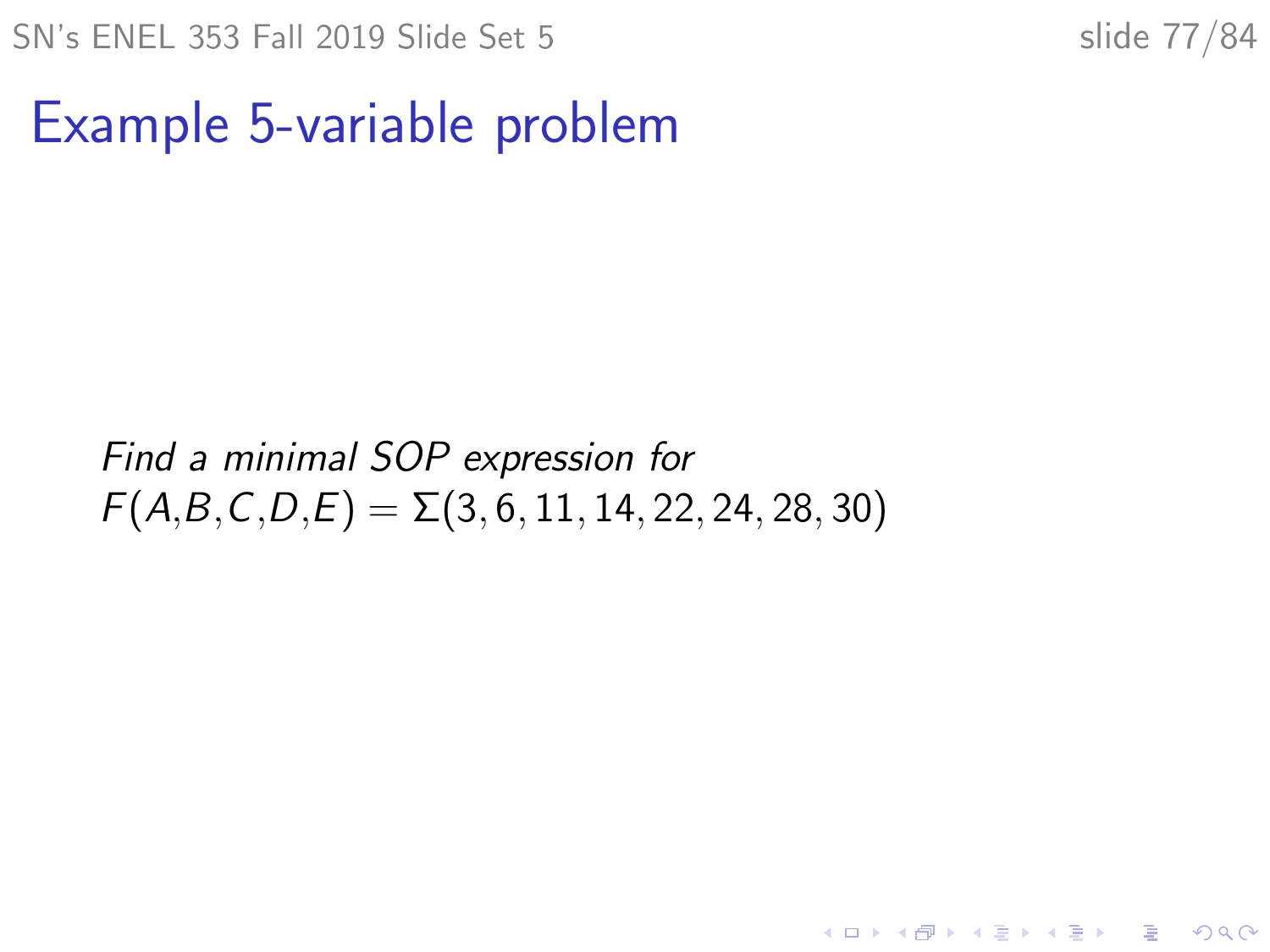SN's ENEL 353 Fall 2019 Slide Set 5 slide 78/84

 $\mathbf{E} = \mathbf{A} \oplus \mathbf{B} + \mathbf{A} \oplus \mathbf{B} + \mathbf{A} \oplus \mathbf{B} + \mathbf{A} \oplus \mathbf{A}$ 

## Example 5-variable problem: Solution



 $F(A,B,C,D,E) = \overline{A} \overline{C}DE + AB\overline{D}\overline{E} + CD\overline{E}$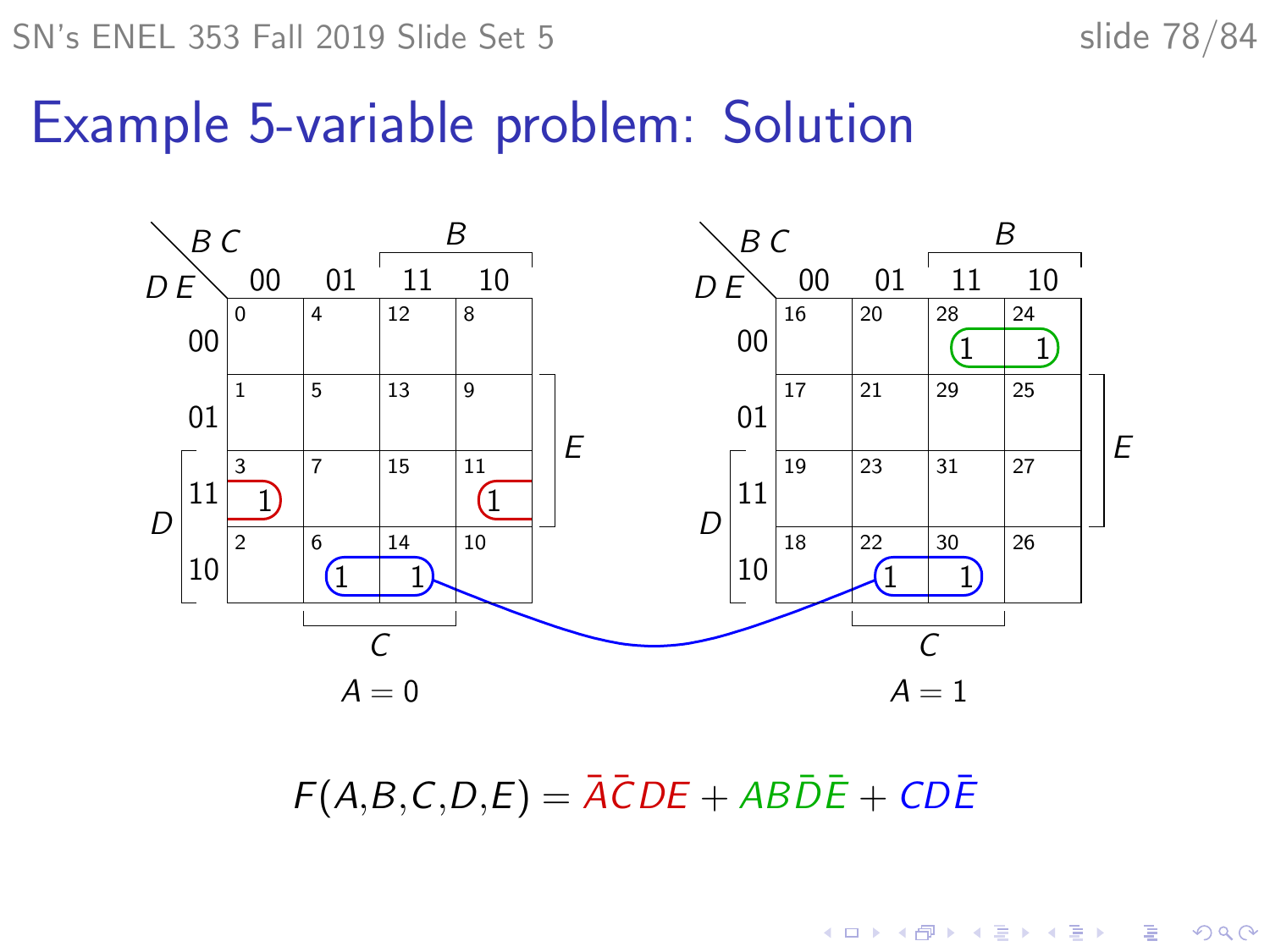K ロ ▶ K 個 ▶ K 할 ▶ K 할 ▶ 이 할 → 9 Q Q →

# 6-variable K-maps

Visualize a  $4 \times 4 \times 4$  cube of 64 cells.

Gray code ordering must be used in the vertical direction as well as the two horizontal directions.

This year in ENEL 353 we will not do detailed examples of 6-variable K-maps, and you will not be tested on 6-variable K-maps.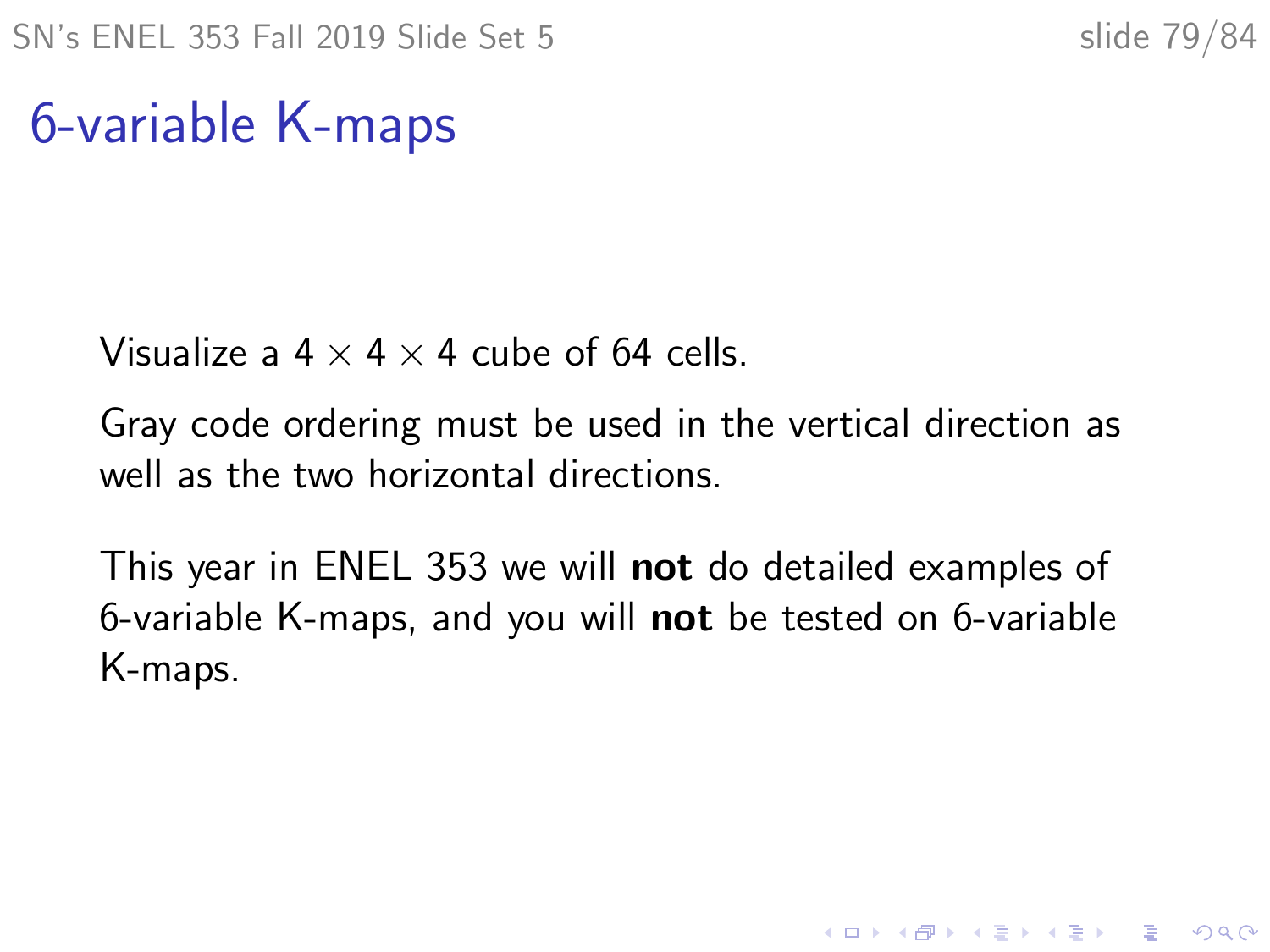<span id="page-79-0"></span>SN's ENEL 353 Fall 2019 Slide Set 5 slide 80/84

**KORKARYKERKER POLO** 

## Outline of Slide Set 5

[Introduction to Karnaugh Maps](#page-2-0)

- [1-cells and adjacency](#page-11-0)
- [4-variable K-maps](#page-17-0)
- [K-map minimization methods, implicants and prime implicants](#page-28-0)
- [Distinguished 1-cells and essential prime implicants](#page-38-0)
- [Don't-care outputs and K-maps](#page-51-0)
- [Minimal POS expressions](#page-60-0)
- [K-maps and minimal POS expressions](#page-66-0)
- [K-maps with more than four variables](#page-72-0)
- [Multiple-output minimization problems](#page-79-0)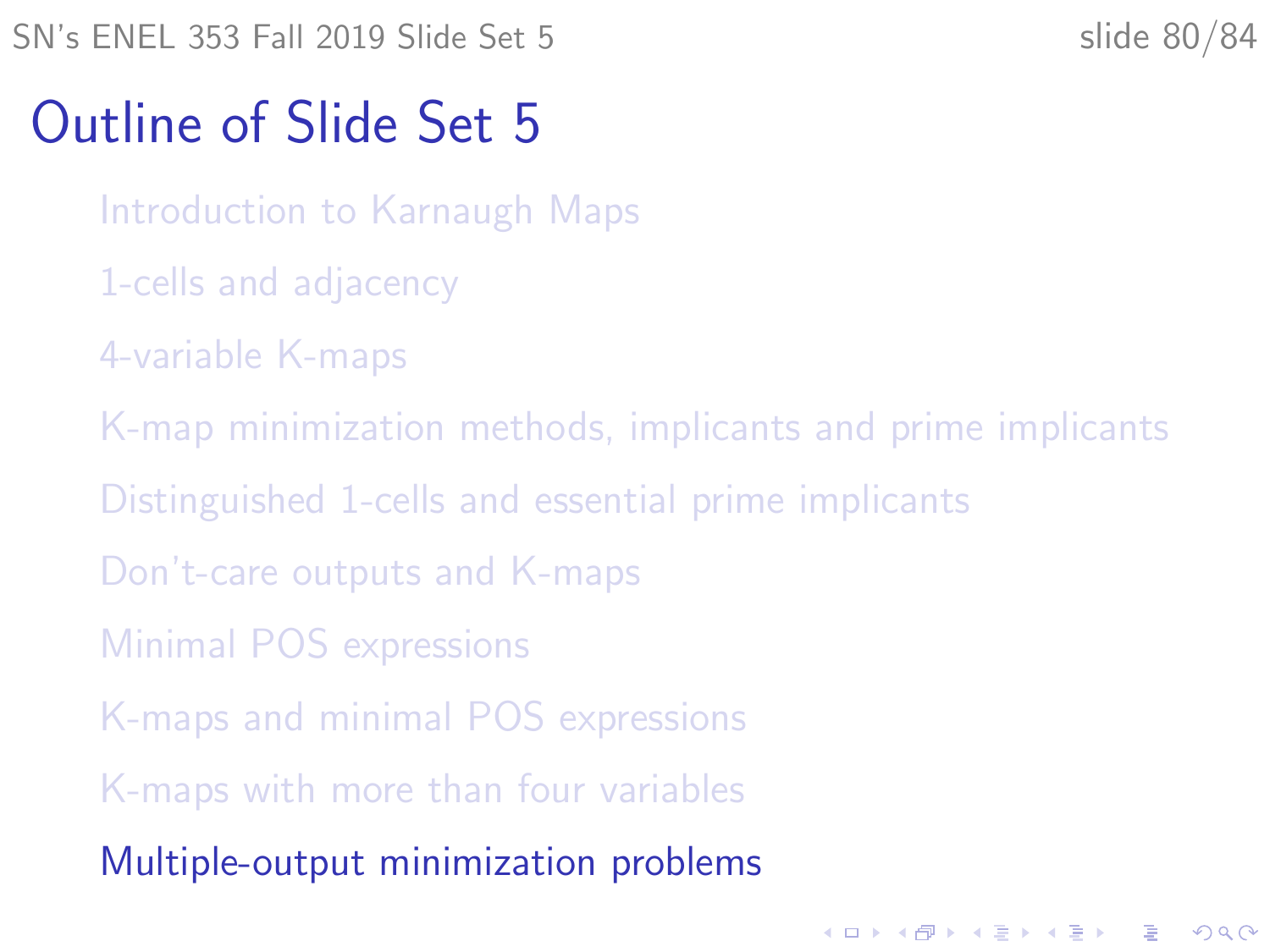# Multiple-output minimization problems

It's common to have combinational logic systems that have multiple outputs depending on the same inputs. It makes sense to look for ways to **share** logic gates between two or more functions . . .

Separate circuits for  $F$ ,  $G$ ,  $H$  Opportunity to share circuitry



in producing F, G, H

**KORKARYKERKER POLO** 

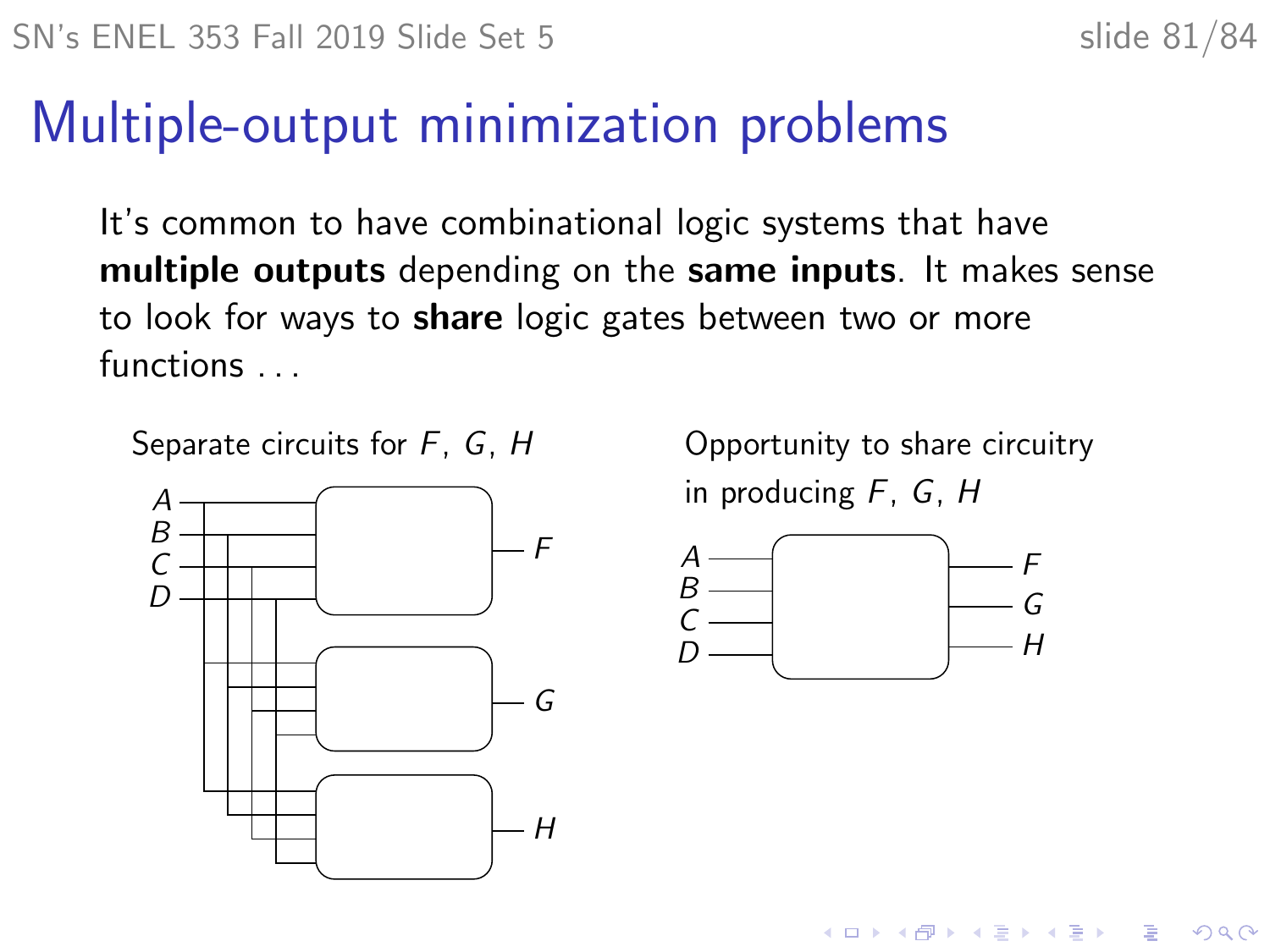An example 3-output problem: Here are K-maps for function  $F$ , G, and H, with common inputs A, B, C, and  $D \ldots$ 



The groupings of 1-cells above show minimal SOP expressions for each of the outputs considered independently of the other two . . .

$$
F = \bar{A}D + AC\bar{D}
$$

$$
G = \bar{A}\bar{C}D + B\bar{C}\bar{D}
$$

$$
H = \bar{A}CD + A\bar{B}D
$$

- 2 AND gates, 1 OR gate
- 2 AND gates, 1 OR gate
- 2 AND gates, 1 OR gate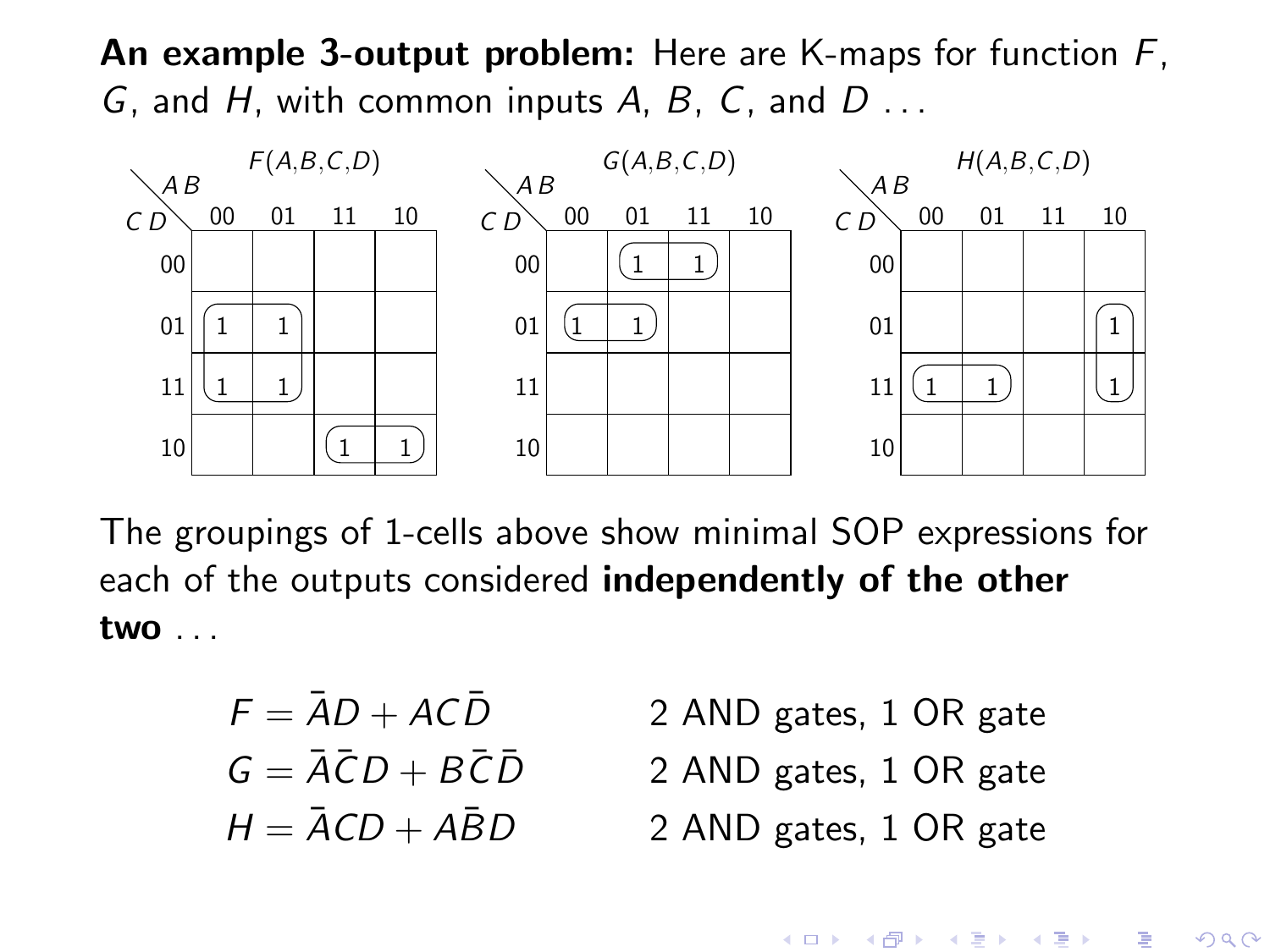By splitting one of the prime implicants of  $F$  we can share products that are already in use for  $G$  and  $H$ ...



The number of OR gates is 3, same as before, but the number of AND gates has been reduced to 5 from 6 ...

> $F = \overline{A} \overline{C} D + \overline{A} C D + A C \overline{D}$  $G = \overline{A}\overline{C}D + B\overline{C}\overline{D}$  $H = \overline{A}CD + A\overline{B}D$

> > (ロ) (個) (星) (星)

 $2Q$ 

一目

However, the OR gate that produces  $F$  now needs 3 inputs instead of 2.